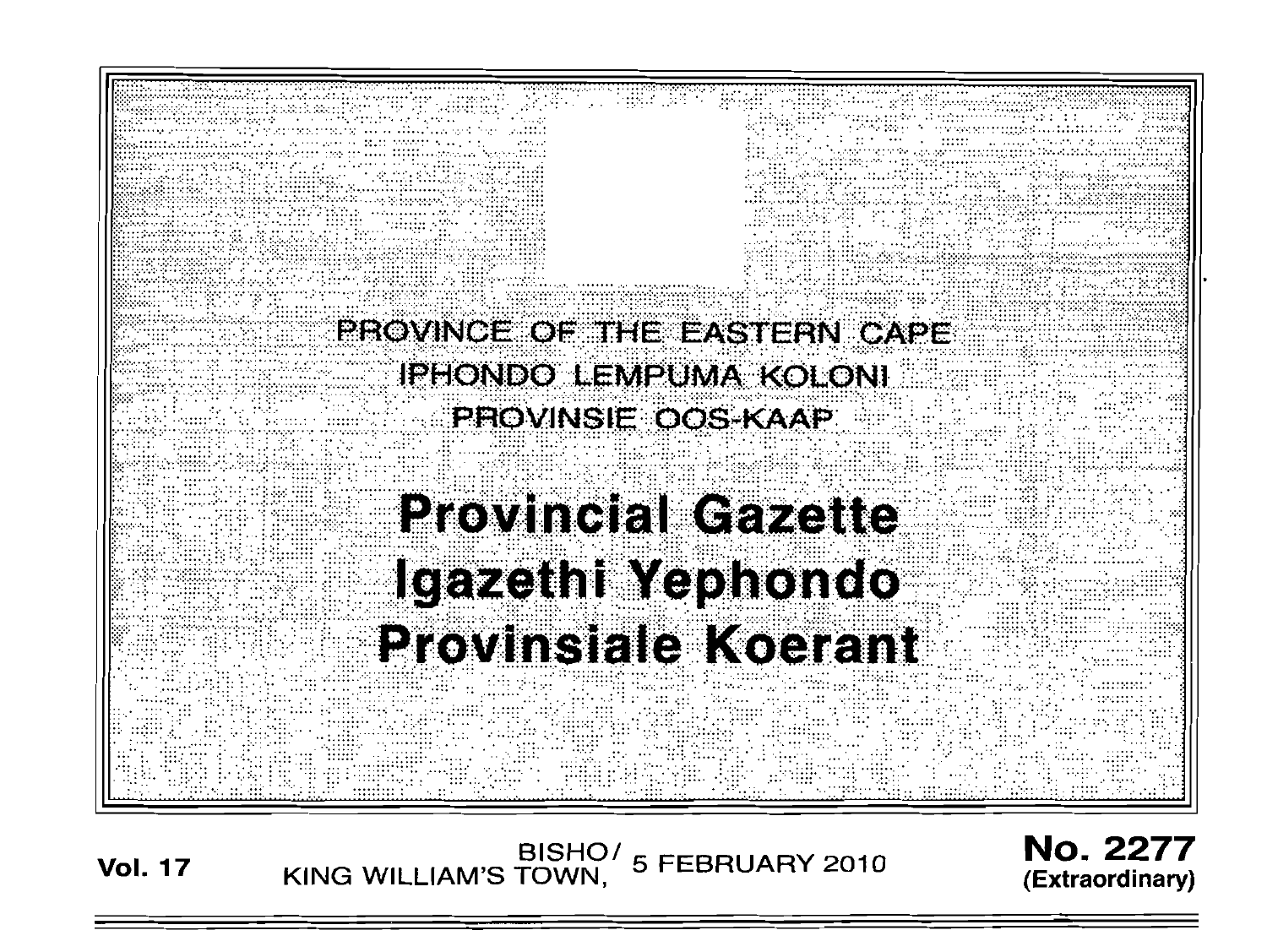No.

### IMPORTANT NOTICE

The Government Printing Works will not be held responsible for faxed documents not received due to errors on the fax machine or faxes received which are unclear or incomplete. Please be advised that an "OK" slip, received from a fax machine, will not be accepted as proof that documents were received by the GPW for printing. If documents are faxed to the GPW it will be the sender's responsibility to phone and confirm that the documents were received in good order.

Furthermore the Government Printing Works will also not be held responsible for cancellations and amendments which have not been done on original documents received from clients.

### CONTENTS -INHOUD

Page Gazette No. No.

PROVINCIAL NOTICE

3 Publication of White Paper on the Management of Tourism, Conservation and Protected Areas in the Eastern Cape 3 2277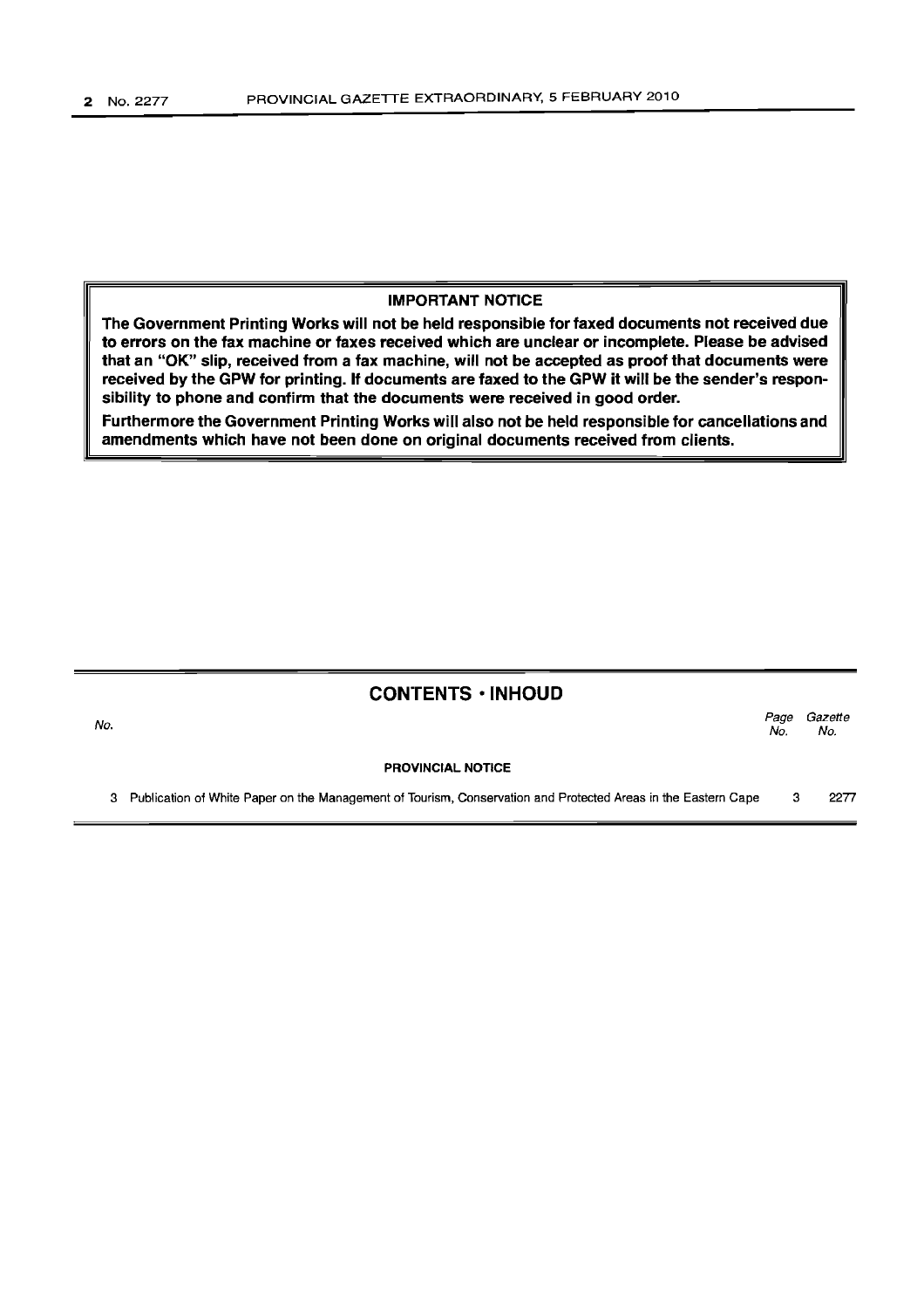# PROVINCIAL NOTICE

No. 3, 2010

# **PROVINCE OF THE EASTERN CAPE**

# **ECONOMIC DEVELOPMENT AND ENVIRONMENTAL AFFAIRS**

# **PUBLICATION OF WHITE PAPER ON THE MANAGEMENT OF TOURISM, CONSERVATION AND PROTECTED AREAS IN THE EASTERN CAPE**

It is hereby made known that the MEC for Economic Development and Environmental Affairs has made a policy on the Management of Tourism, Conservation and Protected Areas in the Eastern Cape, which is hereby published for general information.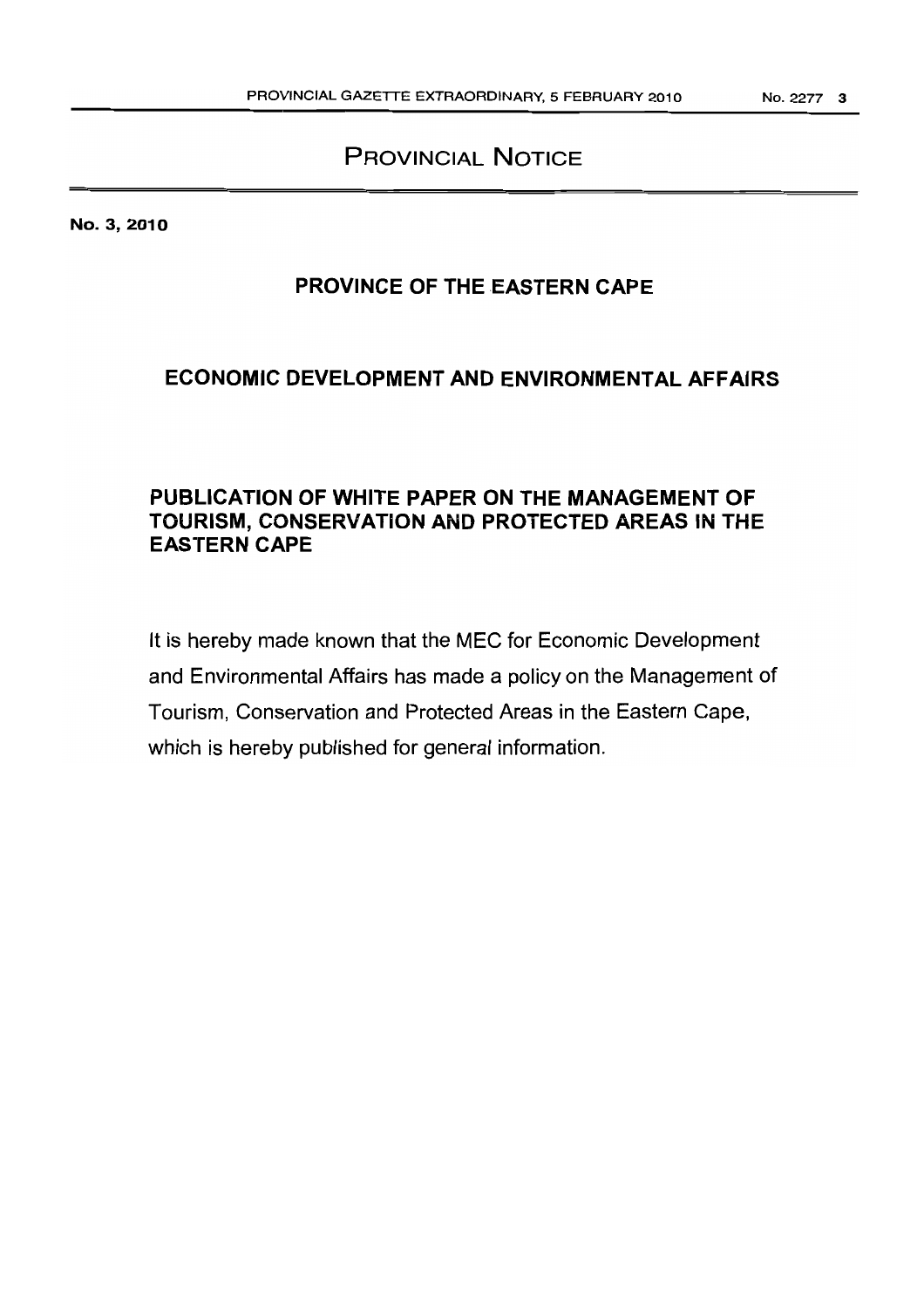# **DEPARTMENT OF ECONOMIC DEVELOPMENT AND ENVIRONMENTAL AFFAIRS**



# **WHITE PAPER ON MANAGEMENT OF TOURISM, CONSERVATION AND PROTECTED AREAS IN THE EASTERN CAPE**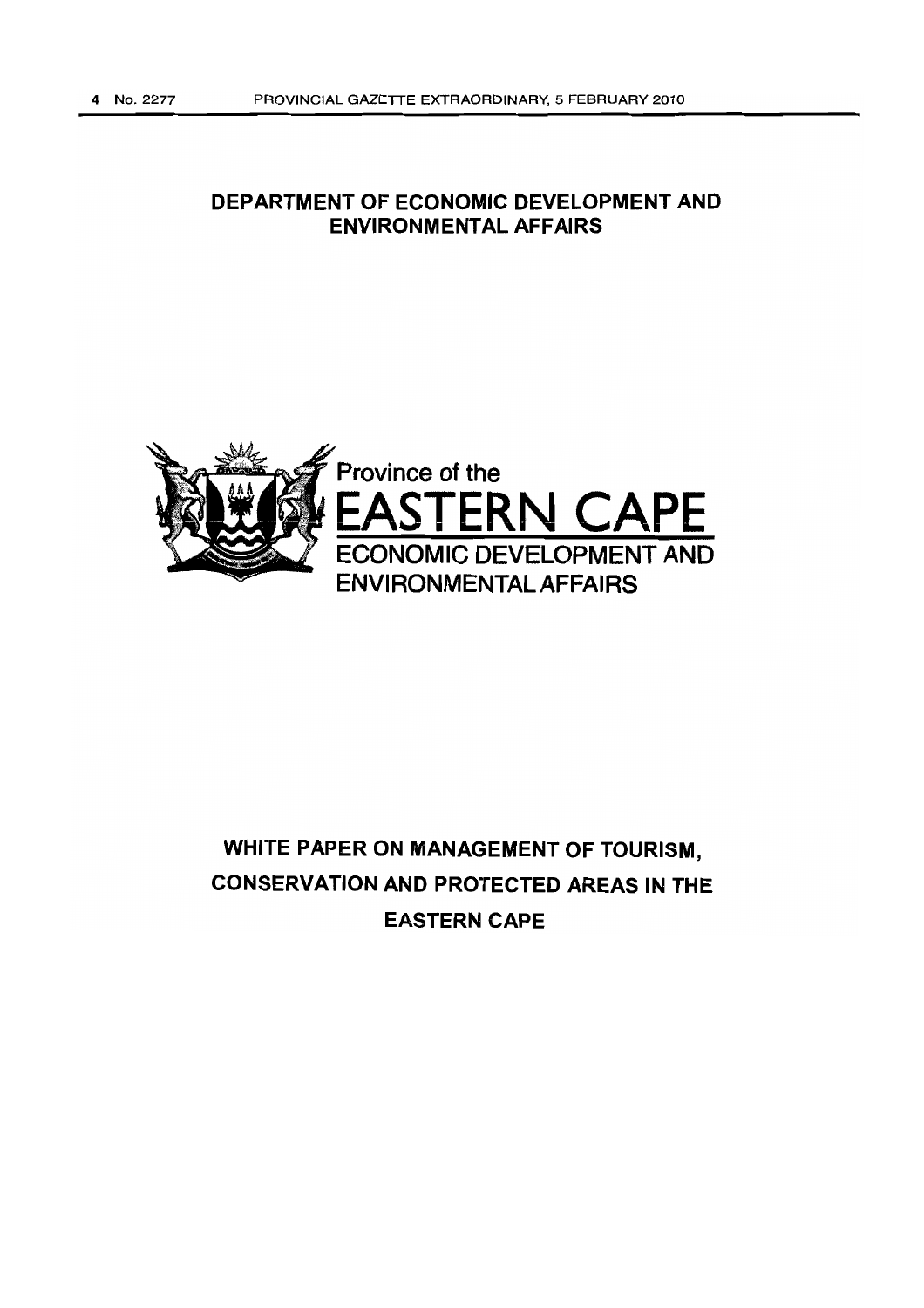### Foreword by the **MEC**

This White paper sets out the policy rationale for the strategic realignment of the current implementation model for advancing tourism and biodiversity management within the province. It also proposes the development of an integrated institutional framework for this model to be advanced in its implementation.

The process towards the identification of this model is informed by the need to improve the gearing of the state to better deliver on its current mandate, whilst ensuring that it simultaneously manages the ever changing complexities encountered in the process of delivering its mandate.

Therefore, in the establishment of the Eastern Cape Parks and Tourism Agency, government has considered both its mandate, and the necessary posture required to advance this mandate amidst the current complexity in its implementation. These complexities have been witnessed in the impact of the recent global economic crisis, and its effect on employment and poverty within our economy. This has placed significant pressure on the state to ensure that it creates mechanisms better suited to mitigate the impact of poverty and unemployment in the province. This is especially true when considering the need to transform the rural economy of the province by identifying innovative and sustainable solutions to improving the livelihoods of the rural poor in the Eastern Cape. It is our belief that the strategic realignment of the model for conservation and tourism development in the province represents such innovation and decisiveness by the provincial government.

This decision is firmly premised on the role of the developmental state within modern democratic societies around the world, which is to drive economic development through targeted interventions that advance economic growth whilst ensuring sustainable development, and the management' of natural resources. This can only happen when the state and its institutions are appropriately geared towards delivering the necessary enablers for sustainable development to occur.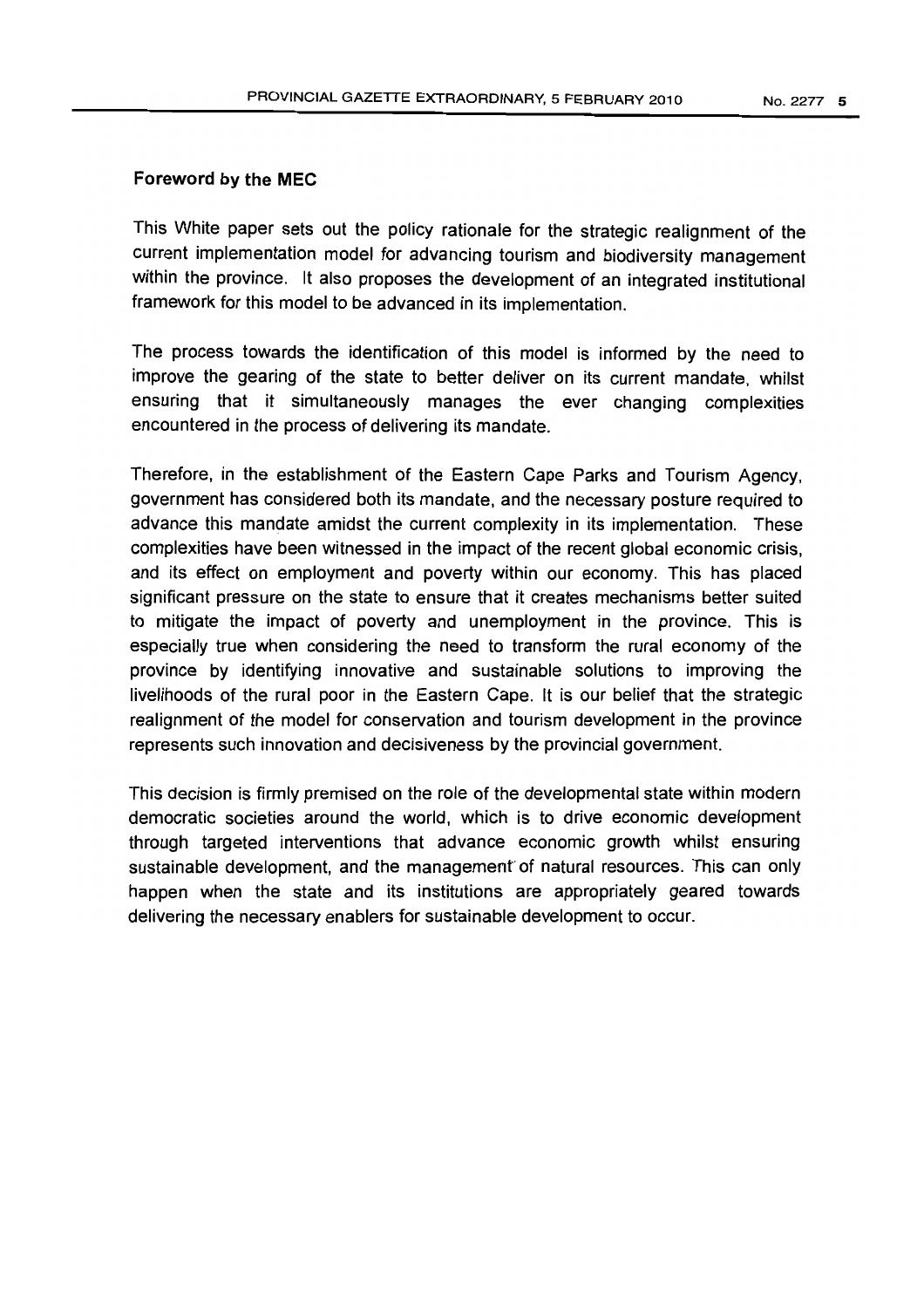It is my belief, therefore, that this new and revitalised ECPTA will provide a better poised institutional framework for the management of tourism and bio-diversity conservation whilst contributing to socio-economic development in the Eastern Cape.

../~

Hon. M. Jonas MEC for Economic Development and Environmental Affair Province of the Eastern Cape Eastern Cape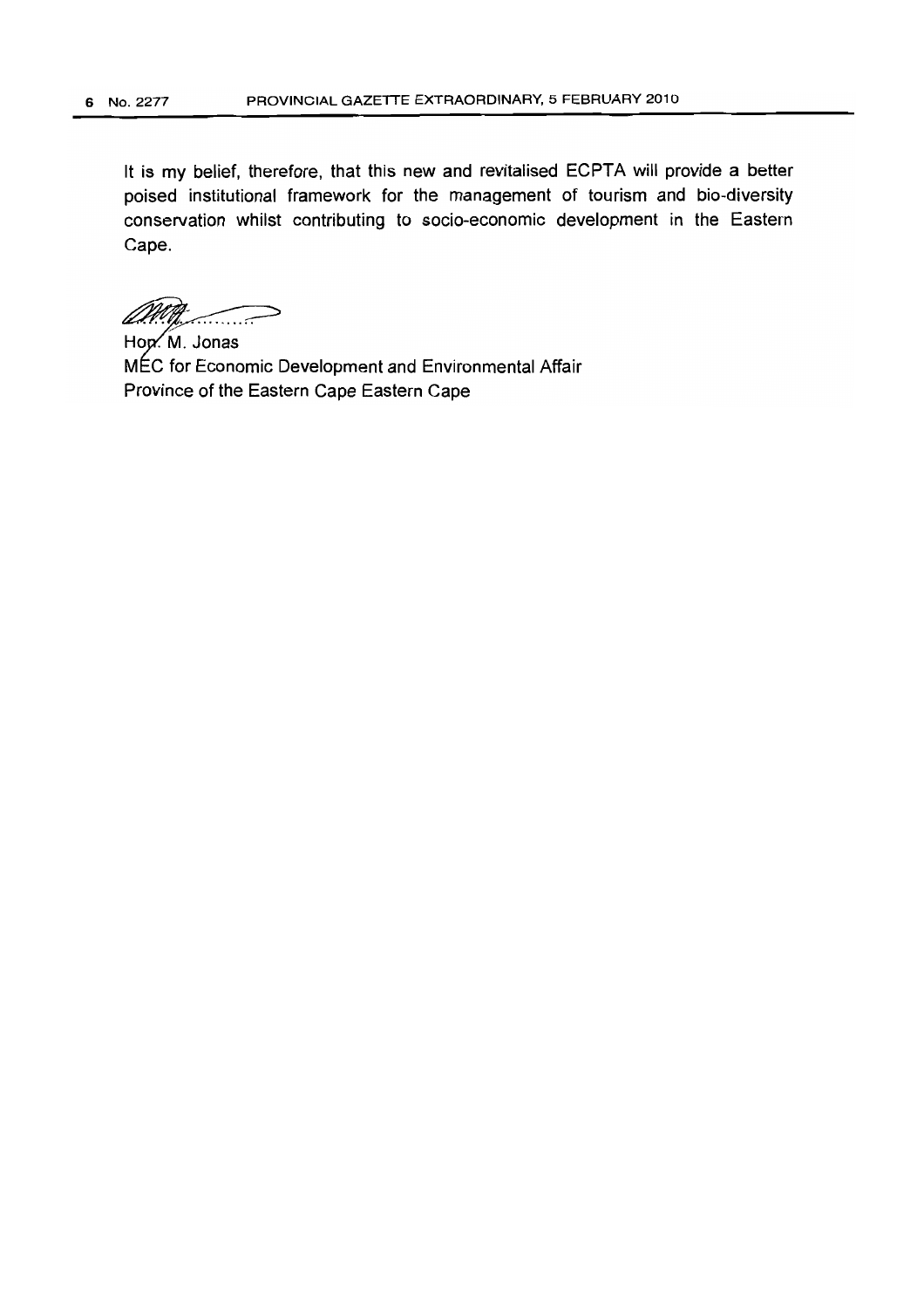# **List of Acronyms**

| <b>ANC</b>    | African National Congress                                    |
|---------------|--------------------------------------------------------------|
| <b>APP</b>    | Annual Performance Plan                                      |
| <b>BBBEE</b>  | Broad-Based Black Economic Empowerment                       |
| CEO           | <b>Chief Executive Office</b>                                |
| <b>CITES</b>  | Convention on International Trade of Endangered Species      |
| <b>CPPP</b>   | Community Public Private Partnership Programme               |
| <b>DEAET</b>  | Department of Economic Affairs, Environment and Tourism      |
| <b>DEAT</b>   | Department of Environmental and Tourism                      |
| <b>DEDEA</b>  | Department of Economic Development and Environmental Affairs |
| <b>DGDS</b>   | District Growth and Development Strategies                   |
| EC            | Eastern Cape                                                 |
| <b>ECPB</b>   | Eastern Cape Parks Board                                     |
| <b>ECPG</b>   | <b>Eastern Cape Provincial Government</b>                    |
| <b>ECPTA</b>  | <b>Eastern Cape Parks and Tourism Agency</b>                 |
| <b>ECTB</b>   | Eastern Cape Tourism Board                                   |
| <b>GDP</b>    | <b>Gross Domestic Products</b>                               |
| GDP-R         | <b>Gross Domestic Product Regional</b>                       |
| <b>GEAR</b>   | Growth, Employment and Redistribution                        |
| HDI           | <b>Historically Disadvantaged Individuals</b>                |
| <b>HOD</b>    | <b>Head of Department</b>                                    |
| <b>IDP</b>    | Integrated Development Plan                                  |
| <b>JMA</b>    | Joint Marketing Agreements                                   |
| <b>KZN</b>    | Kwazulu Natal                                                |
| <b>MEC</b>    | <b>Member of Executive Council</b>                           |
| <b>MTEF</b>   | Medium Term Expenditure Framework                            |
| <b>MTSF</b>   | Medium Term Strategic Framework                              |
| <b>NGO</b>    | Non-Governmental Organisation                                |
| <b>NEMA</b>   | National Environmental Management Act                        |
| <b>NEMBA</b>  | National Environmental Management Biodiversity Act           |
| <b>NEMPAA</b> | National Environmental Management: Protected Areas Act       |
| <b>NPAES</b>  | National Protected Areas Expansion Strategy                  |
| <b>PFMA</b>   | <b>Public Finance Management Act</b>                         |
| <b>PGDP</b>   | Provincial Growth and Development Plan                       |
| <b>PGDS</b>   | Provincial Growth and Development Strategy                   |
| <b>PIDS</b>   | Provincial Industrial Development Strategy                   |
| <b>PPP</b>    | <b>Public Private Partnership</b>                            |
| <b>PSF</b>    | Provincial Strategic Framework                               |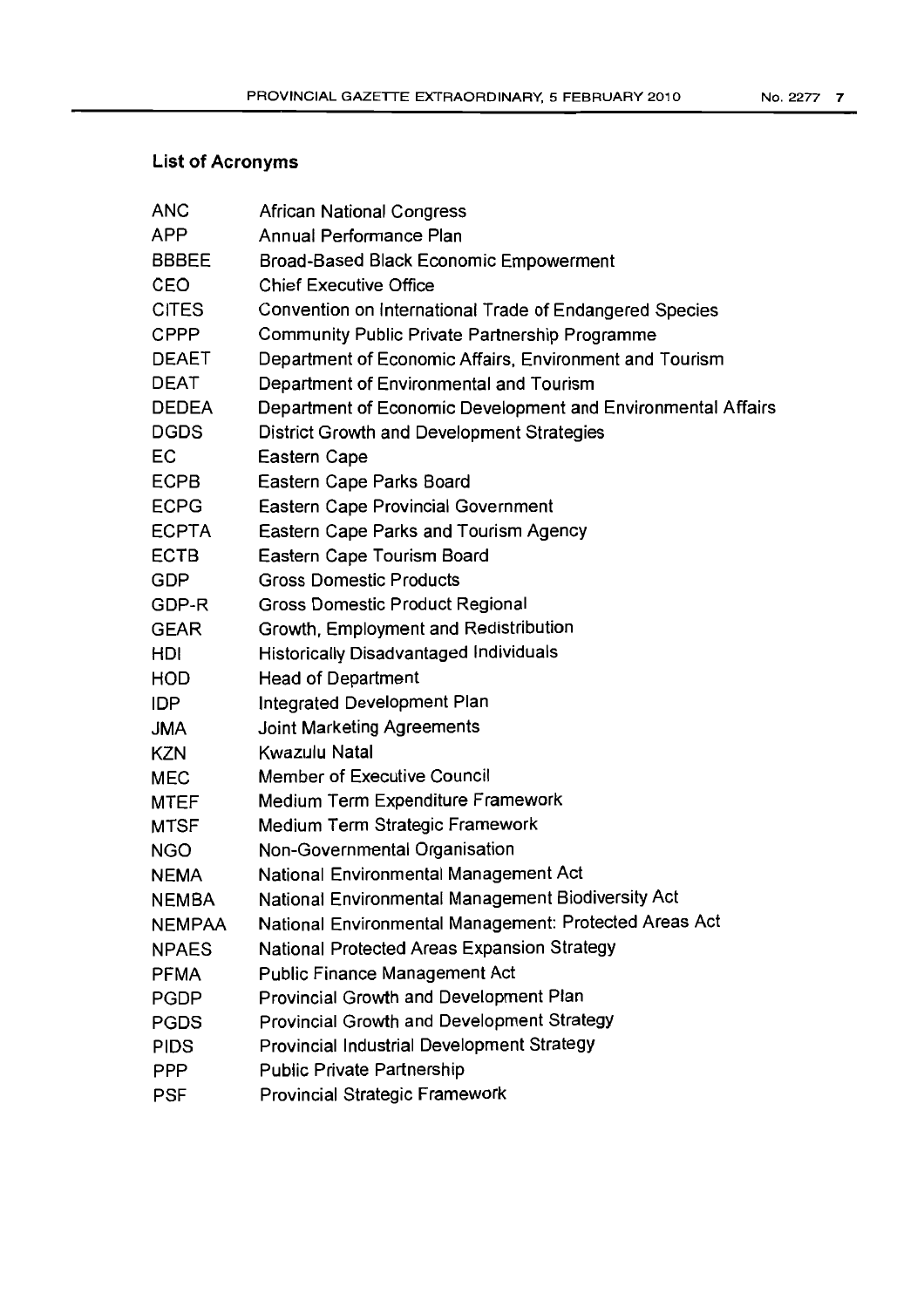| RDP           | <b>Reconstruction and Development Programme</b>   |
|---------------|---------------------------------------------------|
| <b>RDS</b>    | <b>Rural Development Strategy</b>                 |
| <b>SATOUR</b> | South African Tourism                             |
| <b>SDF</b>    | <b>Spatial Development Framework</b>              |
| <b>SMME</b>   | Small, Medium and Micro Enterprises               |
| <b>SWOT</b>   | Strengths, Weaknesses, Opportunities, and Threats |
| <b>TMP</b>    | <b>Tourism Master Plan</b>                        |
| <b>WC</b>     | <b>Western Cape</b>                               |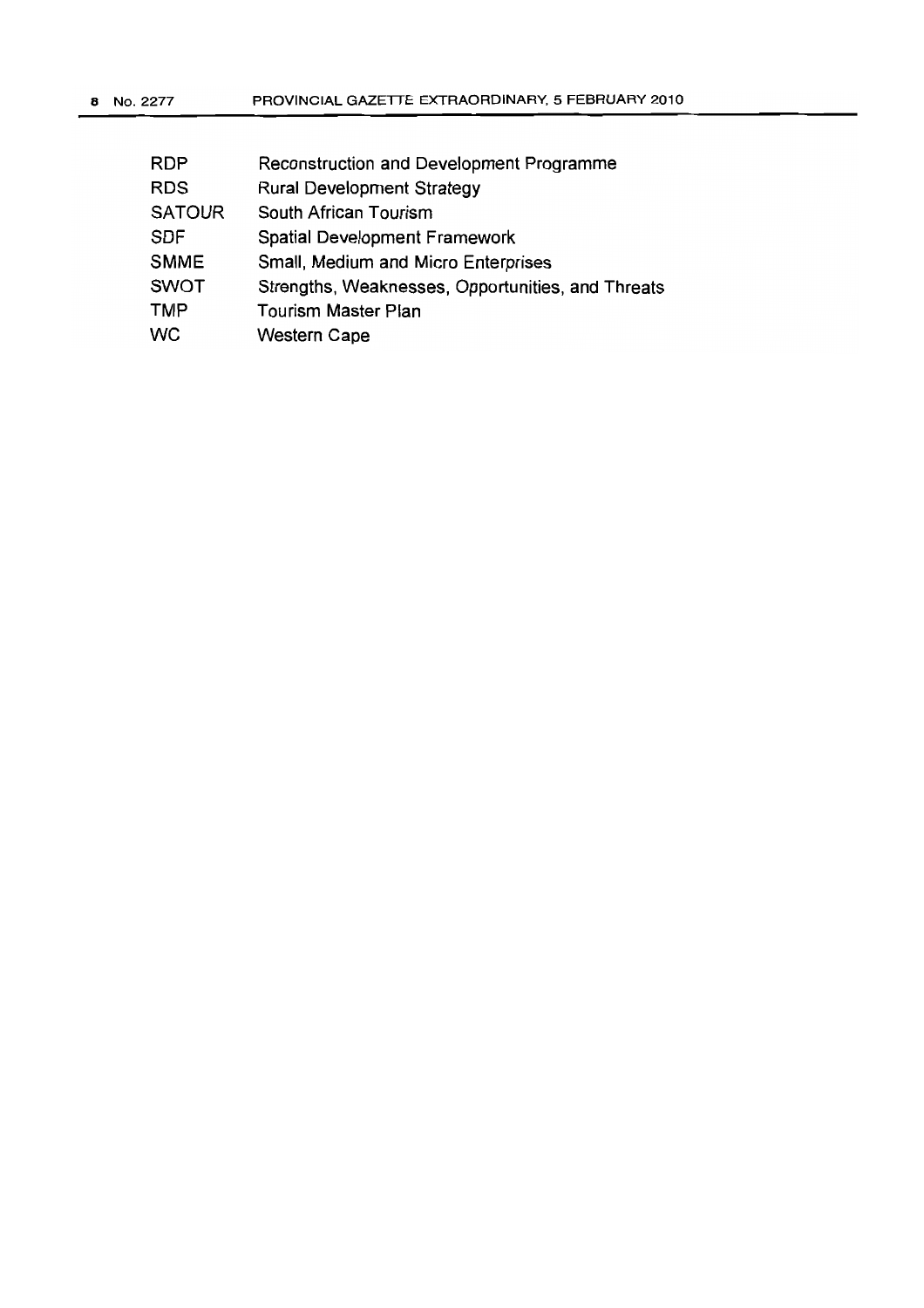# **Contents**

| 1. |                                                                                 |  |
|----|---------------------------------------------------------------------------------|--|
| 2. |                                                                                 |  |
|    | 2.1                                                                             |  |
|    | 2.1.1 The Constitutional Mandate and the role of the developmental state3       |  |
|    | 2.1.2 The role of Public Entities and Agencies in the evolving policy landscape |  |
|    |                                                                                 |  |
|    | 2.2                                                                             |  |
|    |                                                                                 |  |
|    | 2.2.2 Conservation and management of protected areas: the legislative and       |  |
|    |                                                                                 |  |
|    |                                                                                 |  |
|    | 2.3.1 Tourism and Parks in the Eastern Cape: an Historical Overview 18          |  |
|    | 2.4 Current Provincial Enabling Legislation (ECTB and ECPB) 19                  |  |
|    |                                                                                 |  |
|    |                                                                                 |  |
|    | 2.4.3 Current approach and Philosophy to Conservation Management in             |  |
|    |                                                                                 |  |
|    | 2.4.4 Commercialization of Parks and Expansion Strategies in the Eastern        |  |
|    |                                                                                 |  |
| 3. |                                                                                 |  |
|    | Institutional Review and status quo analysis: Tourism Board (ECTB)25<br>3.1     |  |
|    |                                                                                 |  |
|    |                                                                                 |  |
|    | 3.2 Institutional Review and status quo analysis: Eastern Cape Parks Board      |  |
|    |                                                                                 |  |
|    |                                                                                 |  |
|    |                                                                                 |  |
| 4. |                                                                                 |  |
|    |                                                                                 |  |
|    | 4.1.1 Overlap and duplication in the management and resourcing of these         |  |
|    | entities by DEDEA will persist, as these are linked to: 38                      |  |
|    | 4.1.2 Insufficient strategic alignment to leverage each other's strengths and   |  |
|    |                                                                                 |  |
|    | 4.1.3 Weaknesses in oversight and strategic coordination will persist:  38      |  |
|    |                                                                                 |  |
|    |                                                                                 |  |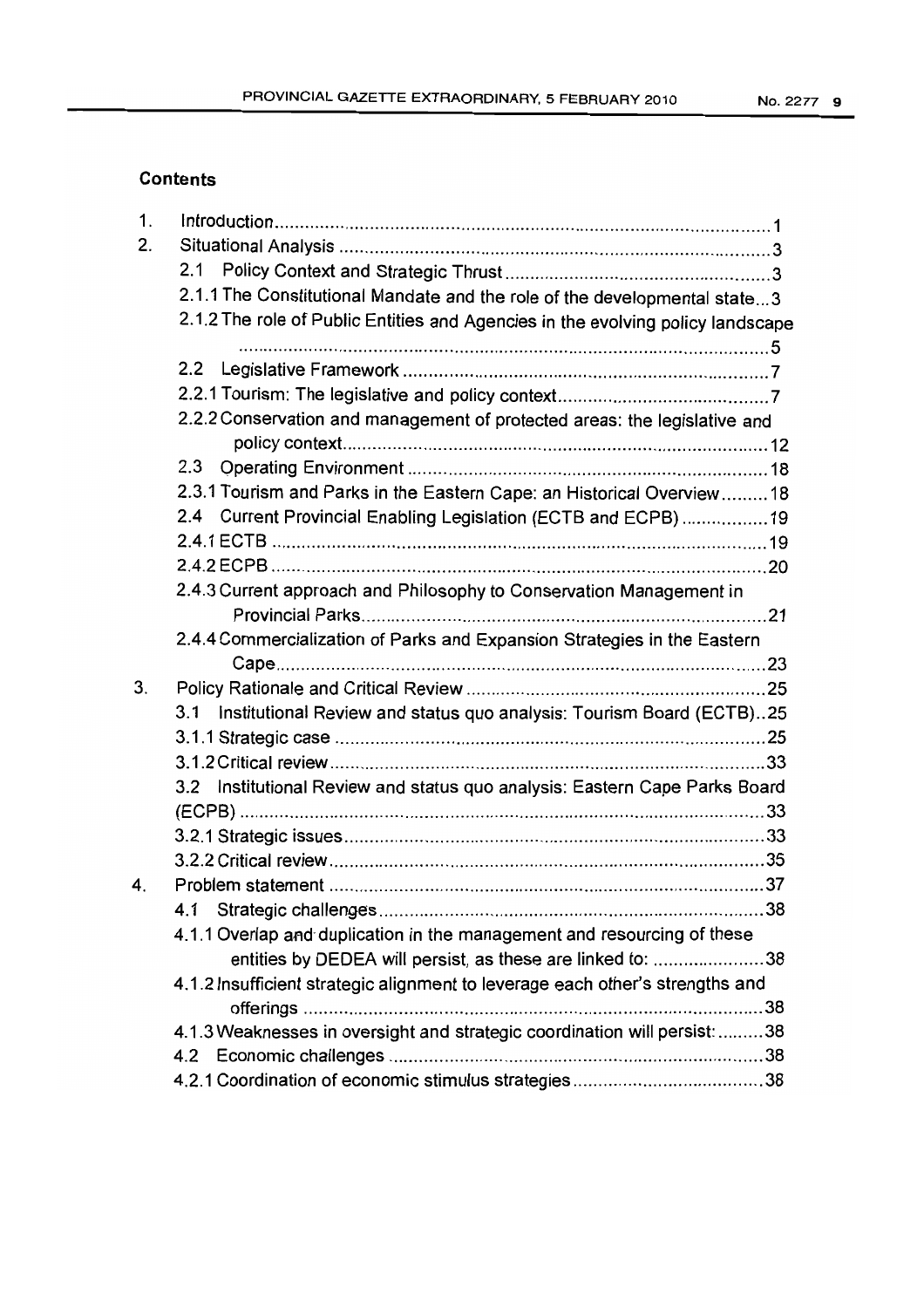| 5.  |                                                                             |  |
|-----|-----------------------------------------------------------------------------|--|
| 6.  |                                                                             |  |
|     | 6.1                                                                         |  |
|     | 6.2                                                                         |  |
| 7.  |                                                                             |  |
|     | The Purpose for the establishment of the ECPTA44<br>7.1                     |  |
|     | 7.2                                                                         |  |
|     | Powers, Functions and Strategic Objectives of the ECPTA 45<br>7.3           |  |
|     |                                                                             |  |
|     |                                                                             |  |
|     |                                                                             |  |
|     | Institutional mechanisms and interface with the mandating department<br>7.4 |  |
|     |                                                                             |  |
| 8.  |                                                                             |  |
|     | 8.1                                                                         |  |
|     | Composition and size of the board of the ECPB 52<br>8.2                     |  |
|     | 8.3                                                                         |  |
| 9.  |                                                                             |  |
| 10. |                                                                             |  |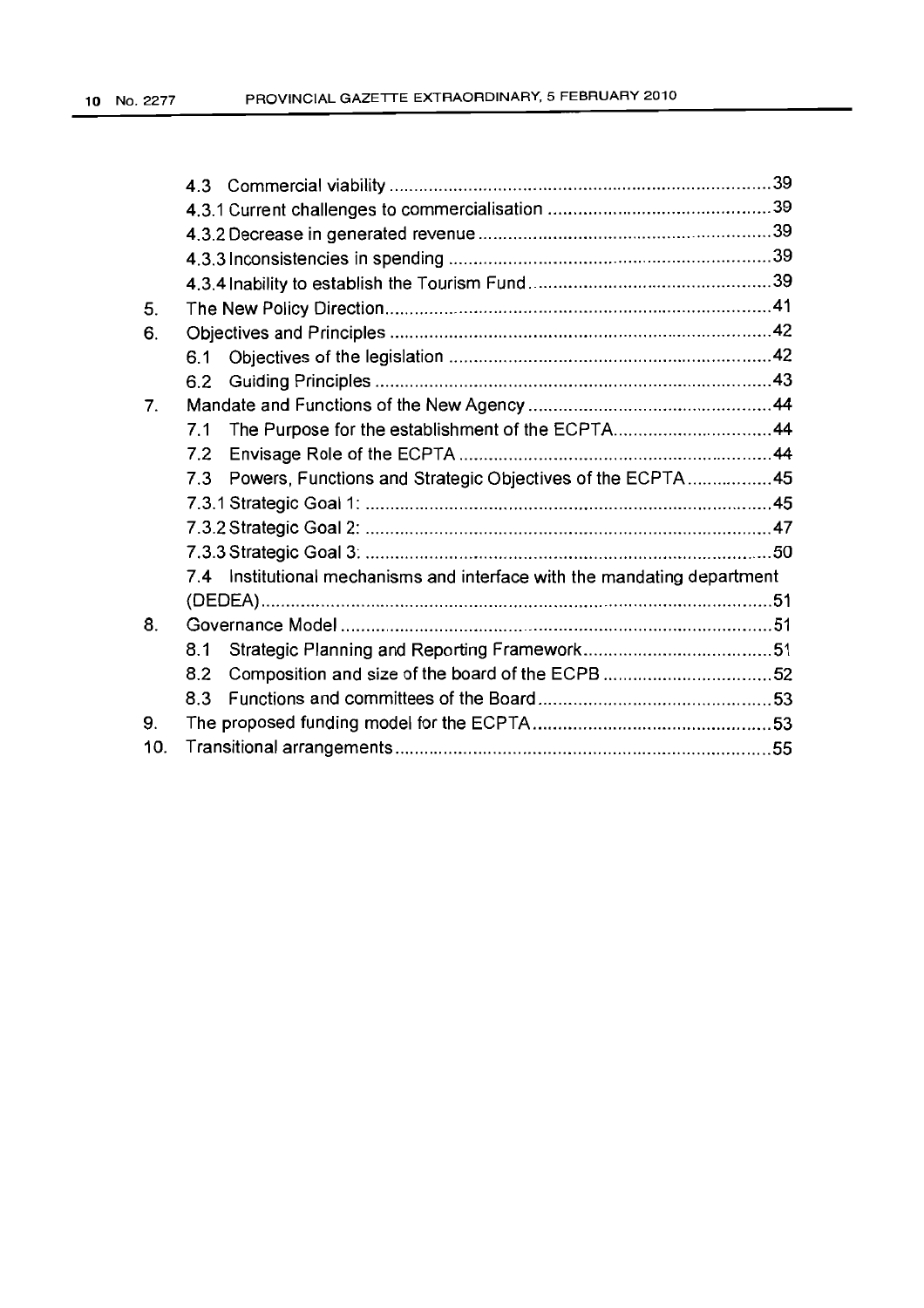# 1. Introduction

This draft white paper and its accompanying legislation on the Management of Tourism, Conservation and Protected Areas in the Eastern Cape provides for the creation of the necessary enabling framework for a more coherent and comprehensive approach to the development of tourism through conservation in the Eastern Cape.

It further identifies the appropriate institutional framework in which to advance this integrated approach, and proposes the realignment of the existing institutional model.

The white paper further considers the strategic role of both tourism and biodiversity as critical priorities in the current medium term strategic framework (MTSF) of government, whilst mindful of the potential inherent in growing the current tourism base in the Eastern Cape. It is in this context that the policy also notes the immense potential for job creation, economic empowerment and comprehensive rural development that both tourism and the bio-diversity conservation offers in contributing to the quality of life of the people of the Eastern Cape.

The white paper further identifies the critical challenges in the current implementation of the mandate for both tourism, and conservation within protected areas of the province. In conducting this assessment of the current implementation model, a number of critical strategic challenges were noted in the current approach being deployed by government. The challenges identified in the current model were identified as:

- 1. Overlap and duplication in the management and resourcing.
- 2. Insufficient strategic alignment to leverage existing strengths and offerings across both sectors;
- 3. Weaknesses in oversight and strategic coordination;
- 4. Challenges in commercialization and investment in tourism produces in provincial parks;
- 5. Decreasing own revenue and dependency on the government grant;

All of which mitigate the impact of government's efforts with both tourism and conservation.

In responding to the problems identified in the status quo, and in line with the new policy direction of government, this white paper proposes the merging of the Eastern Cape Tourism Board (ECTB) and Eastern Cape Parks Board (ECPB) and envisages the emergence of a new developmental model for the advancement of tourism development and biodiversity conservation in the Eastern Cape.

Through this integrated model, the new Agency will be better positioned to leverage the strengths and opportunities within conservation and tourism, whilst facilitating the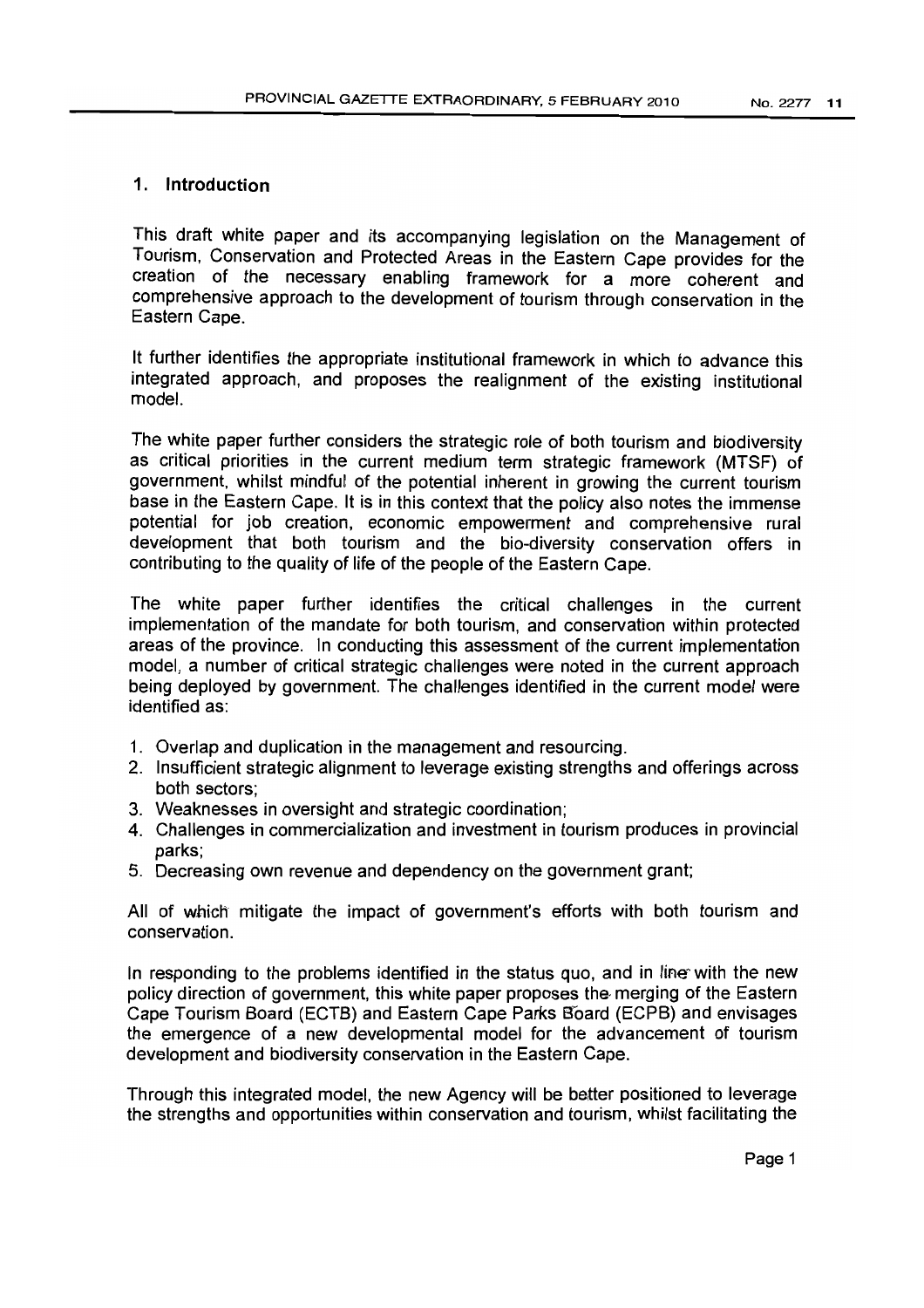efforts of government towards creating improved synergy for economic development, employment, rural development and economic transformation through tourism in the Eastern Cape.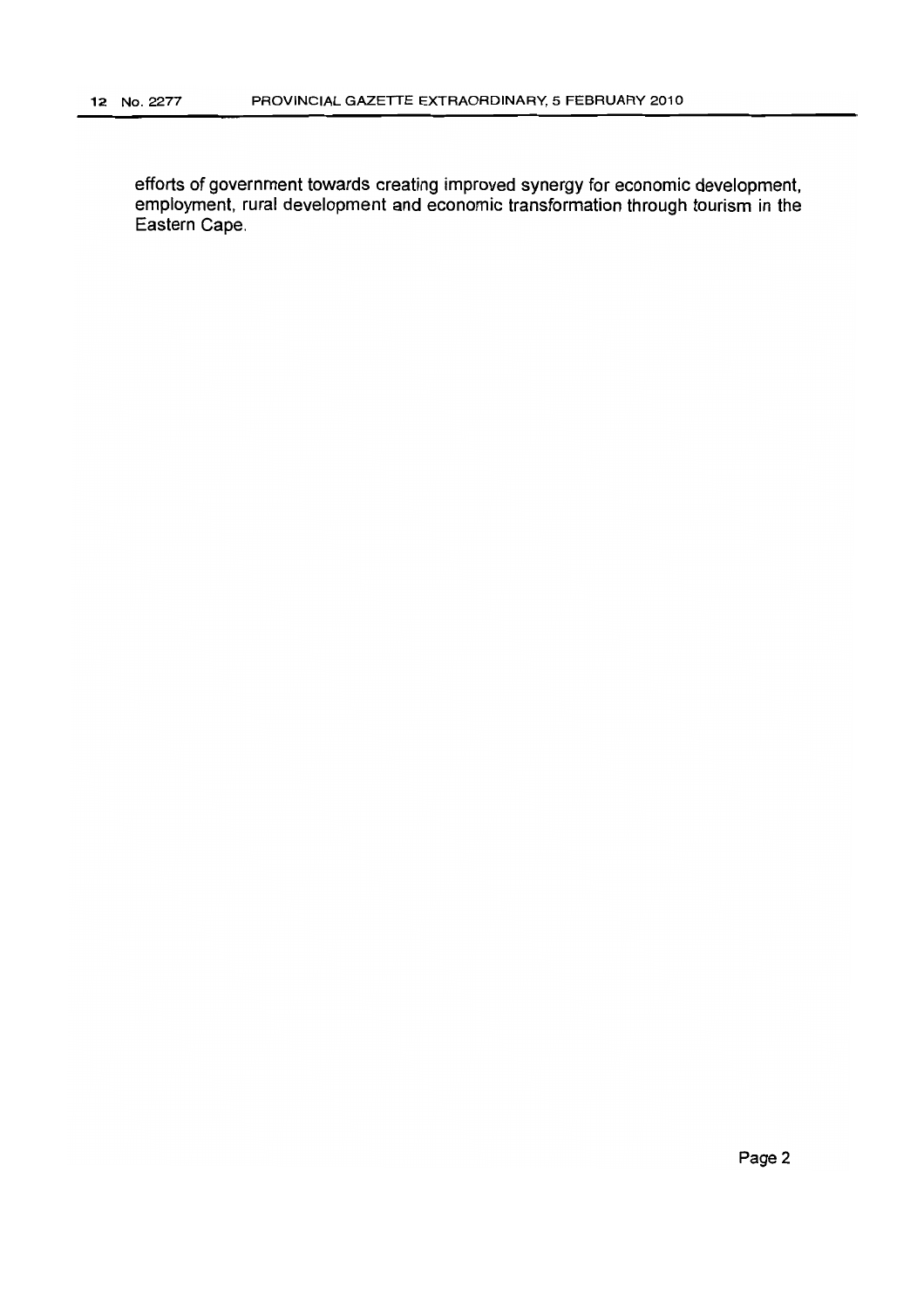# 2. Situational Analysis

# 2.1 Policy Context and Strategic Thrust

# 2.1.1 The Constitutional Mandate and the role of the developmental state

The idea of the developmental state has long enjoyed the attention of both scholars and practitioners of development and public sector policy for the better part of the last decade. In South Africa, this discussion has been translated into a specific set of policy priorities, aimed primarily at the capacitation and gearing of the South African state to be more responsive, better co-ordinated and significantly agile in addressing the developmental challenges confronting the nation and its people.

This developmental agenda, both in terms of government's policy orientation and its prioritisation of capacitation and transformation of the public sector and the state machinery in post-apartheid South Africa, has been consistent over the past fifteen years of democratic rule in South Africa. This was evident in the Reconstruction and Development Programme (RDP) and the ruling party's articulation of its 1994 election manifesto entitled Ready to Govern.

SUbsequent to the assumption of power by the democratic regime in that historic first general election of 1994 the state and, by virtue of the negotiated settlement of the early nineties, the South African society as a whole, had endorsed the need for a sustained reconstruction and development agenda for the nation. This, was initially directed through the fundamental principles and objectives of the RDP, which are outlined as follows<sup>1</sup>:

- 1. Integrated and sustainable programme
- 2. People-driven process
- 3. Peace and security for all
- 4. Nation-building
- 5. Linking reconstruction and development

These objectives and principles were subsequently entrenched within the first Democratic Constitution of the Republic of South Africa- 1996 and further articulated in the RDP policy framework (section 1.4.20) by identifying: "In linking democracy, development and people-centred approach we are paving the way for a new democratic order ... setting-out the role of the Constitution of the Republic of South Africa 1996, Bill of RIghts, national, provincial and local government, the public sector, parastatals in facilitating socio-economic development."

This approach to reconstruction and development has been further entrenched within the Constitutional Framework for the Republic (Act 108 of 1996) and the Bill of Rights, which articulates first, second and third generation rights enshrined therein.

<sup>1</sup> RDP: A Policy Framework (ANC: 1994)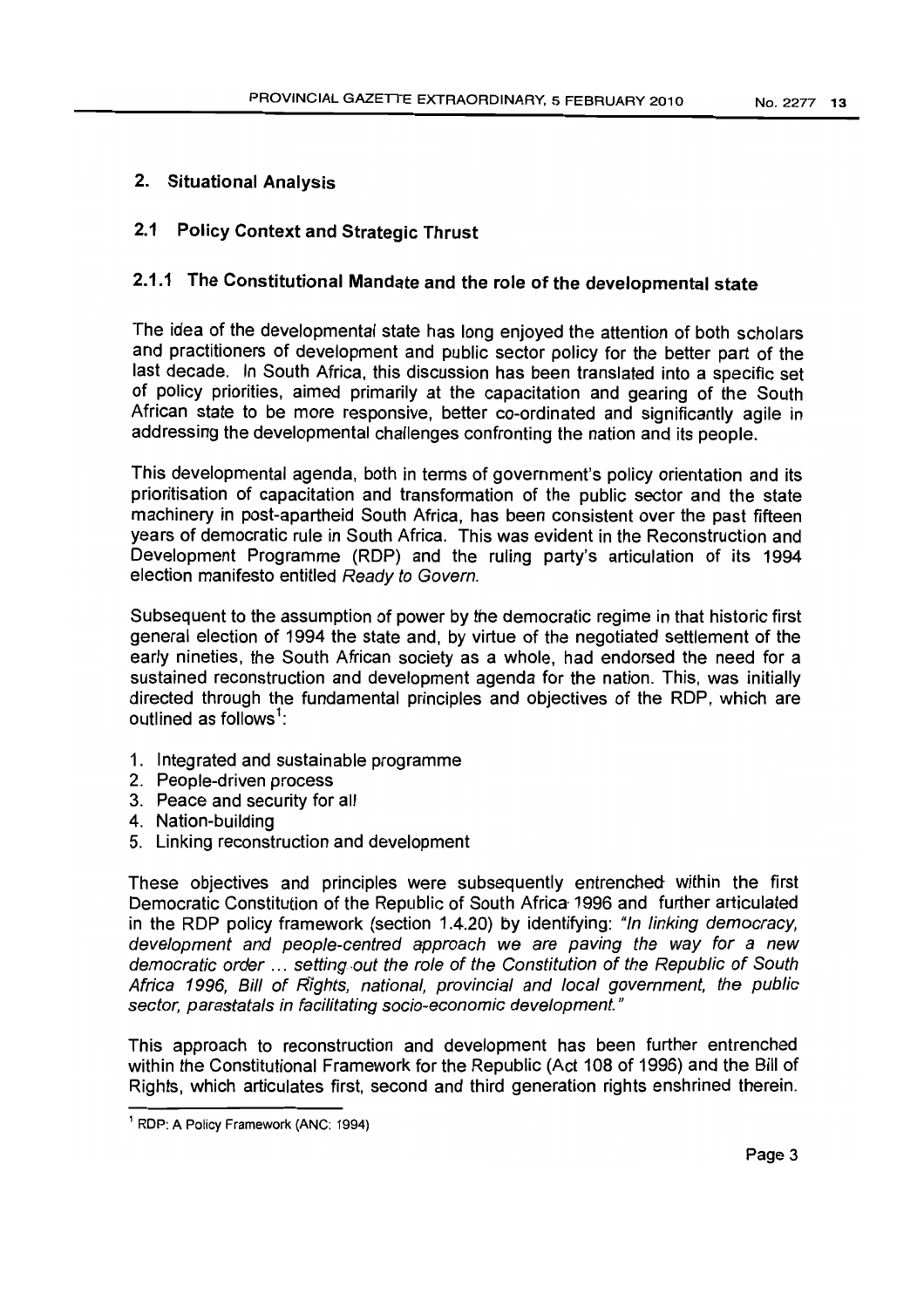In its advancement of the second and third generation rights within the Bill of Rights, the Constitution of the Republic of South Africa places critical developmental and environmental obligations on the state, its organs and agencies. It is within this context that the discussion on the mandate of the provincial government towards the advancement of its developmental objectives and its strategic priorities must be framed'.

Furthermore, this developmental imperative outlined within the RDP, and the Constitution of the Republic of South Africa 1996, has consistently found resonance within government's strategic framework for development and service delivery over the last fifteen years of democracy. These priorities of the democratic developmental state in post-apartheid South Africa over time might have seen programmatic revisions concerned, primarily, with points of emphasis towards improved implementation. It has however, retained its developmental and transformative thrust enshrined in the overall objectives of the manifesto of the ruling party, and has emerged consistently as key drivers in government's Medium Term Strategic Frameworks (MTSF) over the last fifteen years $3$ .

In the current MTSF (2009-2014) the decisions and rationale, on a strategic level, must find expression in and be motivated by its alignment with critical strategic priorities of government. These priorities in the current MTSF have been identified as follows":

- 1. Speeding up economic growth and transforming the economy to create decent work and sustainable livelihoods
- 2. Design a massive programme to build economic and social infrastructure
- 3. Comprehensive rural development strategy linked to land and agrarian reform and food security
- 4. Strengthen the skills and human resource base
- 5. Improve the health profile of society
- 6. Intensify the fight against crime and corruption
- 7. Build cohesive, caring and sustainable communities
- 8. Pursue regional development, African advancement and enhanced international co-operation
- 9. Effect sustainable resource management and use
- 10. Build a developmental state including improvement of public services and strengthening democratic institutions

These priorities are derived from and informed by the current election manifesto of the ruling African National Congress (ANC), which forms the basis for the social contract undertaken with South Africans for the current government (2009-2014). This manifesto outlines the following five strategic priorities for this term<sup>3</sup>:

<sup>2</sup> Constitution of the Republic of South Africa (Act 108 of 1996)

<sup>3</sup> Gov.za (The Presidency Website/Government Programme of Action 2009 - 2014)

<sup>4</sup> Ibid.

www.ANC.org.za /Elections Docs (ANC Manifesto 2009-2014)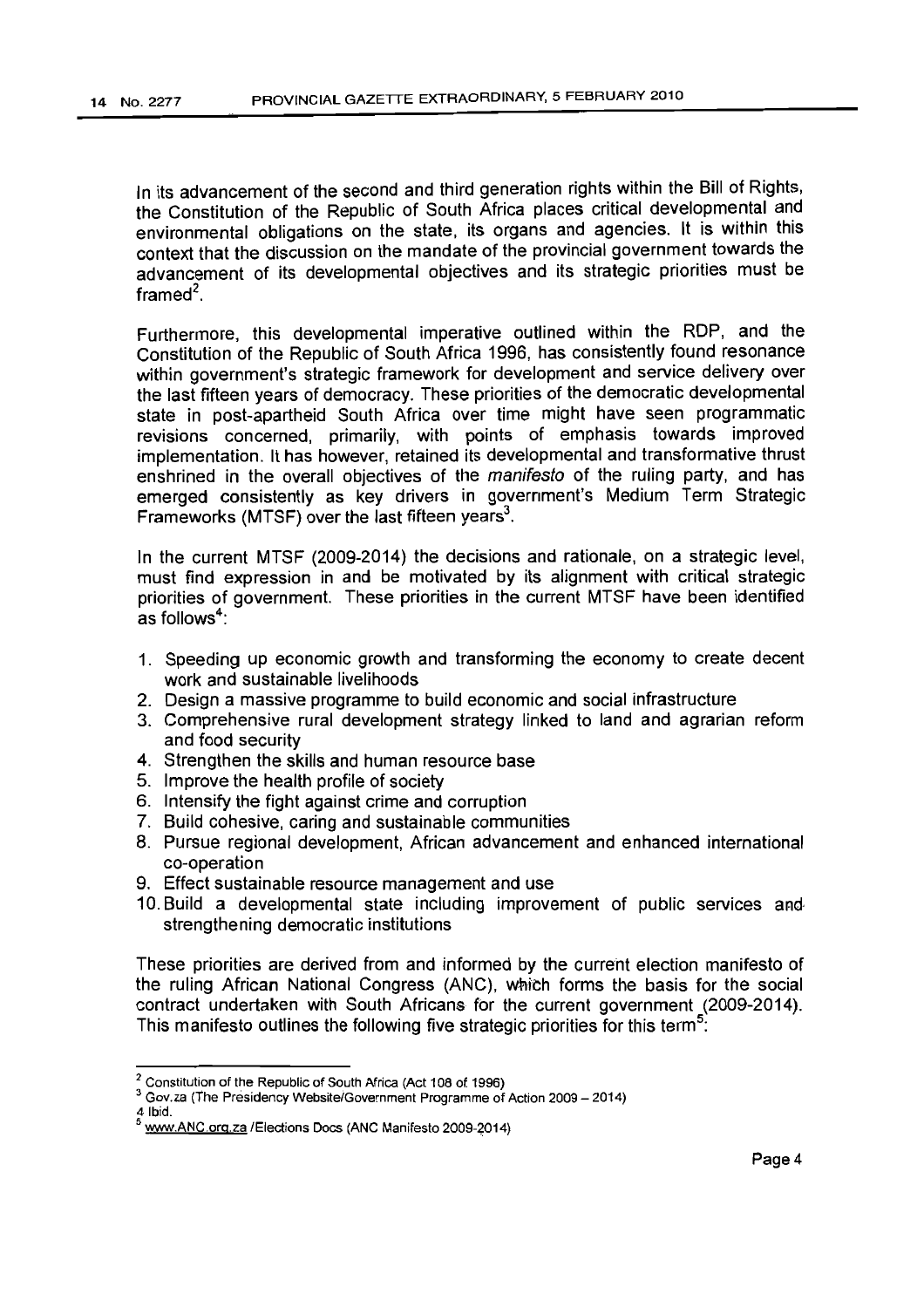- 1. Creation of decent work and sustainable livelihoods through more inclusive economic growth
- 2. Rural development, land and agrarian transformation
- 3. Education, with a focus on greater access and quality
- 4. Improved health care
- 5. Fighting crime and corruption

These priorities in the manifesto are driven by the following set of objectives, which remain central to government's mandate:

- 1. Halve poverty and unemployment by 2014
- 2. Ensure more equitable distribution of benefits of economic growth and reduce inequality
- 3. Improve the nations' health profile and skills base and ensure universal access to basic services
- 4. Improve the safety of citizens by reducing incidents of crime and corruption
- 5. Build a nation free of all forms of racism, sexism, tribalism and xenophobia

Therefore, how does the management of tourism and biodiversity conservation in the Eastern Cape strategically fit the current MTSF objectives?

The Department of Economic Development and Environmental Affairs (DEDEA) in particular, is responsible for policy development and management of tourism and biodiversity in the Eastern Cape. These responsibilities are clearly outlined under 'Chapter 6 of the Constitution of the Republic of South Africa 1996', and in 'Chapter 6 and Schedule 3 of the PFMA (Act 1 of 1999)', which place particular responsibility on the executing authority and the department in ensuring that it utilises the necessary policy levers at its disposal in ensuring optimal alignment of its agency value chain for greater effectiveness and efficiency in the delivery of the MTSF priorities and its overall developmental and constitutional mandate<sup>6</sup>. For this purpose, the DEDEA currently has as an operational arm, the current Eastern Cape Tourism Board (ECTB) and the Eastern Cape Parks Board (ECPB).

# 2.1.2 The role of Public Entities and Agencies in the evolving policy landscape

 $\ln$ line with the previous discussion on the developmental state, is the positioning of public entities in the value chain within the state as far as reconstruction and service delivery are concerned. Public entities across all spheres of Government (i.e. national, provincial and local) do not operate in a vacuum and should be viewed as critical agencies in advancing government's developmental agenda and the current programmes in the MTSF.

<sup>6</sup> Public Finance Management Act (Act 1 of 1999)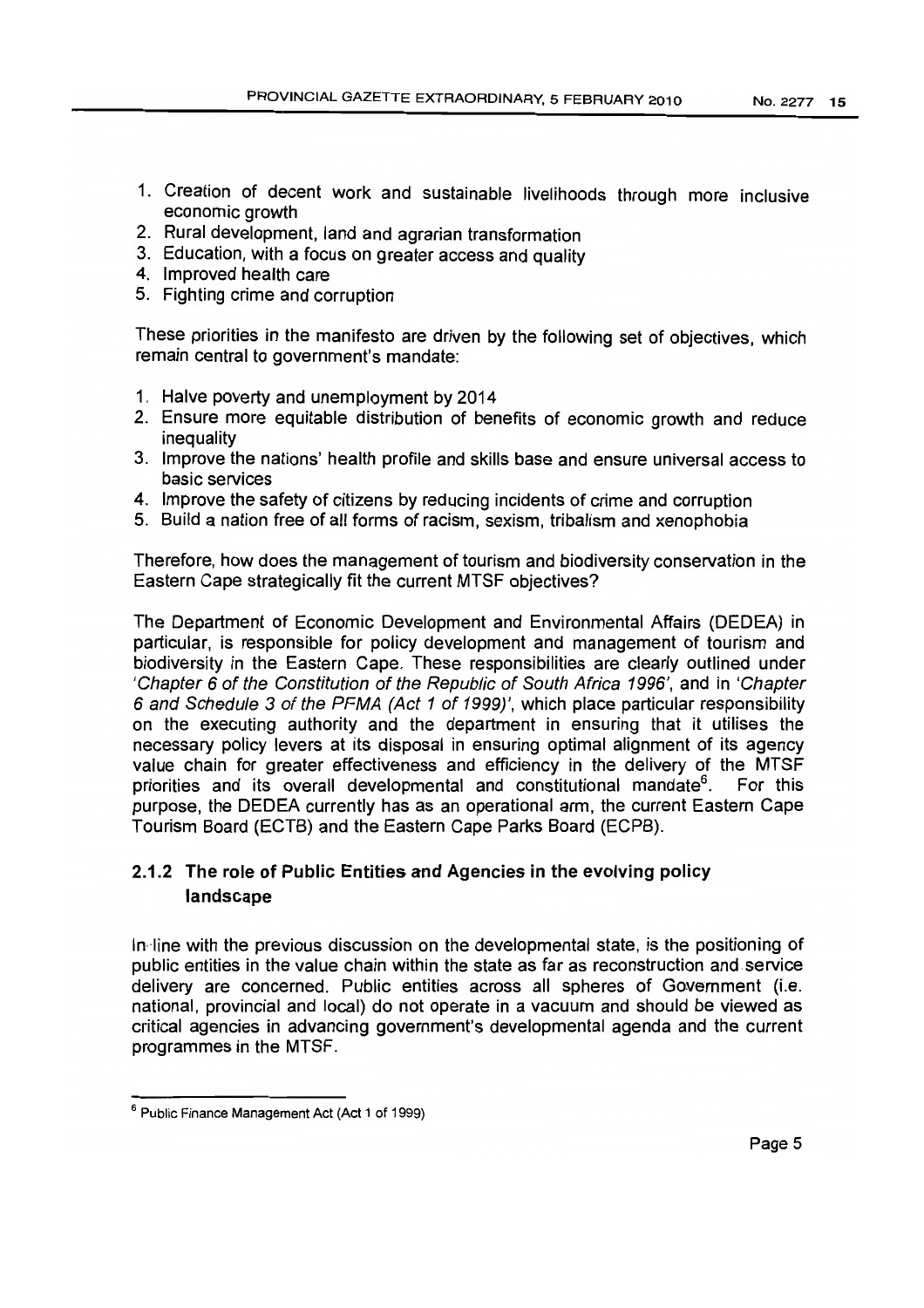Similarly, therefore, the province of the Eastern Cape cannot afford to ignore the potential for greater effectiveness to be gained through improved and accelerated implementation of its own provincial priorities (i.e. PSF) by paying closer attention to the management of its public entities. In addition, the recent demand for greater focus on public entities has been considerably influenced by the impact of the global financial crisis, which has placed ever-increasing demands on the state to build greater levels of efficiency in the utilisation of public resources toward implementing service delivery initiatives. Hence, the call to "do more with less".

In the context of the Economic Development sector in the Eastern Cape, which is not atypical to the sector across all nine provinces, a considerable portion of the DEDEA budget is based on transfer payments to its public entities. Approximately 68% of the department's annual budget is transferred to its entities through grant payments for the delivery of services. Therefore, the need for a greater focus and emphasis on the oversight, alignment and streamlining of the work of these entities has remained high on the agenda of the provincial government, and DEDEA as its executing authority in particular.

In terms of the management of its public entities by DEDEA, the context in which all these factors should be taken into account, has not been lost. In fact, the MEC has emphasised this approach by the provincial government in the DEDEA Budget Policy Speech for 2009/10.

It is in this context that the strategic direction determined by the provincial government and by extension, the DEDEA, must find expression in the plans of its entities, as implementation agents of its mandate. This can therefore extend beyond the mere alignment of strategic plans and programmes. It can, and must, by its very nature, allow for the review and assessment of the configuration of the public entity value chain, as it exists. In responding to this assessment, the mandating department has the responsibility and obligation to take up the necessary policy decisions to create the optimal enabling environment for the delivery and implementation of its mandate.

It is important to note that the Executive Council of the province and the MEC for DEDEA retain the right to review the institutional framework for the effective implementation of the mandate. In doing this the public entities, as critical to the business model of the department, will not be unaffected by this process in terms of their possible re-configuration and' re-alignment from time to time (See figure 1 below).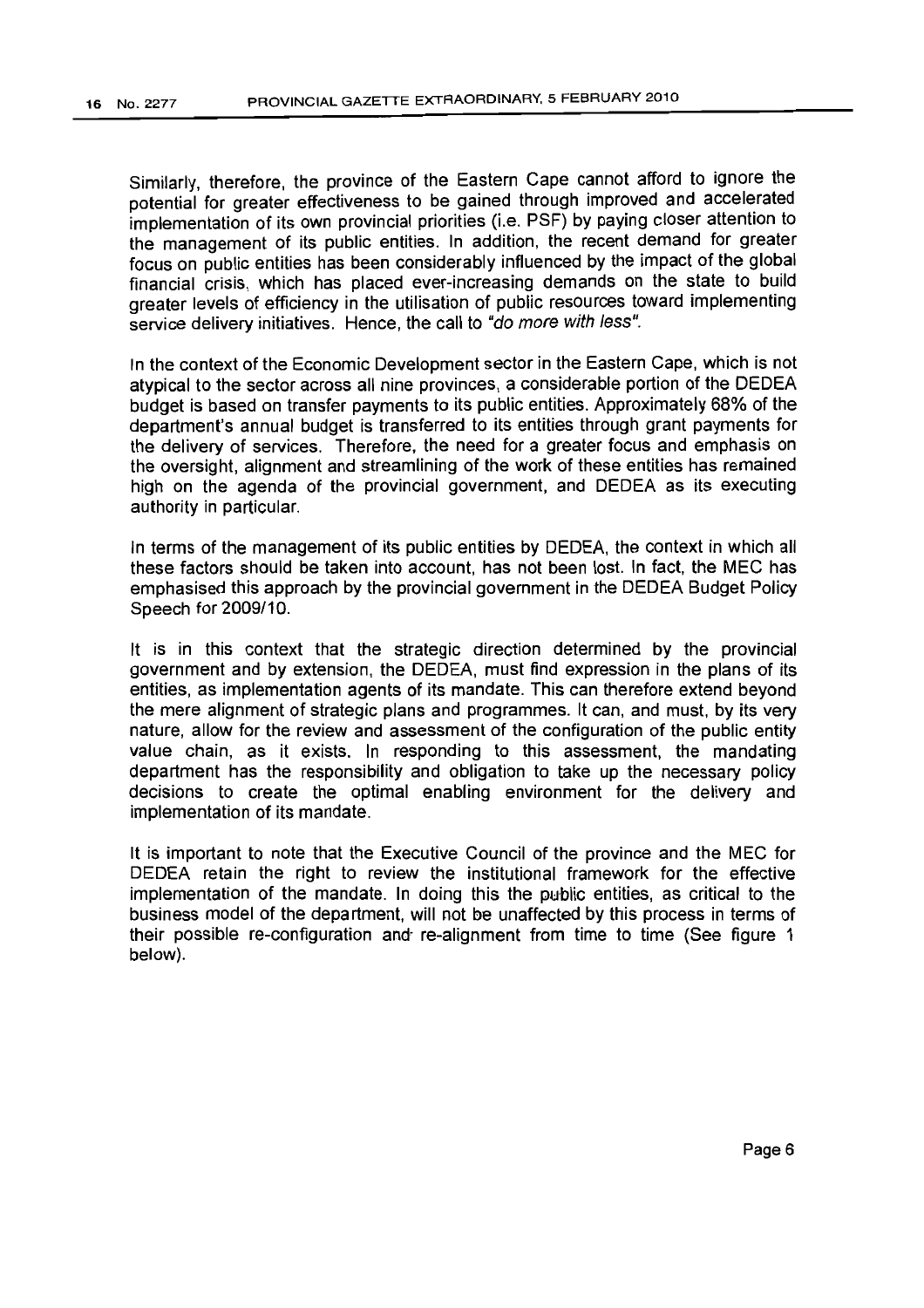

In the current MTSF, and as translated in the Eastern Cape Provincial Strategic Framework (PSF), DEDEA and its agencies will remain critical to the achievement of this developmental mandate of the ECPA. In this context, the DEDEA has taken the bold step in outlining policy responses and priorities within five focus areas, as discussed below.

In his 2009/10 Budget Speech, the Hon. MEC Jonas (MEC for the Department of Economic Development and Environmental Affairs) confirmed that this White Paper process was to go ahead. The provincial government's decision to forge ahead with the streamlining of its public entities is motivated by the pressure resulting from the challenge to government to introduce and support mechanisms that will facilitate sustainable economic development and rapid economic growth in an effort to mitigate the impact of the global economic crisis; and furthermore, to produce better results with fewer resources.

# 2.2 Legislative Framework

# 2.2.1 Tourism: The legislative and policy context

The development of tourism legislation in the South African context has largely been driven by the need to establish the necessary enabling environment for the development of tourism as a vibrant economic sector. This simultaneously ensures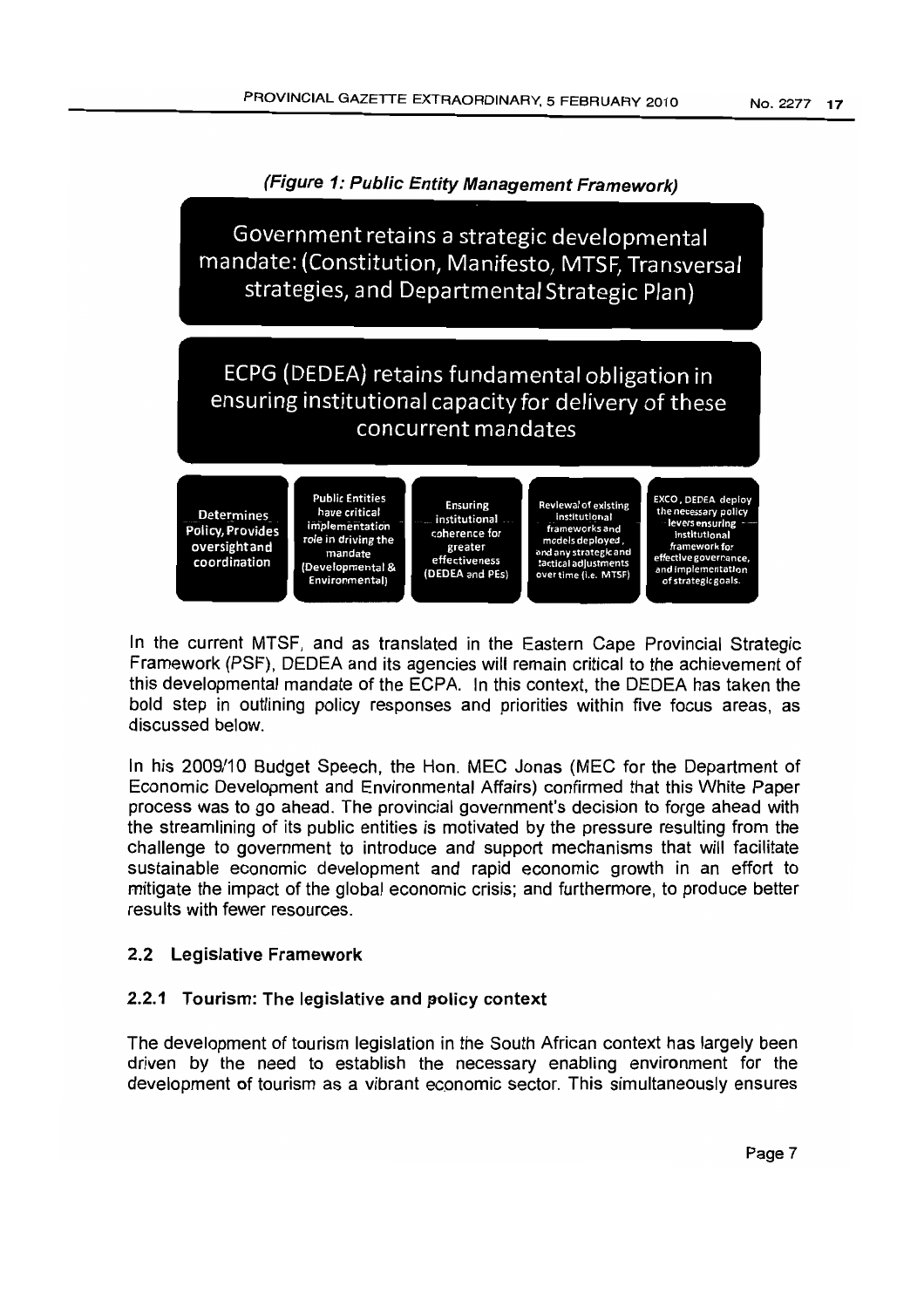the advancement of the intended developmental objectives identified by government within the sector.

This has seen the emergence of various policies and legislation (see figure 2 below), aimed at ensuring the appropriate regulation of the sector in the country, and to ensure the creation of the necessary governance model for the development of tourism in South Africa.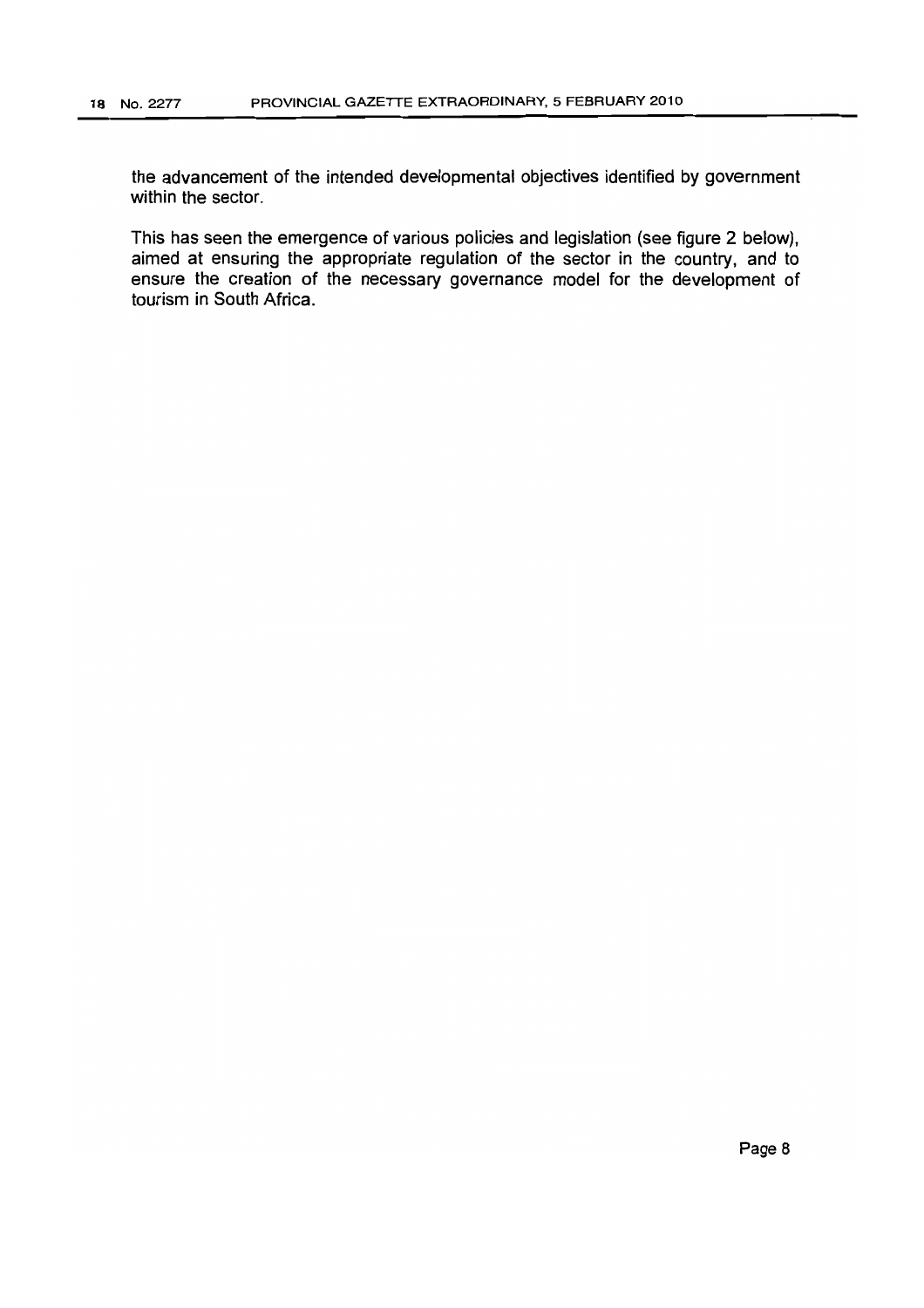# (Figure 2: National Tourism Legislation)

#### TOURISM ACT, NO 72 (1993)

- -The Tourism Act was promulgated to make provision for the promotion.of tourism in the Republic. It aims to achieve: \*-
- FUJ;ther regulation and ratlonalisatlon of industry.
- -Measures aimed at enhancement standards of facilities and Services out or made available to tourists
- Coordination and rationalisation ofthe activities of persons active in the industry,
- -Establish <sup>a</sup> board with legal personality .
- -Authorise the Ministertoestablish a grading and classification scheme in respect of. accommodationaccommodation establishment<br>To authorise the Minister to
- schemes for prescribed sectors
- -Make provision for the registration of tour guides
- -Authorise the Minister to make regulations.

### TOURISM AMENDMENT ACT NO. 107

- -This Amendment Act is primarily concerned with the TourismBoard in terms of:
- Restate the objective of the board
- -Provide for representation of the provinces on the board
- -Make further provision with regard to disqualifications of membership
- -Withdraw certain powers of the board
- -Prqvide that the Act shall apply throughout Republic
- -CircumsCribe relations of the board with DEAT with regard to tourism promotion
- -Make provisibn for matters related to above.

#### TOURISM AMENDMENT ACT NO.  $8(2000)$

- -This Act is also concerned with the Tourism Board. The purpose of amendment was to:
- further regulate composition of the Board
- -Further regulate the convening of an extraordinary meeting of the board
- -Provide for measures to promote and maintain sound working relationship between board and provinces
- -Provide for matters related to above.

#### TOURISM AMENDMENT ACT NO. 70 (2000)

- -This is primarily concerned with ' Tourist Guiding.
- -Further provider for training and registration of tour guides
- -Make provision for code of conduct and ethics for tourist , guides
- -Regulate the procedure for lodging complaints
- -Provide for endorsement of certain registers in appropriate cases <sup>&</sup>gt;
- -Provide for disciplinary measures, appeal and reviews
- -Crimina.lize certain conduct
- -Provlde fortransitional matters
- -Pr,ovide for matters connected herewith.

z o

122

... lD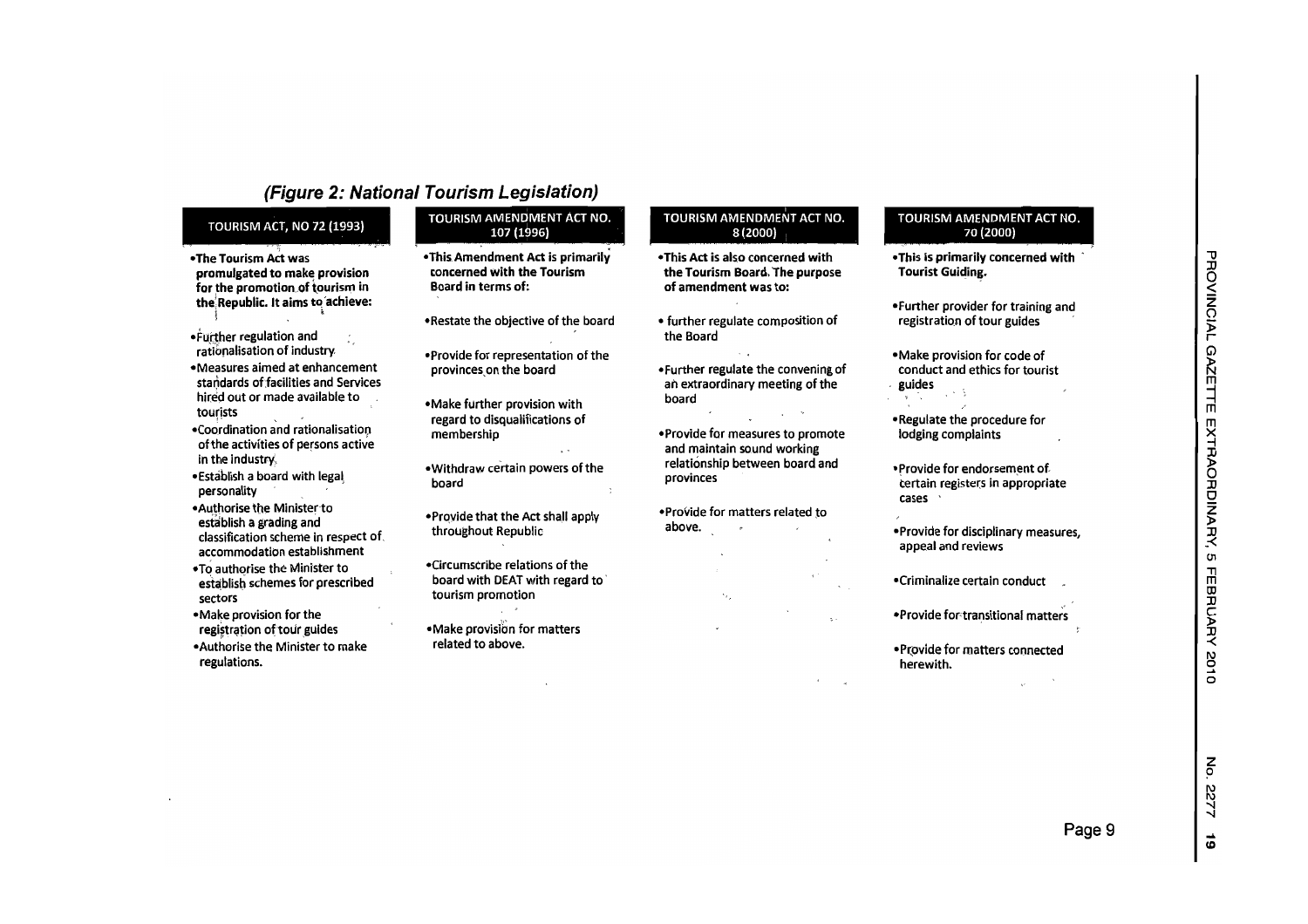A key policy document in the evolution of the tourism sector in South Africa was the Tourism White Paper 'entitled 'The Development and Promotion of Tourism in South Africa', which was approved by Cabinet in June 1996. This White Paper-<sup>7</sup>:

- Outlined the role of tourism in South Africa;
- Recognised that tourism development in South Africa has largely been a missed opportunity, given the legacy and impact of apartheid over the years;
- Identified some of the key constraints that limit the ability of the tourism industry to playa more meaningful role in the national economy;
- Listed various reasons why tourism can be an engine of growth, capable of rejuvenating other sectors of the economy;
- Insisted, and explained, that only responsible tourism could fulfil that role;
- Indicated that government's vision was to develop the tourism sector as a national priority in a sustainable and acceptable manner, so that it would contribute significantly to the improvement of the quality of life of every South African and to ensure that, as a lead sector within the national economic strategy, a globally competitive tourism industry would be a major force in the reconstruction and development efforts of the government;
- Outlined the principles that are to qulde the development of responsible tourism in South Africa, the key conditions that had to be met, the objectives supporting the executive's vision and specific targets;
- Identified the key policies that had to be developed. and the actions that had to be taken, in the areas of:
	- o· safety and security
	- o education and training
	- o financing, investment incentives, foreign investment
	- o environmental management
	- o cultural resource management
	- o product development
	- o transportation
	- o infrastructure
	- o marketing and promotion
	- o product quality and standards
	- o regional co-operation; and
	- o youth development.
- Described the role expected to be played by the national government, as well as the provincial governments, local government, the private sector, labour, communities, women, NGOs, the media and conservation agencies;
- Examined the existing organizational structures at national and provincial levels, as well as options for reforms.

Thus, the White Paper on Tourism laid the basis for the development of the tourism sector in the country and further outlined the principles and approaches to be adopted by the state in creating the necessary enabling environment for the industry

<sup>7</sup> National Tourism White Paper, 1996 (DEAT)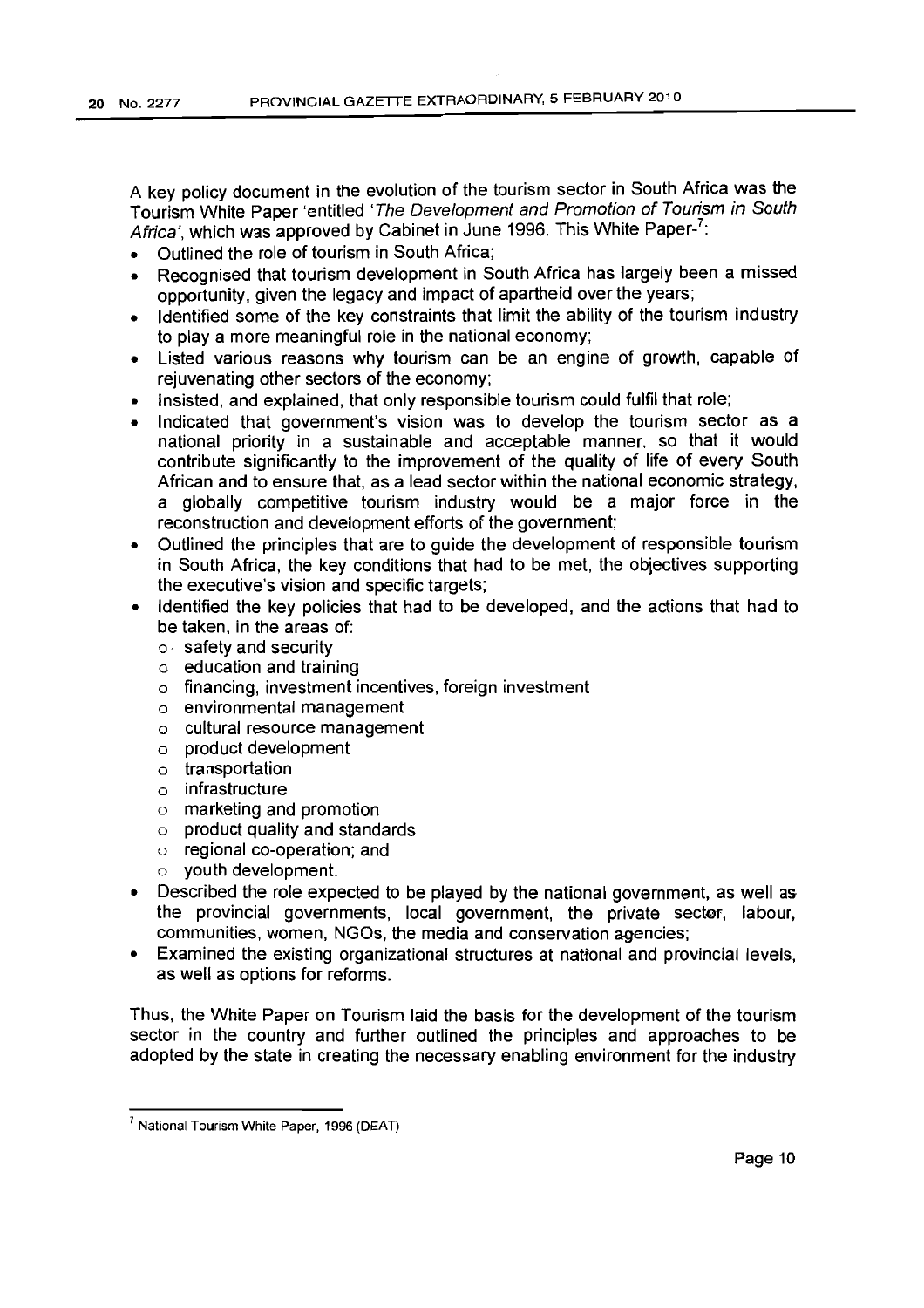to grow and develop in the country. It further outlined the co-operative governance model for the various spheres of government within tourism.

The White Paper was followed in 1998 by a document entitled Tourism in GEAR: Tourism Development Strategy 1998-2000. The strategy outlined in that document strove to create a framework for implementing the policies contained in the White Paper within the context of the national executive's macro-economic strategy of Growth, Employment and Redistribution - GEAR. The detailed programme of action focussed on the following:

- institutional capacity building;
- marketing, promotion and communication;
- infrastructure and security provision:
- product quality assurance;
- human resource development;
- business development and investment promotion;
- sustainable product diversification and packaging;
- stakeholder liaison and relations; and
- international co-operation.

Institutional guidelines for Public Sector Tourism Development and Promotion in South Africa were agreed upon in 1999. Those guidelines were based on the premise that, in order to secure sustainable tourism growth, it is essential for a collaborative approach to be followed in developing the industry. This means that the three tiers of government (national, provincial and local) would have to work together in developing tourism. On that basis, the Guidelines spelt out the responsibilities of each sphere of government in the areas requiring state action.

In 2000, a document entitled 'Growing Tourism for the 21 Century: A Strategy for Jobs, Rural Development and Poverty Alleviation' identified the strategies that needed to be pursued in order to move towards, and sustain, a competitive and vibrant tourism sector. That document was followed by 'Unblocking Delivery on Tourism Strategy by Government Departments', a document focusing on the actions to be taken by the various state departments in the national sphere of government.

Lastly, in 2001, the Minister endorsed a three-year action plan aimed at transforming ownership of the tourism industry and enabling previously disadvantaged and impaifed entrepreneurs to enter the industry.

The Eastern Cape provincial government is committed to managing tourism within the above policy and legislative frameworks.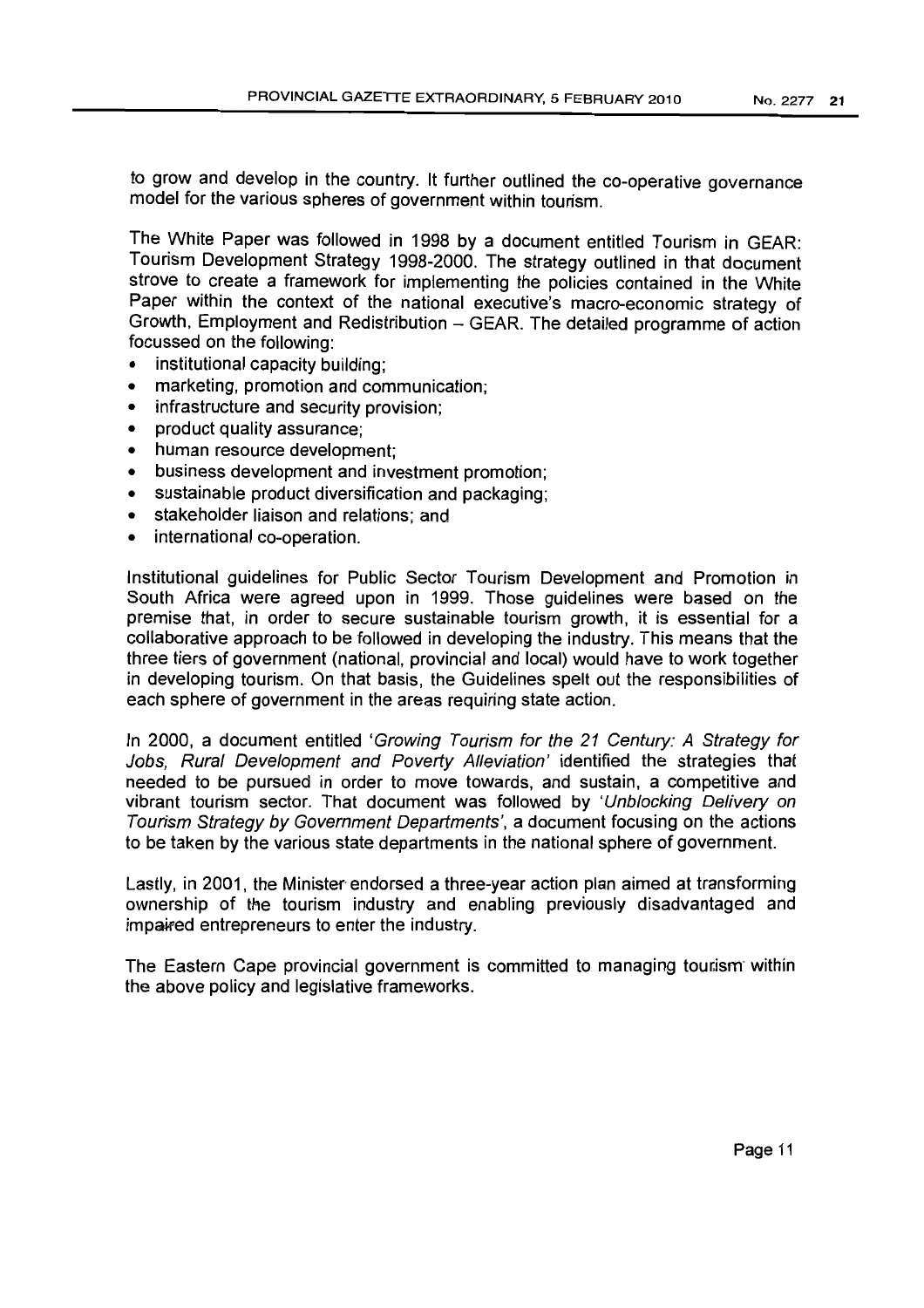# 2.2.2 Conservation and management of protected areas: the legislative and policy context

Although the mandate of the ECPB is restricted to the conservation efforts within the boundaries of the protected areas, this cannot be seen in isolation from the broader environmental efforts that also apply outside of protected areas.

The ECPB should implement its mandate, derived from its enabling legislation in terms of the overall mandate of the province provided in section 24 of the Constitution of the Republic of South Africa 1996. Additionally, the Constitution of the Republic of South Africa 1996 provides the overall framework for environmental governance in South Africa, by:

- Establishing the right to an environment that is not harmful to health and wellbeing;
- Balancing the right to have the environment protected with rights to valid social and economic development;
- Allocating environmental functions to a wide range of government agencies in all spheres; and
- Requiring co-operation between government agencies and spheres of government.

The National Department of Environment is the lead agency regarding the implementation of environmental legislation. The Constitution of the Republic of South Africa 1996 sets out the respective powers of national, provincial and local spheres of government and specifies various legislative competencies to the three spheres of government in terms of 'environment', 'nature conservation' and natural resources such as soil, water, forests and marine resources. In this regard national competencies include:

- e National parks
- National botanical gardens

Functional areas of concurrent national and provincial legislative competence include, amongst others, the following:

- Environmental management
- Pollution control
- Soil conservation
- Nature conservation (excluding national parks, national botanical gardens and marine resources)
- Regional planning and development

Therefore, the ECPB must implement its mandate within the sphere of both national and provincial legislation. In this regard the following legislative framework applies: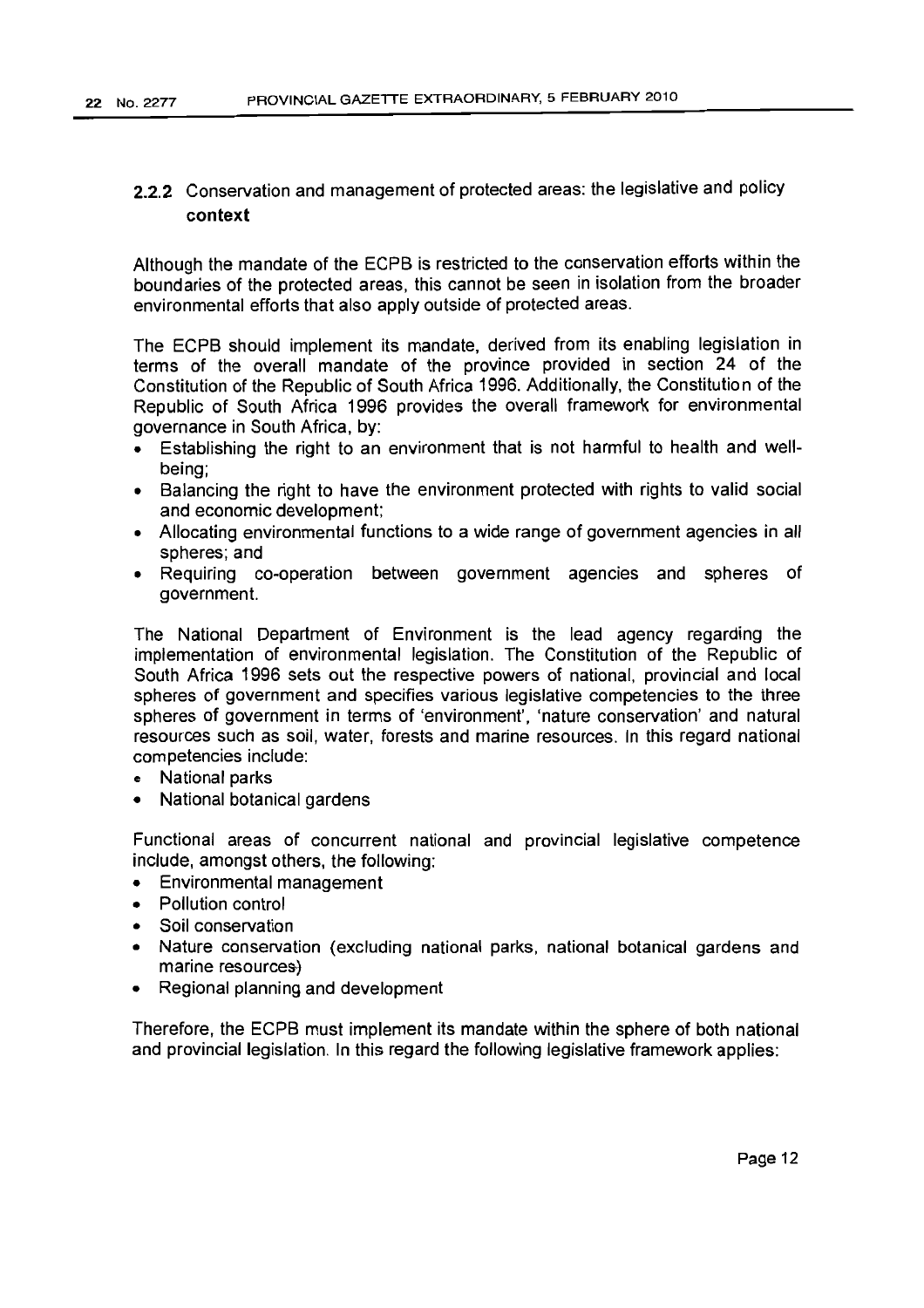- **• National legislation** 
	- o National Environmental Management Act, 107 of 1998 (NEMA) and regulations
	- o National Environmental Management Biodiversity Act, 10 of 2004 (NEMBA) and regulations
	- o National Environmental Management: Protected Areas Act, 57 of 2003 (NEMPAA)
	- o National Environmental Management: Integrated Coastal Management Act
	- o Mountain Catchment Areas Act, 63 of 1970
	- o Marine Living Resources Act, 18 of 1998
	- o National Forests Act, 84 of 1998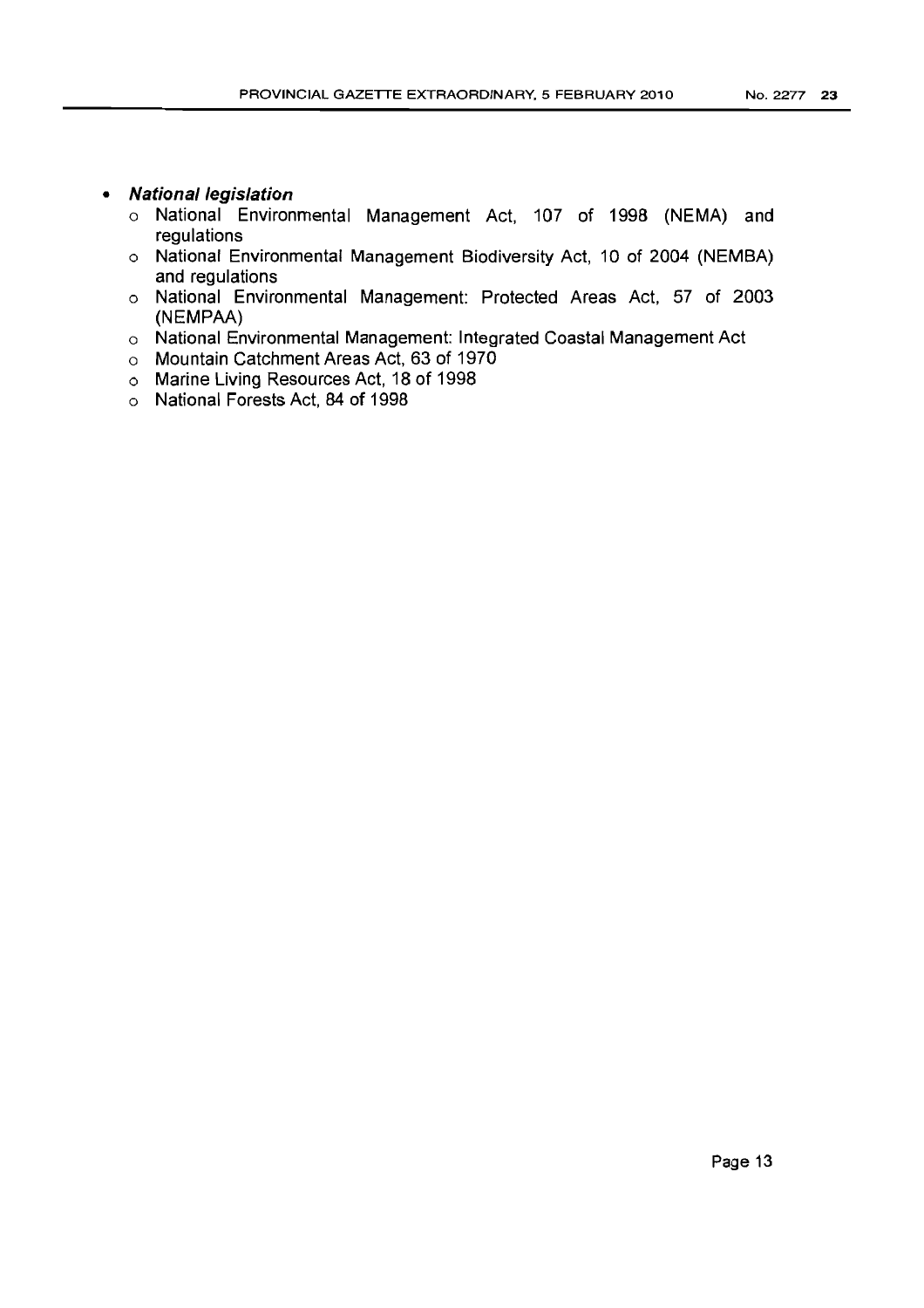#### NATIONAL ENVIRONMENTAL MANAGEMENT ACT NO 107 (1998) - NEMA

- •This Act provides for cooperative environmental governance by establishing:
- ; -Principles for decision making on in the control of the control of the control of the control of the control of the control of the control of th **i** matters affecting the environment
- $\blacksquare$  •Institutions that will promote cooperative governance and
- **Procedures for coordinating** environmental functions exercised by organs of state and '
- -To provide for matters connected herewith.

 $\sim 10^{11}$  km  $\mathbf{1}$ 

#### **NATIONAL ENVIRONMENTAL**  MANAGEMENT: PROTECTED AREAS NO. 57 (2003)

- -The Act was established for:
- -The protection and conservation of ecologically viable areas representative of South Africa's biological diversity and its natural landscapes and seascapes
- -The establishment of <sup>a</sup> national register of all national, provincial and local protected areas
- Management of those areas in accordance with national norms and standards
- -Intergovernmental cooperation and public consultation in matters concerning protected areas
- Matters in connection therewith.

#### NATIONAL ENVIRONMENTAL MANAGEMENT: BIODIVERSITY ACT 10 (2004)

- -This Act was established to provide for the managemen<sup>t</sup> and conservation of South Africa's biodiversity within the framework of the NEMA, it includes:
- -Protection of species and ecosystems that warrant national protection
- -The sustainable use of indigenous biological resources
- -Fair and equitable sharing of benefits arising from bio-prospecting involving indigenous biological resources
- . Establishment and functions of a South African Biodiversity Institute
- -Matters connected therewith. a na kina

 $\mathbf{z}$ 

No. 2277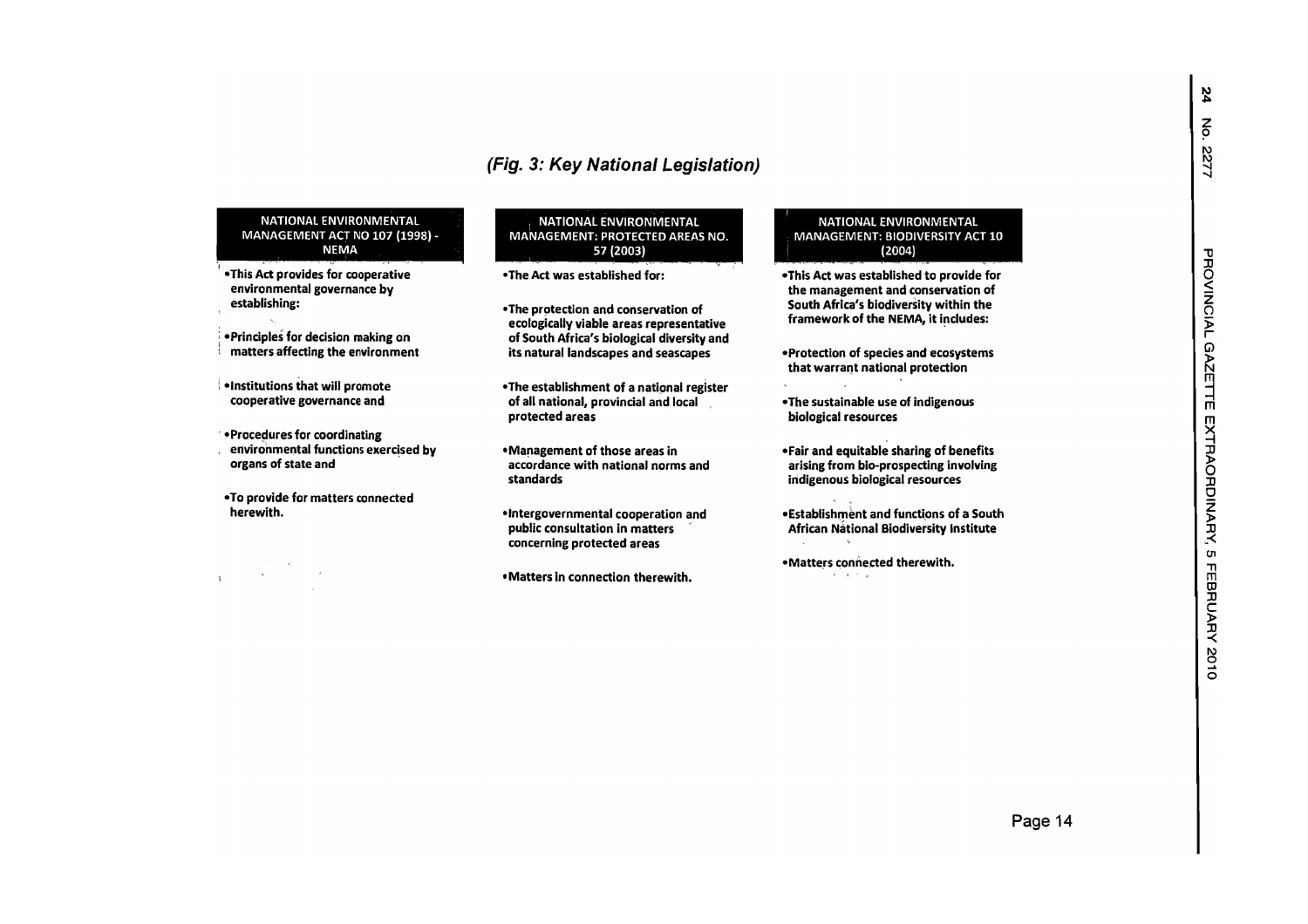- Provincial legislation
	- o The Nature and Conservation Ordinance (Ordinance 19 of 1974)
	- o Provincial Parks Board Act (Eastern Cape), 12 of 2003

Over and above the listed national legislation, the ECPB must undertake its mandate within the policy and strategy framework developed at national level. In this regard, strategies developed include:

- The Biodiversity White Paper (1997)
- The National Biodiversity Strategy and Action Plan (2005)
- The National Biodiversity Framework (200S)
- The National Protected Area Expansion Strategy (2009)
- Draft Biodiversity Policy Document

In terms of global compliance and international environmental agreements, South Africa is also a signatory to a large number of multi-lateral environmental agreements which also impacts on the implementation of the mandate of the ECPB and includes, amongst others:

- Convention on Biological Diversity (1995)
- Convention on International Trade of Endangered Species (CITES) (1975)
- UNESCO World Heritage Convention (1972)
- Convention on Biodiversity Convention on Wetlands of International Importance ("Ramsar") (1971)
- Convention of Migratory Species of Wild Animals
- The Constitution of the Republic of South Africa 1996

# National Environmental Management Act

The legislative framework provided by the National Environmental Management Act, 1995 (NEMA) (Act 107 of 1995) introduced a new era of management of the environment.

Chapter 1 of NEMA sets out the national environmental management principles. Key among these is that environmental management must place people and their needs at the forefront of its concern, and development must be socially, environmentally and economically sustainable.

# The Biodiversity White Paper

The Biodiversity White Paper of 1997 set out a number of goals, strategies and priorities for conservation, sustainable use and equitable benefit sharing. Key goals were:

- Goal 1: Conserve the diversity of landscapes, ecosystems, habitats, communities, populations, species and genes in South Africa;
- Goal 2: Use biological resources sustainably and minimise adverse impacts on biological diversity;
- Goal 3: Ensure that benefits derived from the use and development of South Africa's genetic resources serve national interests;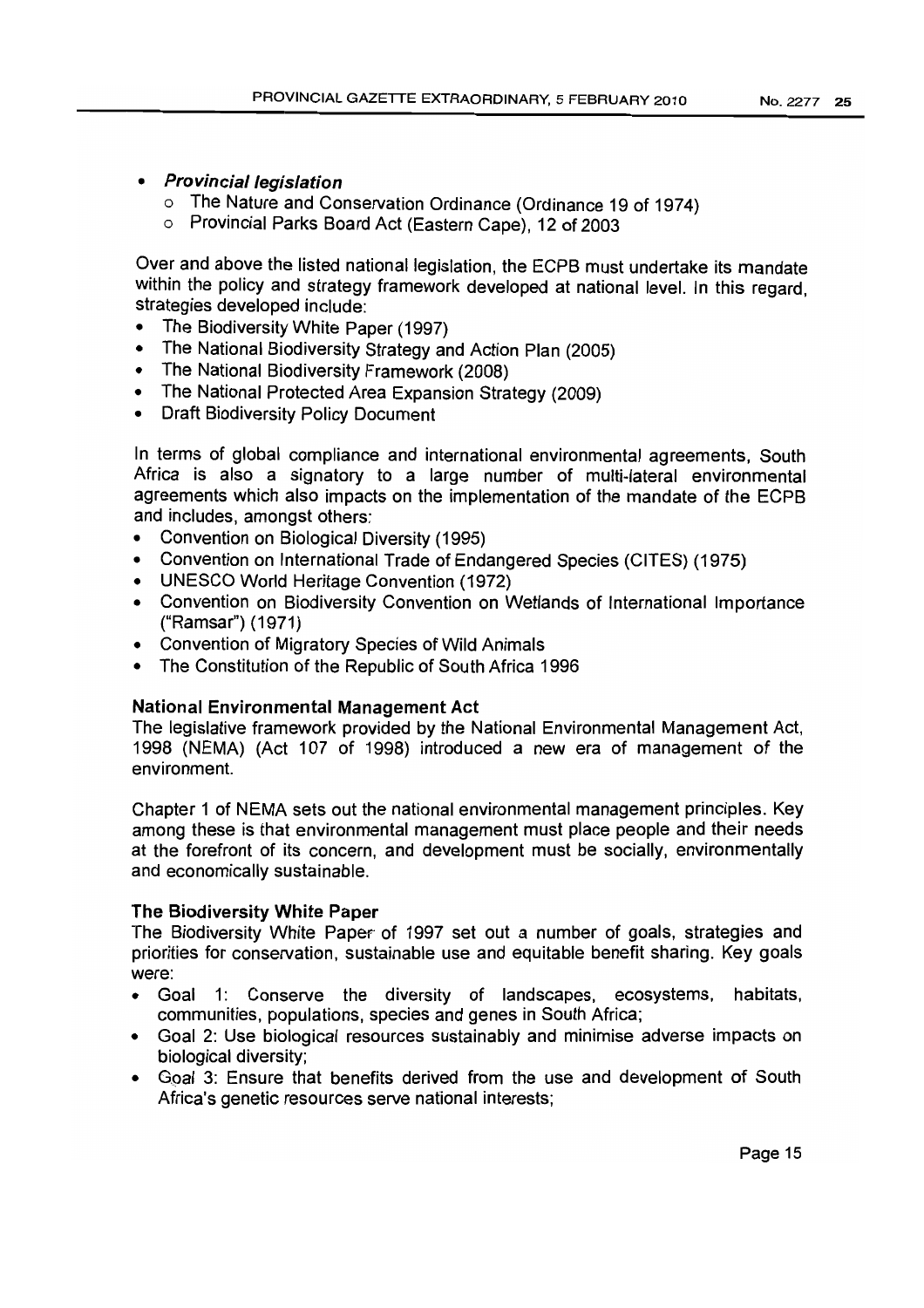- Goal 4: Expand the human capacity to conserve biodiversity, to manage its use and to address factors threatening it;
- Goal 5: Create conditions and incentives that support the conservation and sustainable use of biodiversity; and
- Goal 6: Promote the conservation and sustainable use of biodiversity at the international level.

# National Environmental Management: Biodiversity Act

The promulgation of a suite of National Environmental Management legislation, such as NEMPAA and NEMBA, provides the mechanism for consistent implementation of biodiversity policy across the country. An important rationale for NEMBA is to resolve the fragmented nature of biodiversity related legislation at national and provincial levels, and to consolidate different laws, in order to give effect to the principle of cooperative governance.

An important function identified in NEMBA is the responsibility to promote and undertake research relating to biodiversity, including sustainable use, protection and conservation of indigenous biological resources.

### National Biodiversity Framework

The National Biodiversity Framework must provide for an integrated, co-ordinated and uniform approach to biodiversity management by organs of the state in all spheres of government, non-governmental organisations, the private sector, local communities, other stakeholders and the public, and identify priority areas for conservation action and the establishment of protected areas (as defined in the NEMPAA). It must also be consistent with the NEMA principles and with any relevant international agreements binding on the Republic and must reflect regional cooperation on issues concerning biodiversity management in southern Africa. The National Biodiversity Framework may determine norms and standards for provincial and municipal environmental conservation plans.

### National Environmental Management: Protected Areas Act

NEMPAA provides for the protection and conservation of ecologically viable areas representative of South Africa's biodiversity and natural landscapes and seascapes and deals with a system of protected areas. It calls for the establishment of a national register of all national, provincial and local protected areas and for the management of those areas in accordance with national norms and standards. The Act also provides for intergovernmental co-operation and public consultation on matters concerning protected areas.

### National Protected Areas Expansion Strategy

The goal of the National Protected Areas Expansion Strategy is to achieve cost effective protected area expansion for ecological sustainability and increased resilience to climate change. This strategy is South Africa's first national assessment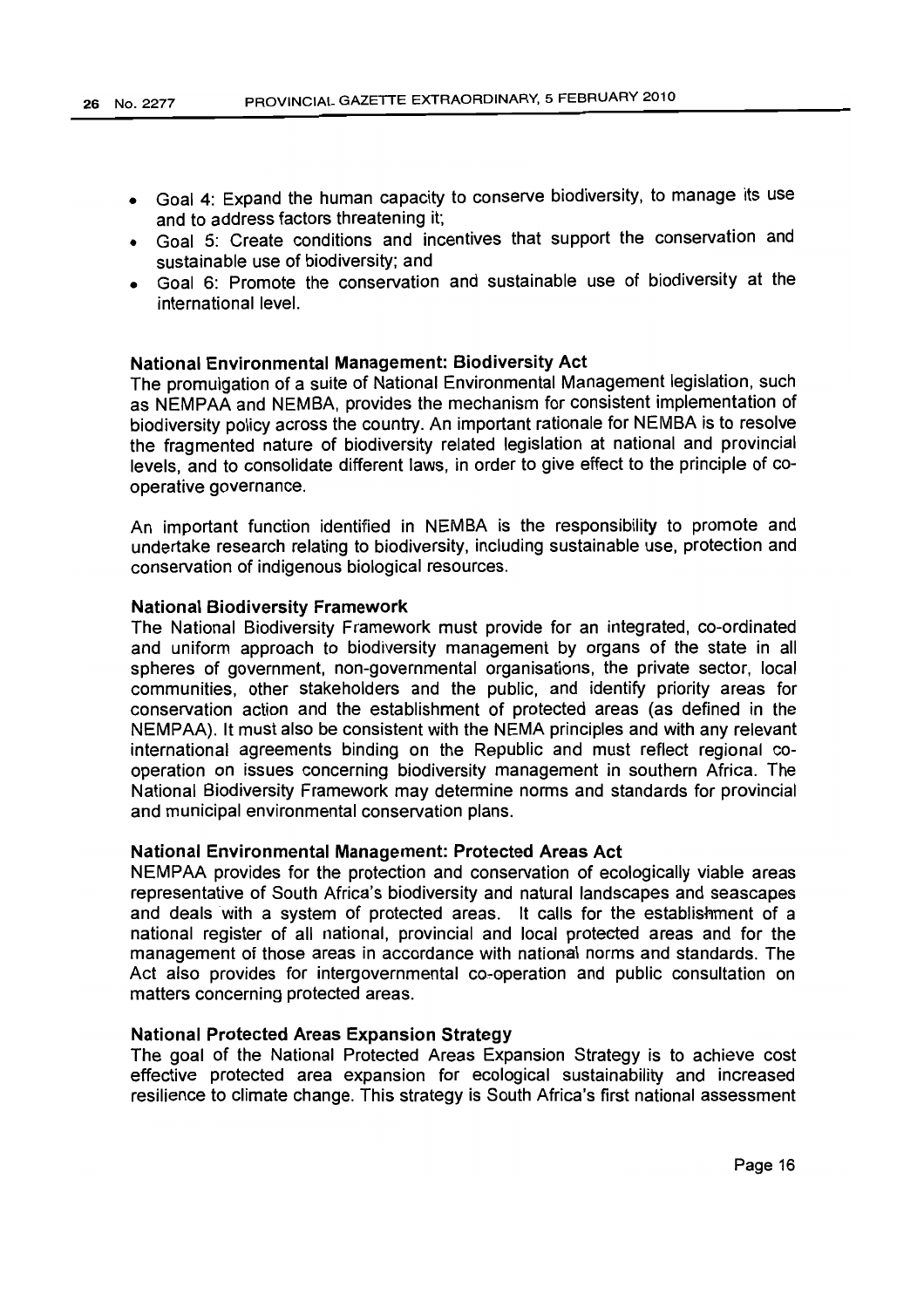of priority areas for protected area expansion based on systematic biodiversity planning principles, dealing with terrestrial and aquatic environments.

Using systematic biodiversity planning techniques, the strategy identifies 42 focus areas for protected area expansion. The three main mechanisms for expanding the land-based protected area network in the strategy are the acquisition of land, contract agreements and the declaration of public land.

Protected area agencies, including provincial conservation authorities, are responsible for implementing the NPAES and in this regard should develop an agency-specific protected area expansion implementation plan based on the NPAES targets and focus areas. Institutional priorities for protected area agencies include the following:

- Developing agency-specific protected area expansion implementation plans
- Proceeding with the development of provincial systematic biodiversity plans
- Developing provincial biodiversity stewardship programmes to deal with the full range of stewardship options from informal to formal contractual protected areas.

# **National Biodiversity Stewardship Policy**

Stewardship plays a crucial role in the National Protected Area Expansion Strategy as many of the most threatened ecosystems are situated on private or communally owned land, and, are often under great pressure from development and unsustainable land use. It is neither desirable nor financially feasible for government to purchase all the land identified as priority areas for meeting protected area targets. Thus, biodiversity stewardship programmes play an increasingly important role in the expansion of protected areas and conservation of our most threatened ecosystems. The draft biodiversity stewardship policy document sets out South Africa's approach to biodiversity stewardship on a national level. It includes the legal framework, principles, links with other national policies and programmes, and key roles and responsibilities of the main organisations involved; it is closely linked to the biodiversity stewardship guideline document and should be read in conjunction with this document. The principles identified are the following: biodiversity outcomes are critical, focus on biodiversity priority areas, site security, voluntary commitment, ensure ongoing land owner/user support and co-operative governance and partnerships. The policy- document provides for four hierarchical categories of biodiversity stewardship agreements, namely:

- nature reserves
- protected environments
- biodiversity management agreements
- conservation areas

The policy also highlights that a range of statutory and non-statutory incentives should be made available to support land owners/users entering into biodiversity stewardship agreements. The policy highlights the following roles that provincial conservation agencies can play to contribute in biodiversity stewardship programmes: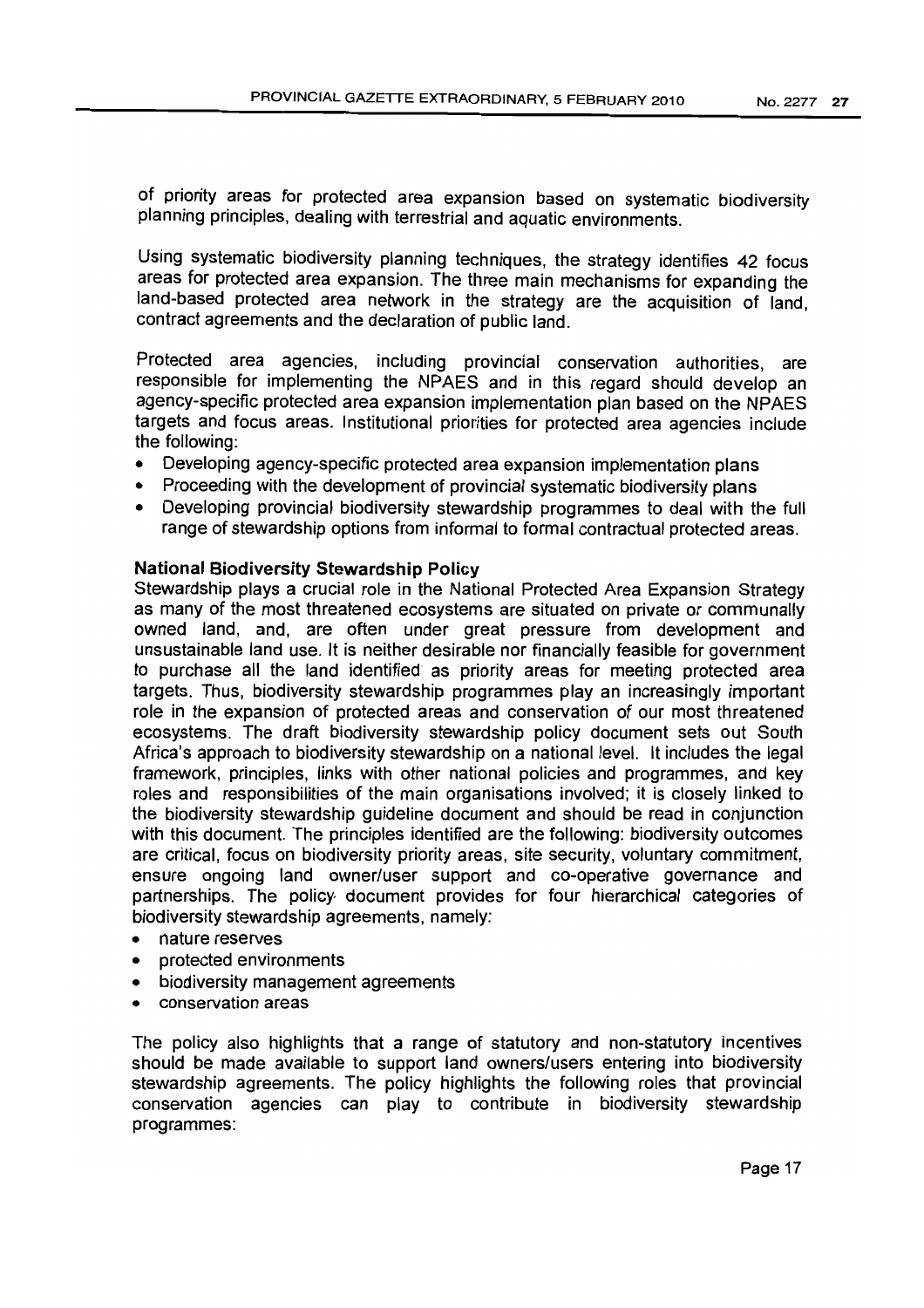- Establish biodiversity stewardship programmes
- Secure and manage biodiversity stewardship agreement
- Streamline approval process for agreements and declarations
- Ensure biodiversity stewardship programme is sufficiently staffed and supported
- Co-operate with other directorates to ensure sufficient suitably skilled extension staff
- Look for partnerships with NGOs and landowners

From the above, it is obvious that the ECPB has a complicated and comprehensive task in effectively implementing its mandate within the expanded legislative and policy framework that governs the environment.

## 2.3 Operating Environment

# 2.3.1 Tourism and Parks in the Eastern Cape: an Historical Overview

The ECTB was first established in 1995 in terms of the Eastern Cape Tourism Board Act No 9 of 1995. In terms of this Act, the conservation functions of Contour (a former Ciskei Public Entity) were taken over by the new Tourism Board which involved the management of three former Ciskei Reserves; viz., Doubledrift, Mpofu and Tsolwana. These reserves were mainly hunting reserves which led to the introduction of a number of alien species in order to obtain a market share of the hunting industry. At the time, major emphasis was placed on generating income and job creation with less emphasis on biodiversity conservation. $<sup>8</sup>$ </sup>

The (then) DEAET was responsible for the management of twenty-four reserves which were previously managed by the Cape Provincial Administration and the Transkei Government. Management of these reserves was delegated by DEAET to the ECTB in 2002. The reason for the delegation of management was to improve management efficiency. Subsequent to the transfer of this mandate, the DEAET recognised the need to pay more attention to biodiversity conservation. On this basis, a decision was taken to establish the Eastern Cape Parks Board in terms of the Provincial Parks Board Act No. 12 of 2003<sup>9</sup>, as a public entity, separate from the Tourism Board, which was established under the Eastern Cape Tourism Board Act, 8 of 2003.

The respective mandates of these entities were identified as follows:

- The Eastern Cape Tourism Board: The promotion of the tourism Industry in the province by marketing the province as a tourism destination and promoting SMMEs in the tourism industry.
- The Eastern Cape Parks Board: The conservation of biodiversity in provincial parks assigned to it by the MEC for the benefit of communities and the public in general.

<sup>8</sup> DEDEA Merger Concept Document, 2008

<sup>9</sup> ibid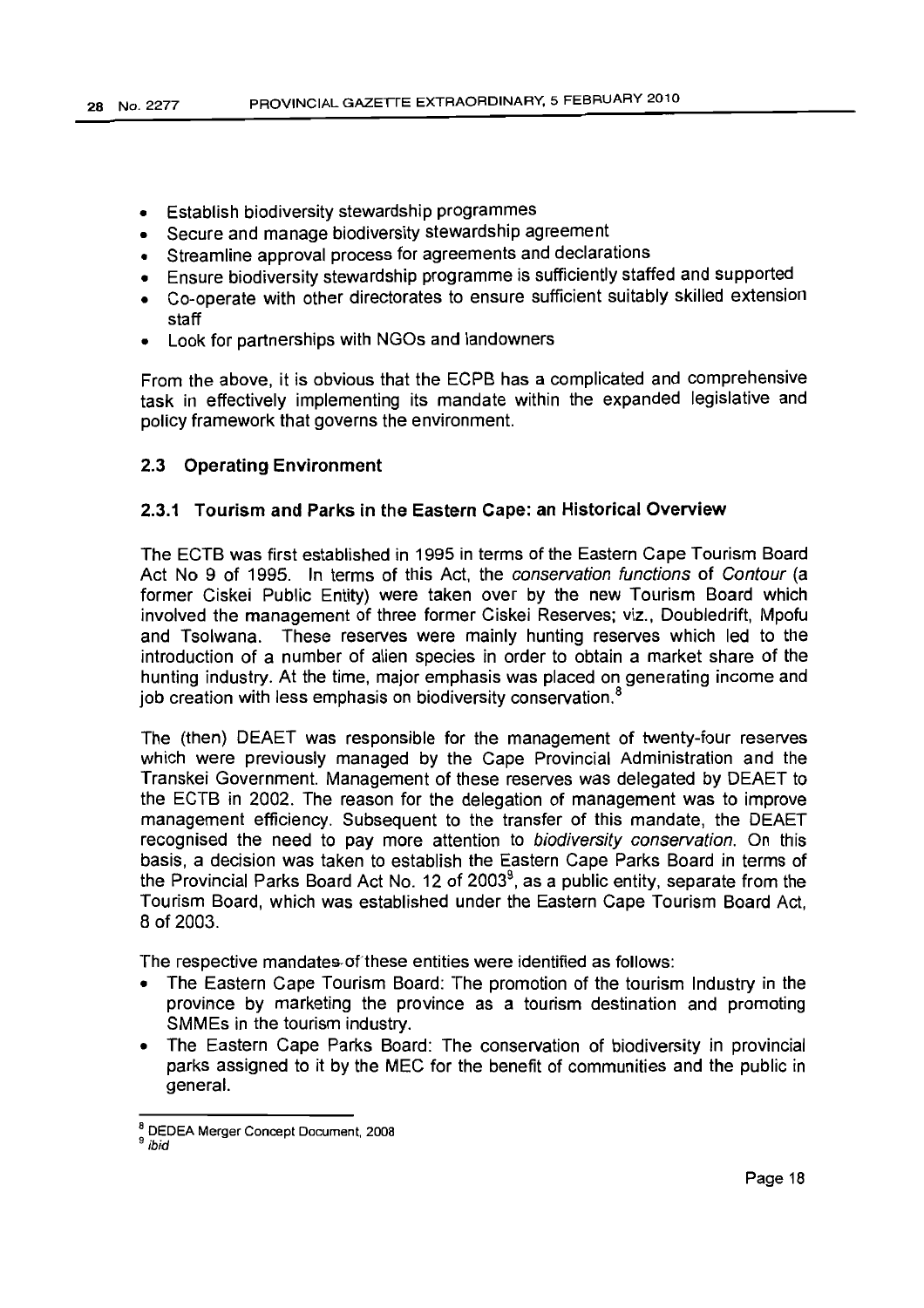# 2.4 Current Provincial Enabling Legislation (ECTS and ECPB)

# 2.4.1 ECTS

The mandate of the ECTB is located in its enabling law, the Eastern Cape Tourism Board Act, 8 of 2003 (ECTB Act). The primary source of the mandate is section 4 of the ECTB Act although there are other powers and duties scattered throughout the legislation. In terms of the ECTB Act the ECTB is under a legislative obligation to:

- promote or undertake publicity of tourism in any form:
- promote the development and management of the tourism industry in the Province;
- promote the participation of SMME's in the tourism industry in the Province;
- provide advisory and information services;
- promote and undertake research related to tourism;
- encourage the development, achievement and maintenance of satisfactory standards in hotels, restaurants, etc;
- obtain and provide advice and guidance in connection with the establishment, expansion or conduct of hotels, restaurants, etc;
- encourage the adoption of measures for providing training and instruction for persons employed or intending to take up employment in the hotel or catering industry
- appoint a CEO and staff;
- develop an implementation plan for the development or empowerment of previously disadvantaged persons and communities in the tourism industry and the implementation is to be funded by the Eastern Cape Tourism Development Fund;
- keep a register of tour guides, tour operators, couriers, training providers, hotels, accommodation establishments, restaurants and designated tourist amenities;
- issue certificates of registration to tour guides, tour operators, couriers, training providers, hotels, accommodation establishments, restaurants and designated tourist amenities;
- annually publish a list of registered hotels, other accommodation establishments, conference centres, restaurants, tour quldes, tour operators, couriers, designated tourist amenities and training providers;

In terms of the enabling legislation the ECTB has the discretion to:

- establish, equip and operate, or assist in the establishment, equipment and operation of tourist information" bureau or similar forms of agencies in connection with the promotion of tourism;
- contribute or reimburse expenditure incurred by any other person or organisation in doing anything which the Board has power to do;
- purchase, take in exchange, hire or otherwise acquire movable property necessary for the exercise of functions or the performance of duties thereof;
- establish such branches or offices as the Board deems fit: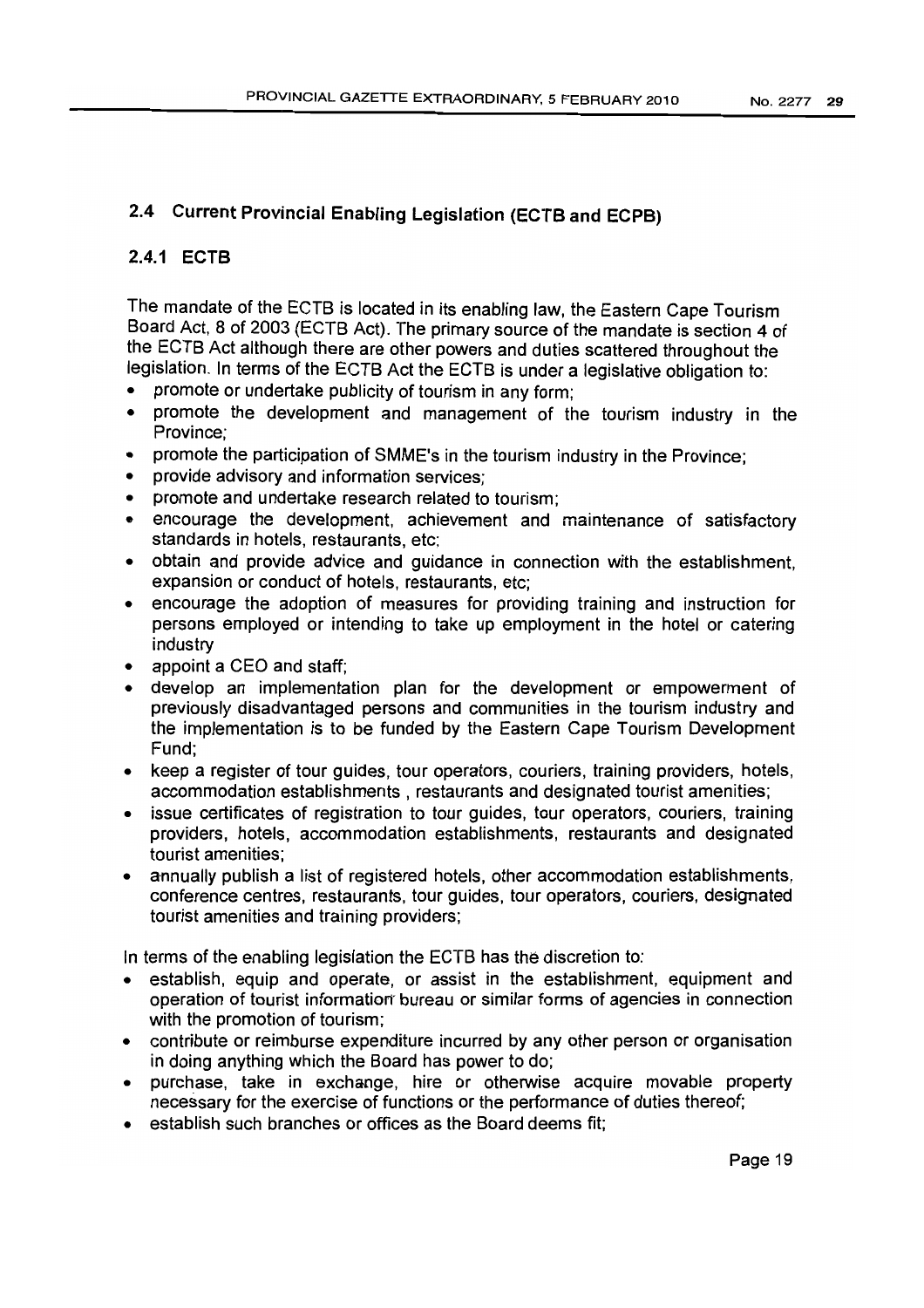- appoint staff as inspectors;
- do all such things generally as are incidental to or necessary for the exercise of its powers.

The ECTB also has peremptory powers relating to funding and annual reporting.

# 2.4.2 **ECPB**

The complexity of the conservation landscape defies any attempt at a brief summary of the mandate of the ECPB. Its mandate is not contained in a single source but is captured in an immense suite of national and provincial laws as well as a vast array of applicable subject specific policies.<sup>10</sup> The ECPB is a creature of statute and as such, has both an organisational mandate and an operational mandate. Its organisational mandate can be found in its enabling law, the Provincial Parks Board Act (Eastern Cape), 12 of 2003 (the ECPB Act). The operational mandate of the ECPB is best ascertained by distinguishing between the different kinds of protected areas that the ECPB is required to manage, read together with its powers and duties contained in the ECPB Act.

As stated above, the organisational mandate of the ECPB is found in the ECPB Act. The primary mandate is its general powers outlined in section 9, although there are various other powers and duties throughout the ECPB Act. The Board has the following general powers:

- determine the employment policy for the ECPB in concurrence with the MEC.
- appoint its staff;
- obtain the services of any person, including any organ of the state, for the performance of any specific act, task or assiqnment:
- acquire or dispose of any right in, or to, movable or immovable property, or hire or let any property;
- open and operate its own bank accounts;
- invest any of its funds;
- borrow money, subject to the PFMA;
- charge fees for any work performed or services rendered by it or collect royalties resulting from any discoveries, inventions or computer programmes;
- insure itself against any loss, damage or risk or any liability it may incur in the application of the ECPB Act;
- insure members of the Board and staff members in respect of bodily injury, disability or death resulting solely and directly from an accident oceurrlnq in the course of the performance of their duties;
- perform legal acts, including acts in association with or on behalf of any other person or organ of state.

The other organisational provisions require that the chairperson decide when and where to meet, that the Board keeps records of its proceedings and appoints a CEO.

<sup>&</sup>lt;sup>10</sup> Relates to the national policy landscape, which impacts on the concurrency of the conservation management between the spheres (see 2.1.4)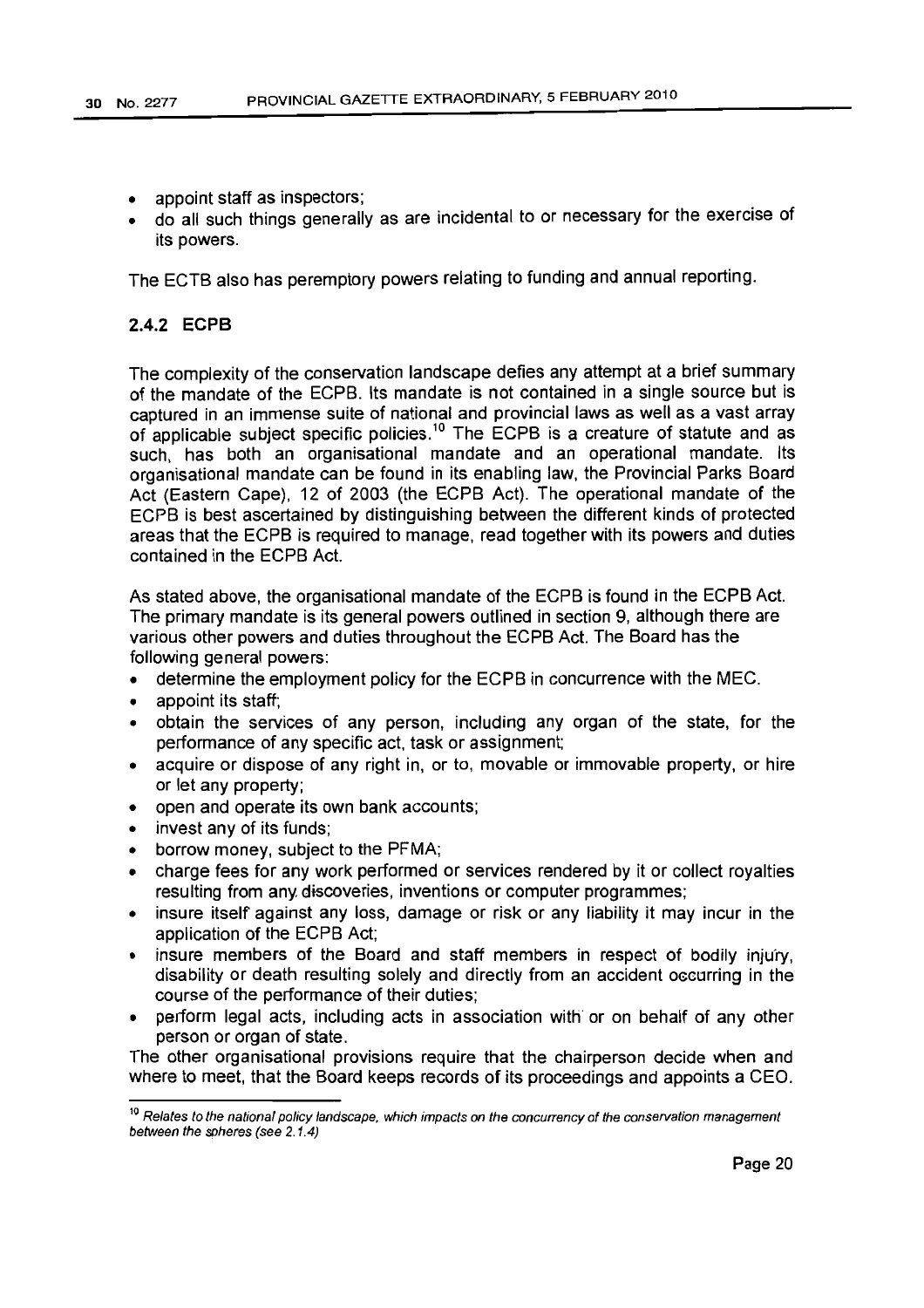It may close its meetings, determine its own procedures for meetings, establish and dissolve committees, appoint members of the committees, and delegate any of its powers and duties to a Board member, committee member or staff member.

In terms of the ECPB Act, the ECPB is under a legislative obligation to:

- manage provincial parks in accordance with this Act;
- ensure the protection and conservation of provincial parks, and the biological diversity in these areas;
- advise the MEC on any matter concerning provincial parks and any international agreements relating to protected areas which are binding on the Republic;

The Board may, in managing a provincial park:

- manage breeding and cultivation programmes, and reserve areas in the park as breeding places and nurseries;
- sell, exchange or donate any species occurring in the park, or purchase, exchange or otherwise acquire any indigenous species which it may consider desirable to introduce into the park;
- carry out any development, and construct or erect any works, necessary for the management of the park, including roads, bridges, buildings, dams, fences, breakwaters, seawalls, boathouses, landing stages, mooring places, swimming pools, oceanariums and underwater tunnels;
- allow visitors to the park;
- take steps to ensure the security and well-being of visitors and staff;
- provide accommodation and facilities for visitors and staff, including the provision of food and household supplies;
- carry on any business or trade necessary to provide services for the convenience of visitors and staff;
- collect fees for entry to the park or any service provided by it;
- appoint service providers; and
- conclude co-management agreements.

The jurisdiction of the ECPB, in terms of the ECPB Act, is limited to provincial parks. However, the ECPB Act cannot be read in isolation because inside the boundaries of these provincial parks there are different kinds of protected areas that require certain actions from the ECPB areas proclaimed in terms of the Mountain Catchment Areas Act, the National Forests Act, and the Marine Living Resources Act, and areas proclaimed by multi-lateral environmental agreements such as the World Heritage Convention, and the Convention on Wetlands of International Importance (RAMSAR).

# 2.4.3 Current approach and Philosophy to Conservation Management in Provincial Parks

The stated objectives of the Provincial Parks Board Act (Eastern Cape), 12 of 2003 are: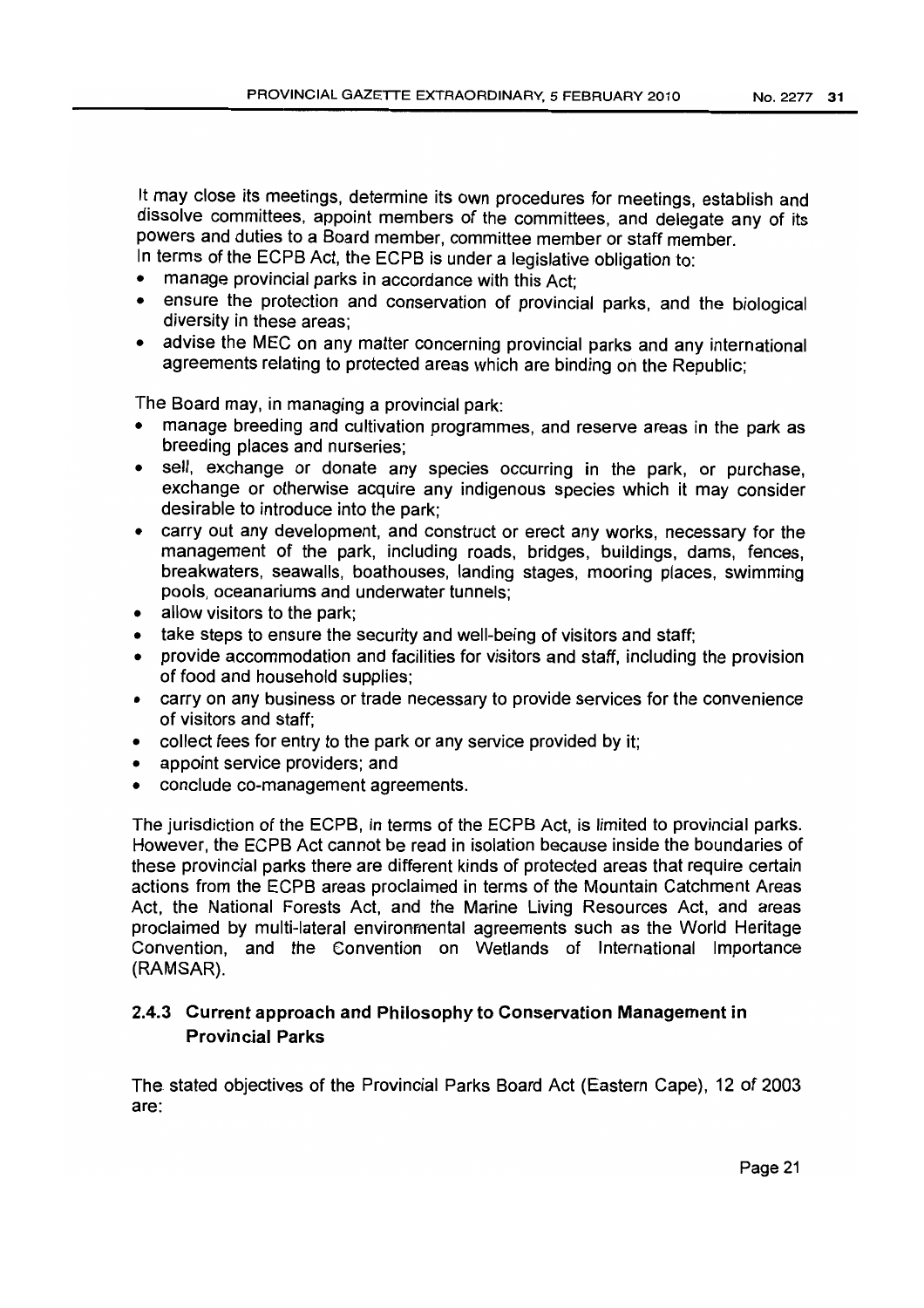- (a) To provide, within the framework of the National Environmental Management Act, for the declaration and management of provincial parks;
- (b) To give effect to international agreements on protected areas which are binding on the Republic;
- (c) To provide for co-operative governance in the declaration and management of provincial parks; and
- (d) To provide for the management of provincial parks in accordance with the provisions of the Eastern Cape Environmental Conservation Act.

A primary task of the Eastern Cape Parks Board is to ensure the protection and conservation of biodiversity within the Provincial Parks of the Eastern Cape. Current best practice conservation management implies that the Provincial Parks are thus managed as representatives of the biodiversity of the region within which they are based.

Thus, the task of the ECPB encompasses not only the conservation of the diversity of landscapes, ecosystems, habitats, communities, popuiations, species and genes that occur in the relevant regions of the province but also the processes which maintain this diversity.

Past management, as well as the current management of many adjacent lands, actively encourages the use of alien species of large mammals. Thus, in meeting their mandate there is a strong component of rehabilitation as well as conventional management of natural systems.

Since its establishment in 2004, the core business of the ECPB was to achieve its conservation target, to expand the protected area network and to contribute to the development of the economy of the province. The ECPB considers itself an exponent of the principle of the sustainable use of natural resources and that it must contribute to the improvement of the economy of the province. To this effect, one of the key shortcomings identified by the ECPB is its inability to actively pursue the stewardship programme to increase the protected area portfolio through this means.

In order to attain these objectives it is necessary for the ECPB to play an active role in the environmental management in the province. The stated vision of the ECPB is: 'To be a premier entity in managing biodiversity through mutually beneficial partnerships by 2010'.

To be able to achieve its vision the ECPB undertakes best practice conservation management and sustainable utilisation of natural resources within the Eastern Cape provincial parks, in partnership with communities and other stakeholders.

Relating to conservation management in the provincial protected areas, the ECPB has adopted the following strategic goals for the 2006 to 2010 period:

Institutionalise biodiversity best practice  $-$  improve on the process of biodiversity management,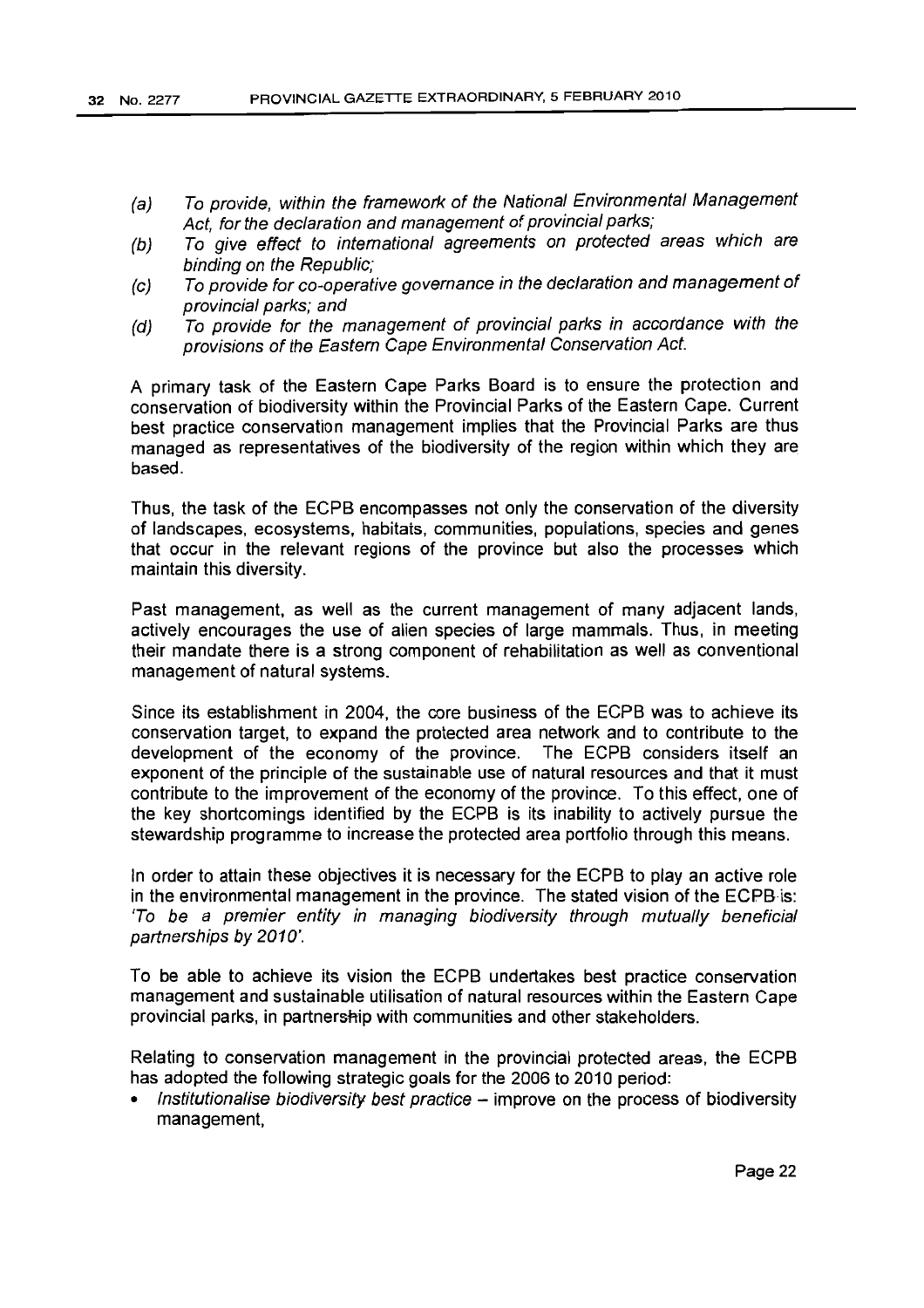- Optimise links between biodiversity management and economic development initiatives - strengthen the links between biodiversity and economic initiatives by introducing innovative programmes,
- Linking people and parks increase the participation and engagement of people in the management and development of parks for mutual benefit

In the application of their mandate and in implementing its mission the ECPB considers the primary role of protected areas to conserve and to serve as a benchmark for indigenous biodiversity which includes maintaining ecosystem functionality. In this regard, the control of alien and listed invasive species plays an important role and has therefore been identified as requiring a provincial policy which was published in 2009.

Equally so, the ECPB published a policy to formulate its approach to the management of large mammals in protected areas, taking into account the possible impact such management could have on the integrity of the ecosystems that need to be conserved.

# 2.4.4 Commercialization of Parks and Expansion Strategies in the Eastern Cape

The Eastern Cape Parks Board (ECPB) manages 20 nature reserves located throughout the rural Eastern Cape Province. Upon establishment in 2004, the ECPB inherited huge infrastructure backlogs. Huge strides have been made in attempting to reduce these backlogs but the extent of the backlogs and the amount of funding required is way above the current grant allocation. The overall financial needs of the ECPB have been assessed through the process of developing a comprehensive business case. The impact of the merger with the Eastern Cape Tourism Board and the possibility of an extended mandate were considered in this process.<sup>11</sup>

The ECPB has undertaken various feasibility studies which have been conducted to highlight the eco-tourism opportunities at flagship reserves in the parks estate, but the realisation of these opportunities is dependent of the extent of funding that the ECPB can secure. The ECPB further noted that for eco-tourism to be adequately advanced, the following four elements would need to be considered when developing such products:

- The natural environment
- Ecological and cultural sustainability
- Education and interpretation
- Economic benefits at the local level

For the 2010/11 financial year, the ECPB has strategically prioritized its eco-tourism and related reserve infrastructure development and upgrade plan to meet its

<sup>&</sup>lt;sup>11</sup>ECPB, unpublished document on tourism commercialisation infrastructure plans, submitted to Provincial Treasury, 2009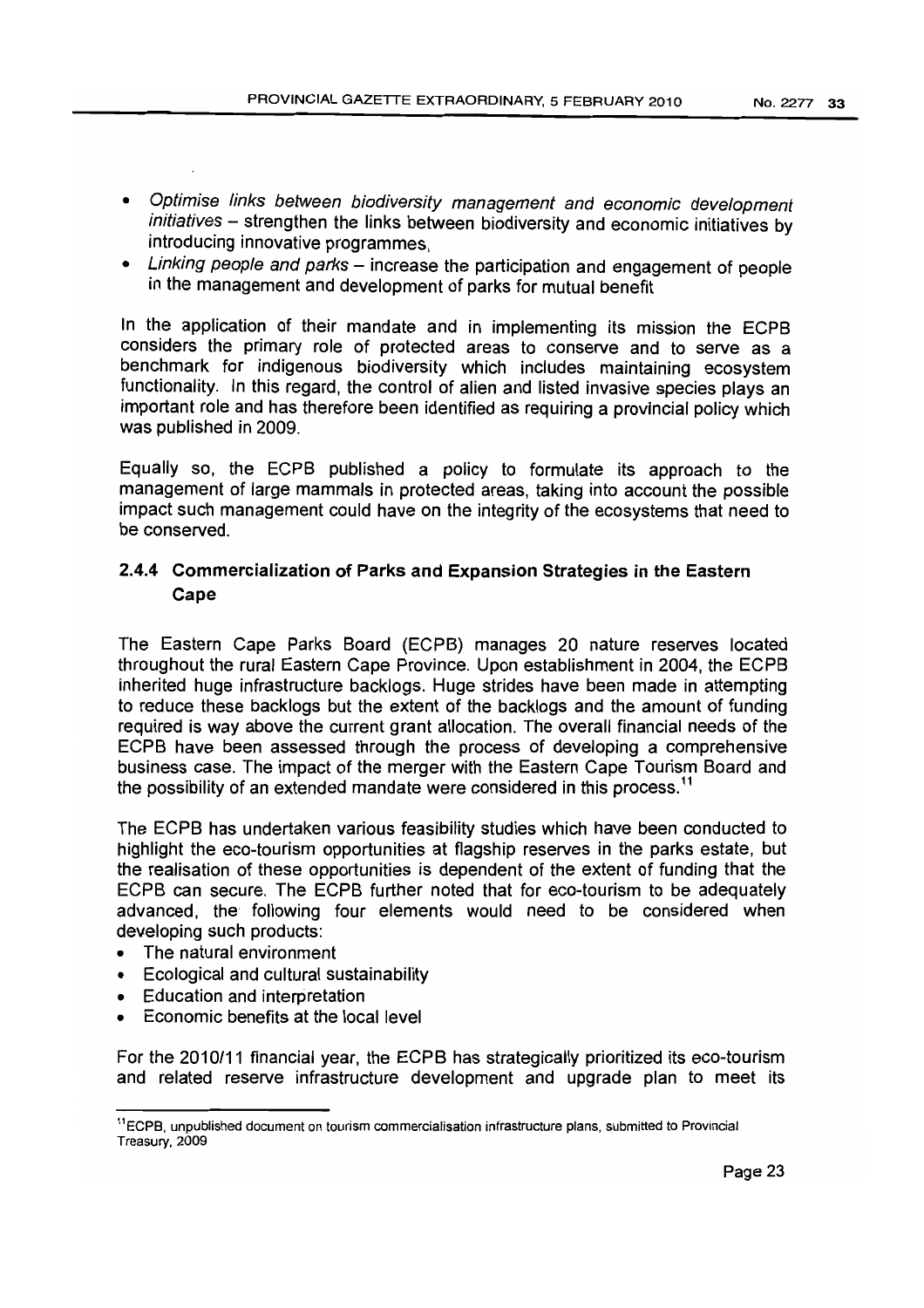strategic objectives, in line with the objectives of the provincial government of the Eastern Cape Province. In this regard the board noted the need to develop revenue streams to supplement its existing primary source of income, the transfer payment from the provincial government. In its submission, the ECPB noted the following:

'It is recognized that tourism can make a major contribution to economic development in the rural areas of the Eastern Cape, and would have multiple objectives, namely to generate revenue for conservation; create jobs and SMME's, especially for the benefit of impoverished neighbouring communities. In order to offer a quality eco-tourism product, the reserve infrastructure such as roads, fencing and staff accommodation needs to be addressed so that the whole reserve visit provides an authentic and rejuvenating experience to our tourists.' <sup>12</sup>

According to the ECPB in order to achieve this objective, the appropriate eco-tourism destinations, facilities, infrastructure, products and services will need to be developed. The Province and ECPB have major backlogs in the provision of bulk infrastructure, which will also need to be addressed in order to develop meaningful and successful eco-tourism products to be developed by the ECPB.

However, notwithstanding the efforts of the ECPB in this regard, this is one instance where improved coordination and the pursuance of greater synergy between the ECTB and the ECPB could potentially produce better effectiveness and impact, whilst facilitating a better streamlining of resources in the process. This is especially relevant when considering the core mandate of the ECTB and the role it is meant to play in coordinating training, awareness and access to the tourism sector in the province.

Similarly, this could be extended to the rest of government. across all spheres where the infrastructure requirements of the parks should start to find expression in the existing integrated development plans across all district and local municipalities. Furthermore, as tourism products in their own right. these relevant infrastructure requirements such as the construction of roads should be packaged and included in existing plans for rural access roads, currently prioritized in the provincial department of Roads and Public Works. In this regard the ECPB should be ensuring the coordination of these plans in partnership with the relevant infrastructure departments and local government, where they are located.

Lastly, current commercialization plans will not be sustained and mainstreamed into the existing tourism and district economic growth strategies, if not properly coordinated at a district level. Ideally, the parks identified with viable tourism potential should form part of the various District Growth and Development Strategies (DGDSs) and as such tourism development initiatives in and around these parks should already have been included in the DGDS agreement between the ECPB and local government in the province.

 $12$  ibid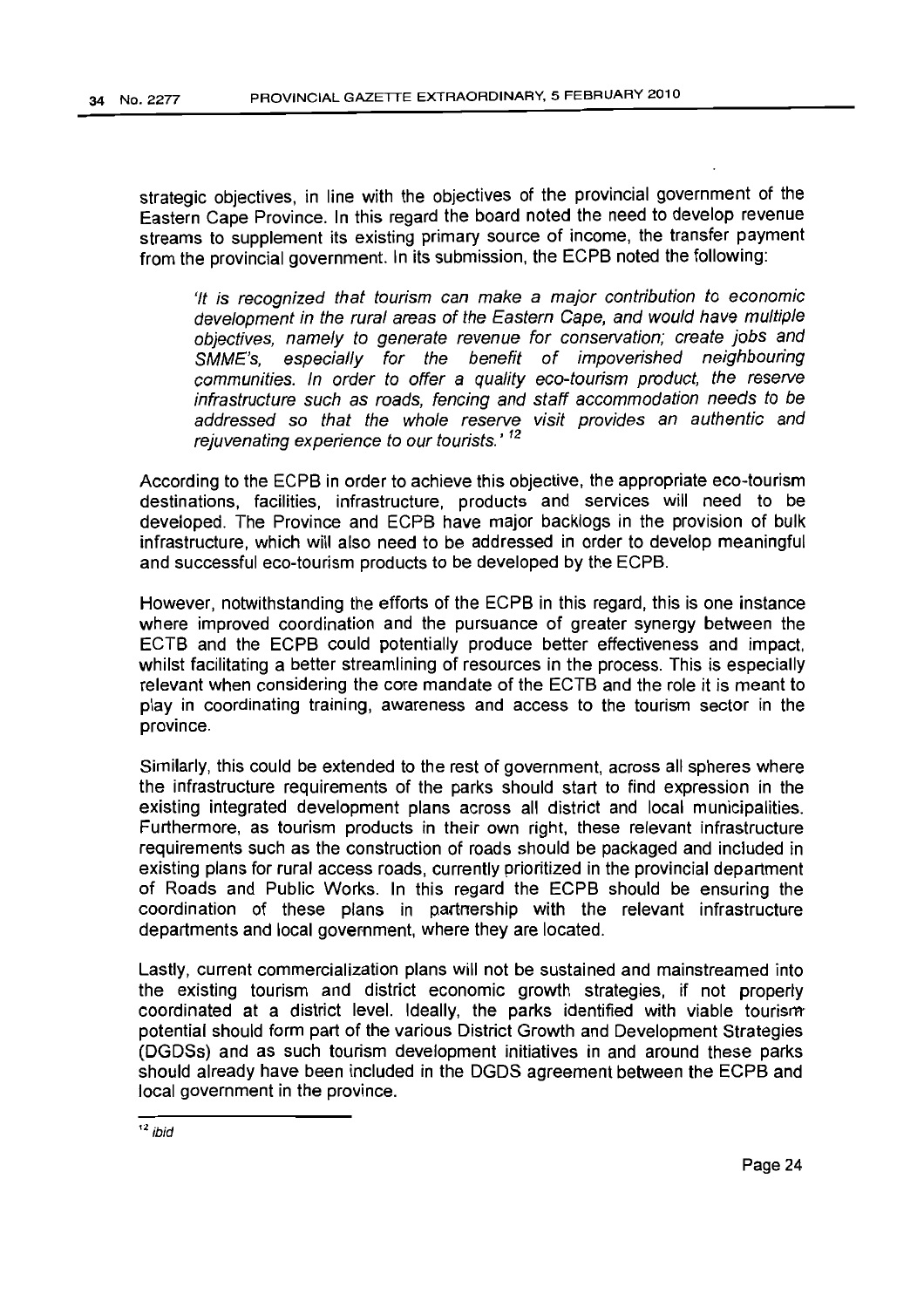# 3. Policy Rationale and Critical Review

# 3.1 Institutional Review and status quo analysis: Tourism Board (ECTB)

# 3.1.1 Strategic case

The goals, objectives and programmes of tourism development should primarily be concerned with addressing the historical, socio-economic and spatial realities of the Eastern Cape, including the spatial bifurcation between the East and West of the province; reliance on social grants, high levels of poverty, unemployment and inequality as well as the distribution of access to quality social services largely correlating with race, class, gender and spatial features. One of the most prominent features of the Eastern Cape Province is its predominantly rural nature, which lends to both the realities of poverty and inequality in the province, as well as its potential for tourism development as a result of its abundance of natural and cultural heritage resources.

The current (and potential) tourism market in the Eastern Cape is dictated by tourism demand and the programmes and policies that give impetus to tourism supply in the province, as well as the critical challenges related to both of these drivers. Statistics related to tourism demand, reveal that the Eastern Cape received only 7.7% of foreign visitors entering South Africa in 2004, and that figure subsequently dropped to 6.6% in 2008 (less than Gauteng, the Western Cape (WC), KZN, the North West, Mpumalanga and the Free State). This fact is anomalous considering that the province has nature-based activities as well as beaches and cultural and historical heritage, all of which are the top three activities foreign tourists engage in when visiting South Africa. This anomaly points to significant gaps in either marketing, product development or other factors.<sup>13</sup>.

Tourism development in the Eastern Cape possesses significant potential for advancing the development of sustainable rural livelihoods in the province. This has already been identified as a key non-farm economic activity within the current Eastern Cape Rural Development Strategy, and has also found strong resonance in the newly revised Provincial Tourism Master Plan (PTMP) for the Eastern Cape. Emanating from the detailed status quo report compiled in preparation of the PTMP, the following observation was made in this regard:

'Rural areas especially when poor and marginalised usually offer very few development opportunities: However, because of the often pristine natural environment in such areas, they are often sought after by tourists looking for eco-tourism, nature based tourism, adventure tourism and more rural tourism experiences. In addition to this, rural areas are often the custodians of

<sup>&</sup>lt;sup>13</sup> Eastern Cape Tourism Master Plan, 2009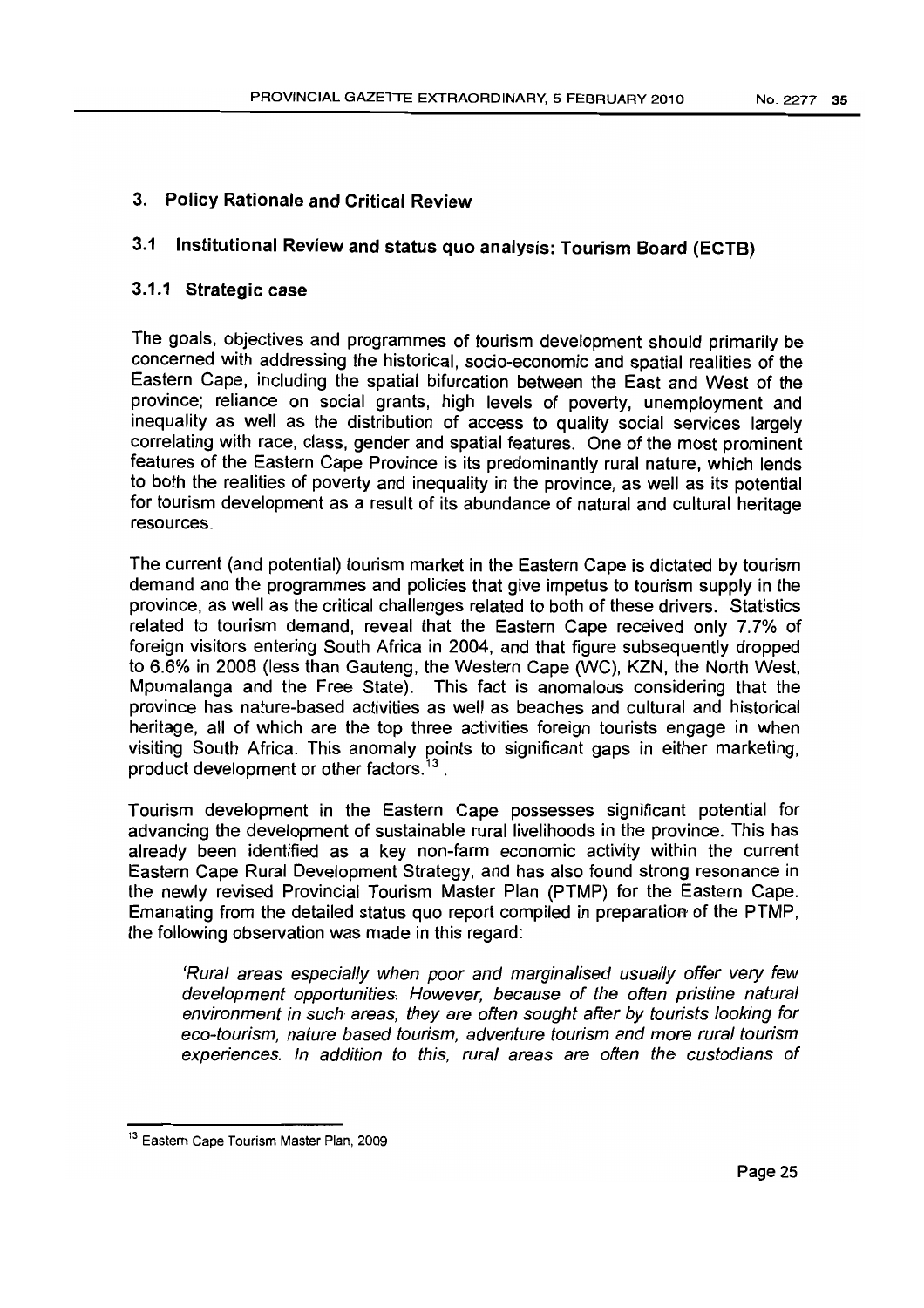traditional arts and crafts making opening further possibilities in the tourism sector.<sup>14</sup>

This indicates a significant opportunity for job creation within the sector for the Eastern Cape, if the sector is better coordinated and allowed to grow its contribution to the provincial economy, by resolving the challenges it faces<sup>15</sup>. Underpinning the Tourism White Paper (1996) and the job creation opportunities to be derived from the development of tourism in South Africa and its potential to accelerate transformation through its potential to accommodate SMME development (particularly for HDls) this cannot be underscored in the context of the Eastern Cape with its high unemployment rate, and poverty. With its low barriers to entry and high job absorption rate, the potential for reducing unemployment must be leveraged by all role players, and therefore places a greater emphasis on the need to resolve current institutional challenges which mitigate this from happening in the province.

Similarly, the 2009 Policy Speech by the MEC for Economic Development and Environment Affairs has clearly articulated a policy shift and re-aiignment of departmental efforts in support of the implementation of comprehensive rural development in the province, which remains broader than agrarian transformation and related farming activities that have typically come to dominate our interpretation of rural development. However, this should also include the development and emergence of vibrant non-farm economic activity within rural areas, which would afford local communities an opportunity to utilise and leverage assets such as the natural environment, social capital, indigenous knowledge systems, and the land in the creation of sustainable livelihoods within these areas. It is in this context that the DEDEA has acknowledged the role to be played by the department and its agency value chain in advancing rural development. This has been prioritised as a critical policy area of focus for the DEDEA for the next five (5) years.

'The second focuses on the contribution that DEDEA can make within existing frameworks and interventions for the rapid advancement of rural development, in order to address the spatial distortions and high levels of poverty brought about by Apartheid economic and spatial planning distortions. In this regard we refer specifically to the situation of underdevelopment in the former Bantustans. '

In most instances it is these very characteristics that make an area rural, which serves as the draw card or attraction for tourists to that location. It is the natural heritage preserved within these areas that make them so appealing. to international visitors in particular, and which is unique to South Africa, and in most instances to the Eastern Cape with its vast natural attractions.

This has been identified by both the ECTB and the ECPB in the development of their plans moving forward. Both recognise the need for, and their role in, advancing

<sup>14</sup> Tourism Master Plan, Status Quo Analysis (2009)

<sup>15</sup> Eastem cape Provincial TMP, 2009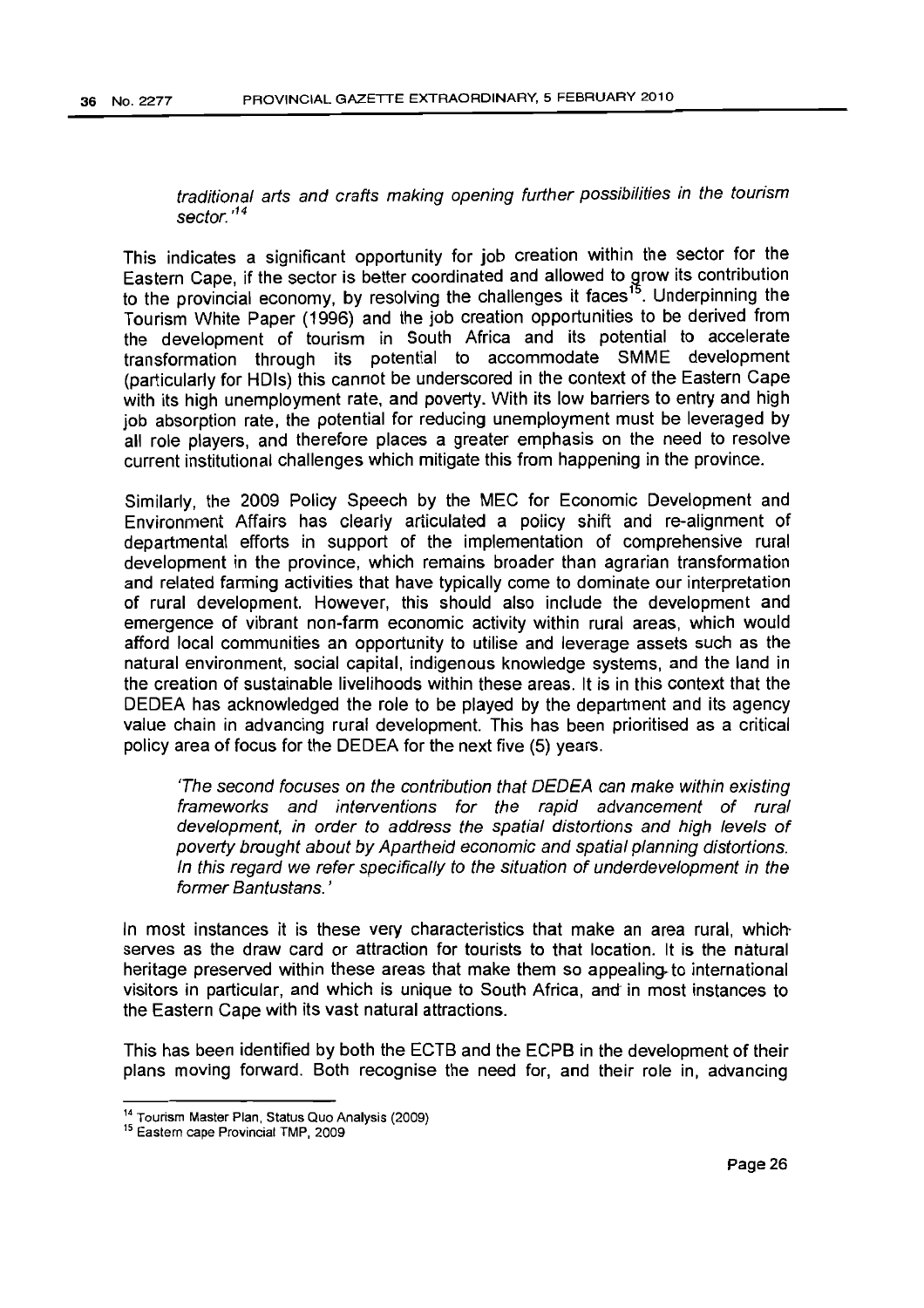comprehensive rural development. In this regard the ECTB has outlined in its recent five year strategic plan (September 2009) that the five broad focus areas for the board over the current MTSF will include: 'Improving the quality and quantity of tourism products developed, with a specific and biased investment in rural tourism'.

This therefore places the provincial parks estate and their parks critically located within the eastern region of the province, particularly those in the former Transkei along the Wild Coast, at the centre of the provincial government's current developmental trajectory. These locations therefore can no longer be seen as outside of the broader socio-economic and developmental agenda of government. Instead, it is critical that the province and DEDEA see these locations as 'ground zero' or as a necessary 'zone of impact' for advancing sustainable rural development through the development of appropriate tourism products in these protected areas. Tourism product diversification and development beyond what currently exists in the provincial parks can create considerable opportunities for local rural communities, in and around the parks, which could be driven by the expansion of concessions for such activities through the establishment of CPPPs and PPPs.

It is therefore clear that the scope exists to improve employment and income through the tourism sector, thereby contributing to the economic development within the province as a Whole. However, in order to achieve this, tourism development interventions need to be prioritised, given budget allocations to effect tourism development, and need to take place under the co-ordination of the relevant departments and entities. The province therefore has an important role to play in the development of tourism to stimulate the provincial economy.

Specifically, the Tourism White Paper (1996) and the Constitution of the Republic of South Africa 1996 mandate provinces within the country to create an enabling environment for tourism development to take place, and that such development must be based on sustainable practices, through co-operation between stakeholders which would ideally result in the development of previously disadvantaged communities.

It is clear that there are a number of key priority areas that need to be addressed to facilitate tourism development in the province. It is also clear that the focus is largely on the 'developed' sectors of society. without a key focus on the poor. It is important for the province to recognise that tourism must operate as a system within the Eastern Cape and that all key components need to be in place in order to maximise the growth of the tourism sector and maximise the developmental role that the sector has. These are as follows:

- Tourism product development
- **Marketing**
- Human Resource Development
- **Infrastructure**
- Transformation of the tourism sector
- Tourism research and information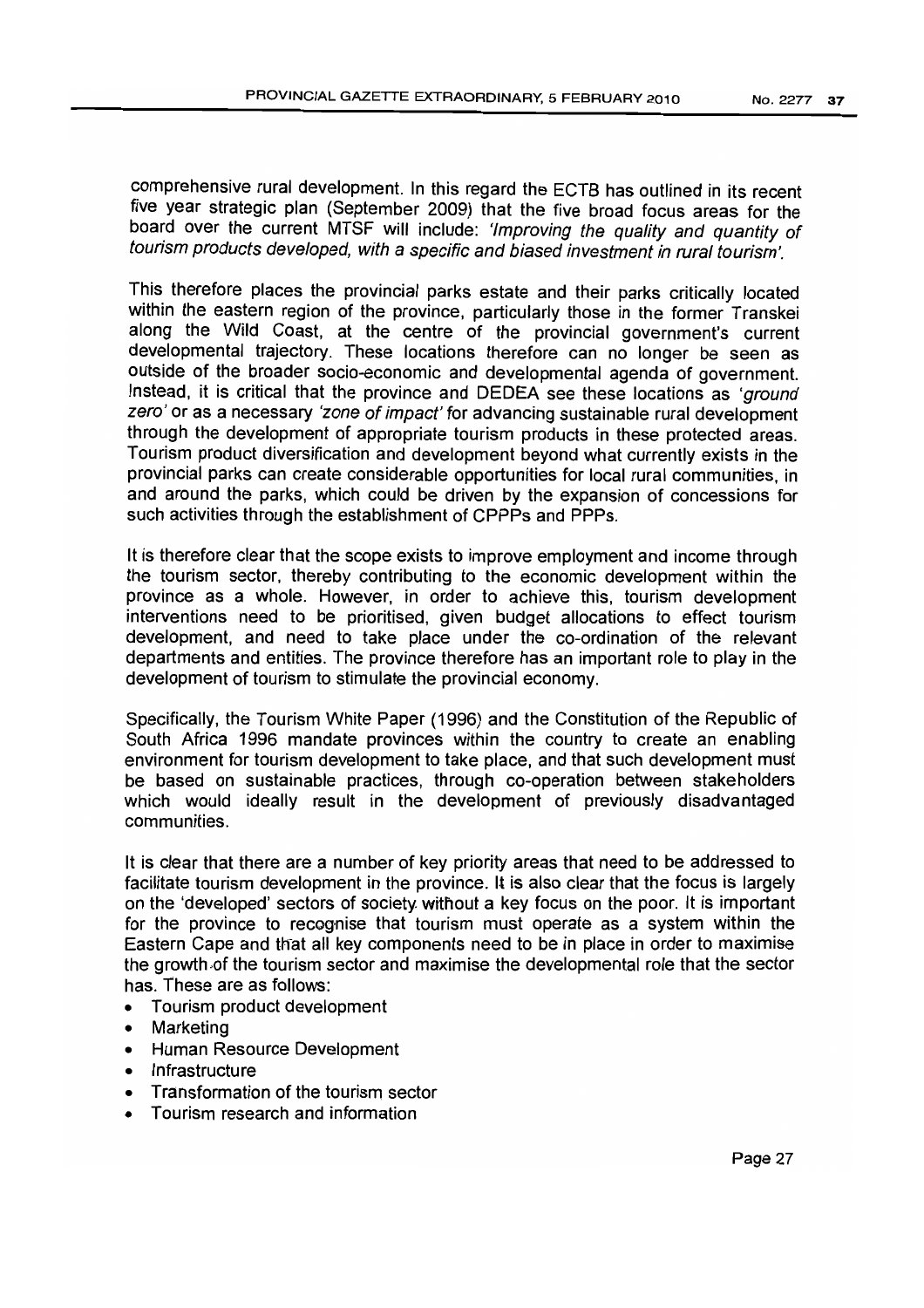- Management of the tourism sector
- Tourist safety and security

As a priority, the province can support transformation through community based tourism initiatives, bearing in mind the aforementioned priority areas that are earmarked to facilitate tourism development. One such initiative is pro-poor tourism, which unlocks opportunities for the poor rather than expanding the overall size of the sector<sup>16</sup>. These opportunities include economic gain. Other livelihood benefits of participation in decision making pro-poor tourism are seen as an approach to the tourism industry, rather than a distinct product or a sector of the industry. It advocates participation by a range of stakeholders, including government, private sector and civil society, as well as by the poor themselves as both producers and decision-makers. Tourism's pro-poor potential derives from the fact that:

- The tourism industry is diverse which increases the scope for participation, including that of the informal sector.
- The customer comes to the product thus providing opportunities for linkages (for example, souvenir selling).
- It is highly dependent on natural capital and culture that are some of the assets that the poor have even if they do not have financial resources.
- It can be more labour intensive than manufacturing.
- Compared to other modern sectors, hjgher proportions of its benefits go to women17.

The concept of pro-poor tourism is different to, but overlaps with, the concept of sustainable tourism. Sustainable tourism focuses mostly on mainstream destinations, often in the North, while pro-poor tourism focuses where the poor are to be found, largely in the South. In sustainable tourism, environmental concerns dominate, but in pro-poor tourism, poverty is the primary goal<sup>18</sup>.

Pro-poor tourism differs from, but overlaps with, eco-tourism and community-based tourism. With eco-tourism, benefits are distributed as incentives for conservation. With pro-poor tourism, the aim is to deliver net benefits as a goal in itself, and environmental concerns are just one part of the picture. With community-based tourism, the aim is to involve local people in tourism, but pro-poor tourism moves beyond community focus, aiming to unlock benefits and opportunities for the poor at various levels and scales of the entire operation.

Strategies for pro-poor tourism focus on three areas: increased economic benefits, non-economic impacts, and policy process.

Strategies focused on economic benefits include expanding business and employment opportunities for the poor. These also include benefits for the wider community.

<sup>16</sup> Ashley, Goodwin and Roe 2001

<sup>17</sup> Ashley, Goodwin and Roe 2001

<sup>18</sup> Ashley, Goodwin and Roe 2001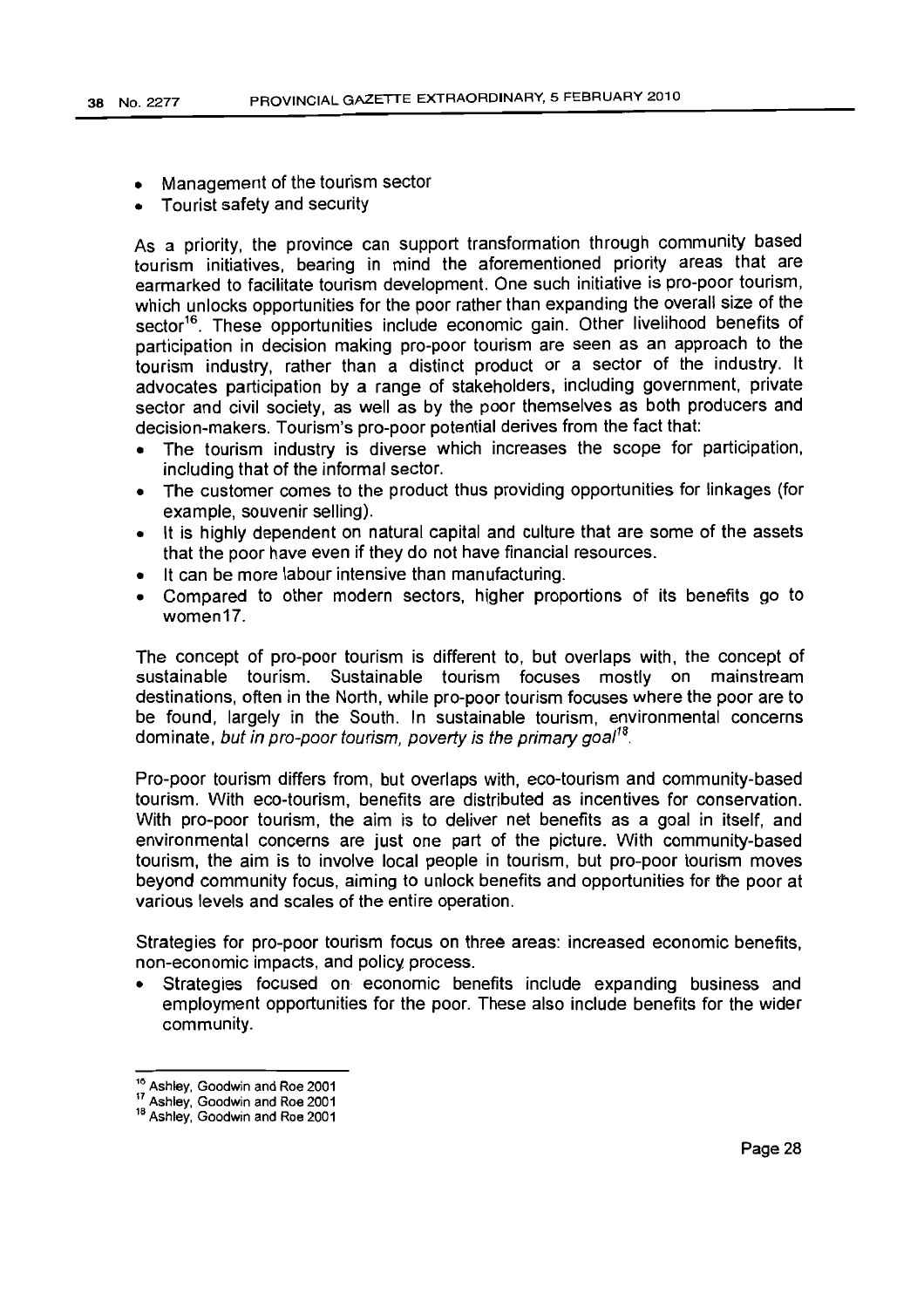- Strategies focused on non-economic impacts include building of the capacity of the poor and empowering themselves. These strategies also include mitigating the environmental impacts of tourism on the poor. This is important since tourism can occasionally lead to the displacement of the poor from land on which they depend, which has been an historic trend in the early evolution and development of the tourism and conservation sector during the apartheid regime. Also, these strategies address social and cultural impacts of tourism.
- Strategies focused on reforming policy processes include building a more supportive and planned framework so that policy does not inhibit progress in propoor tourism.
- These strategies must also include:
	- o Promoting participation of the poor in decision-making processes, and
	- o Bringing the private sector into partnerships that have benefits accruing to poor people<sup>19</sup>

This approach is particularly important when identifying approaches and methodologies to be applied in ensuring the participation of communities historically dispossessed of their land. These are mostly located in the rural hinterland of the province, where these communities were removed from their land to make way for conservation under the previous regime. This typically characterises the current land claims and ownership disputes sited by the ECPB as an impediment to the commercialisation of its parks. However, if managed better and in deploying an approach identified above the province could more effectively facilitate the empowerment of rural communities through ongoing co-management activities, and in the development of joint ventures with established private investors in the parks through targeted eco-tourism and other tourism related activities in and around the parks estate of the Eastern Cape.

Despite all of its advantages, as noted in the Tourism Master Plan, tourism in the Eastern Cape has not been realized to its full potential. However, the Tourism contribution to GOP rose significantly since 1995 (4%) to around 10% in 2008. According to SA Tour (2008), the Rand value of the Eastern Cape contribution to GDP-R was R10.3bn in 2007 and experienced a slight decline to R10.0bn in 2008.<sup>20</sup>

Tourism development in the Eastern Cape can therefore largely be described as a 'missed opportunity', which has the potential to grow and contribute both directly and indirectly to economic growth and development in the provincial economy. If is possible for tourism in the Eastern Cape to act as an engine of growth for the economy, and achieve significant economic objectives for the province, which can translate to the attainment of its most pressing social objectives, namely poverty and unemployment. This is especially true when considering that the province possesses all of the top three attractions foreign tourists want to experience when coming to the country, namely; nature based activities, beaches, and cultural and historical

<sup>&</sup>lt;sup>19</sup> Ashley, Goodwin and Roe 2001

<sup>20</sup> SATOUR Annual Report. 2009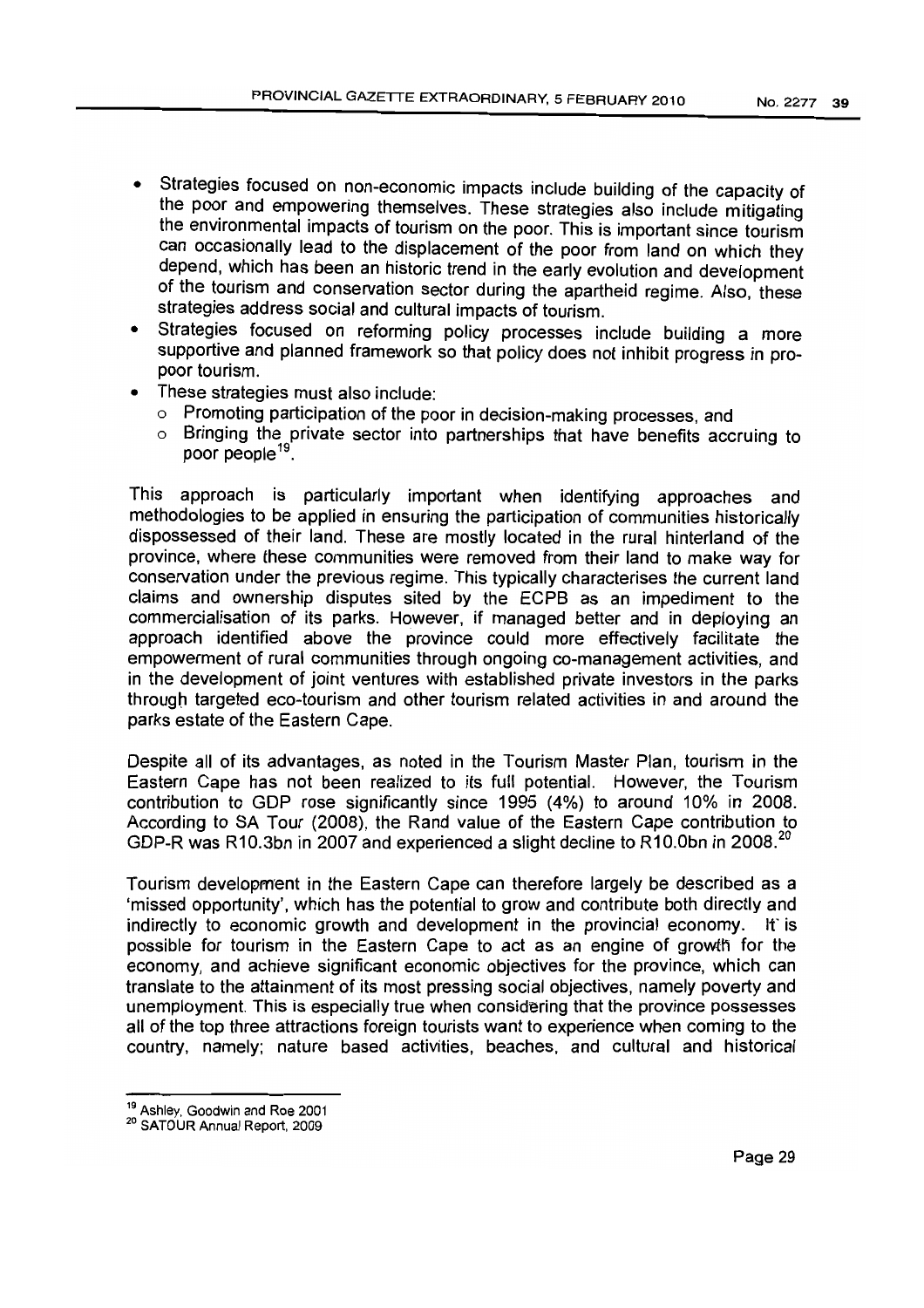heritage. The Provincial Tourism Master Plan continues to make the following observation:

'This points to significant gaps in either marketing, product development or other factors. The province has the potential to become one of the most visited provinces in the country, but a significant amount of action is required by all stakeholders to achieve this. $21$ 

Tourism growth in the province has the potential to stimulate demand in almost all the sectors of the economy, and will filter throughout all of these by increasing demand production in them, thereby stimulating employment and reducing poverty.

Tourism is seen as a leading economic driver for the Eastern Cape, particularly its potential for unleashing job creation for the citizens of the province. According to SATOUR, tourism managed to directly influence employment in South Africa by the creation of 438 500 job opportunities in 2008, and 603 200 indirect employment opportunities in the same period. For the Eastern Cape, 22 456 direct job opportunities were created by tourism in 2008 and 30 891 indirect job opportunities in the same period, unfortunately declining by 13.7% and 8.6% respectively from 2007.<sup>22</sup>

There are a number of indicators that contribute to the significance of tourism as a potential catalyst for economic growth, development and job creation. The National Spatial Development Perspective (2006) noted that tourism has become a key driver of economic growth in the  $21<sup>st</sup>$  century. This is especially highlighted with the emergence of an upward trend in South Africa's growth since 1994, in line with the re-inclusion of South Africa into the broader global economy after decades of isolation.<sup>23</sup> In addition, this value proposition presented by the sector has been recognized in tourism policy development over the years, as observed by the TMP:

'Historically, the role of tourism in development has essentially been analysed in terms of the economic impact that it has. However, today it is widely accepted that the role of tourism in development goes beyond the exclusive focus on the economic dimension. Increasingly, in developing countries, tourism is seen as a specific sector that should be encouraged as it can serve to diversify the economic base and/or to revive or integrate declining areas of the economy. Furthermore, tourism development is rapidly increasing the share of employment in many areas. Consequently, the tourism sector is becoming a key area of government policy making and intervention.<sup>124</sup>

In developing the economic case for the merger, the content captured in the quotation sited above, is important in setting the scene for the economic contribution

<sup>21</sup> Eastern Cape Provincial TMP, 2009

<sup>22</sup> SATOUR Annual Report, 2009

<sup>&</sup>lt;sup>23</sup> The Presidency, RSA, National Spatial Development Perspective (NSDP), 2006

<sup>&</sup>lt;sup>24</sup> Eastern Cape Provincial TMP, 2009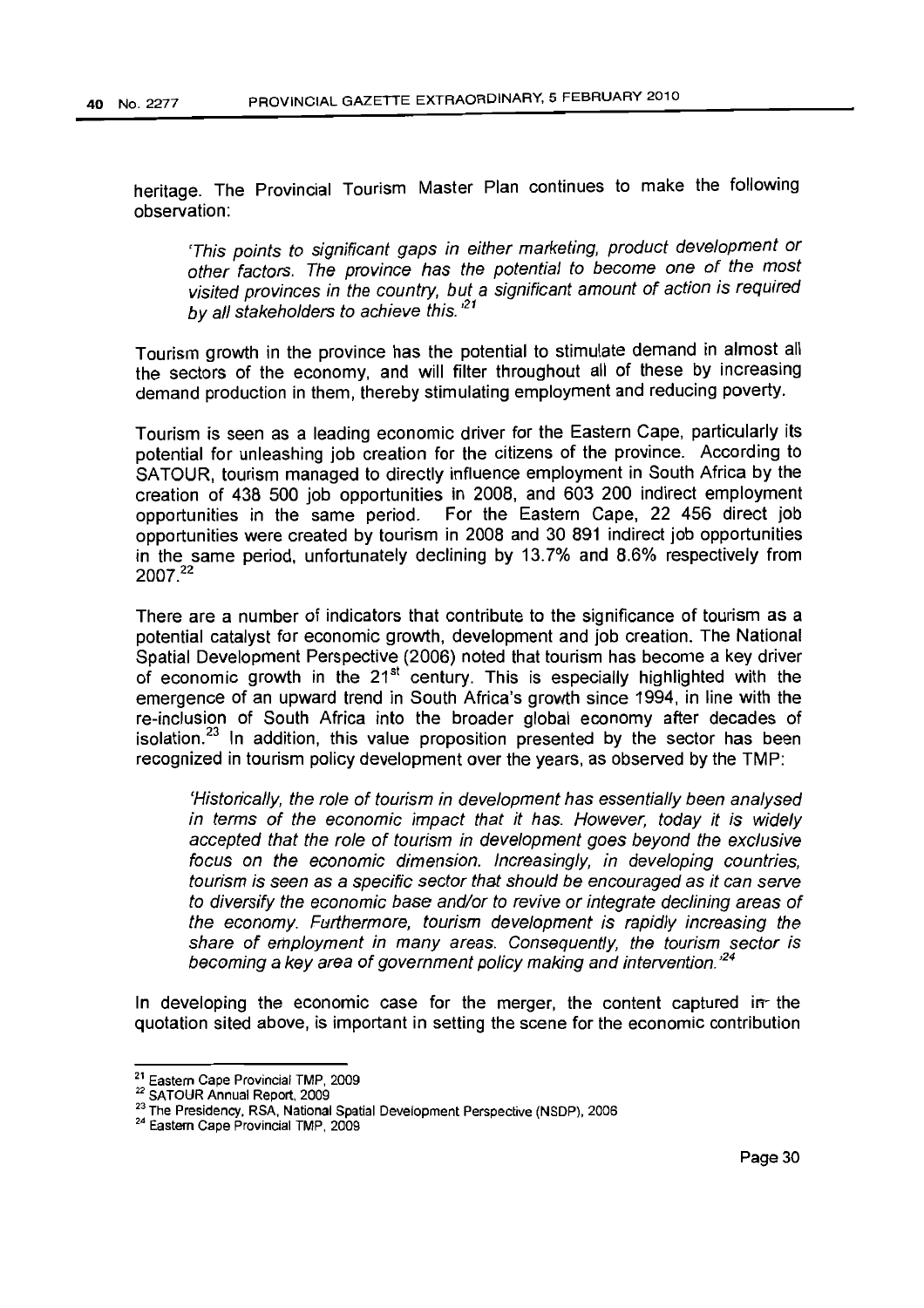to be made by the tourism sector in South Africa in general and the Eastern Cape in particular. This is observed against the backdrop of job losses and an ever shrinking manufacturing and industrial base in the province due to the impact of the global financial crisis and the subsequent recession that hit the domestic economy during the course of this year.

In this regard the pressure placed on government has been to mitigate the impact of the current economic crisis on those most vulnerable in our society, in particular the rural poor and those in the automotive sector in the province. This over reliance on the manufacturing sector in the Eastern Cape, and the automotive sector in particular, has exposed the provincial economy to significant exogenous risk in recent years. This has resulted in significant job losses and unemployment in the Eastern Cape, and has prioritised the need for diversifying the provincial economy and reducing the 'tress Index' in the Eastern Cape. Developing tourism has been identified as one of the fastest measures in driving diversification in the economy. This is due to the fact that tourism has the potential of driving the necessary forward and backward linkages for stimulating demand in almost all the sectors of the economy. This is seen as a result of its spending pattern, and that it remains a composite of a number of sub-sectors in the economy that represent tourism as an industry (i.e. hospitality, travel, entertainment etc). Stated differently, for every rand spent by a tourist, a portion of this goes indirectly to:

- Agriculture: Through food consumed
- Manufacturing: Through gifts, clothes, consumables and other manufactured goods consumed
- Trade: Through wholesale and retail
- Transport: Through use of air, road and rail travel
- Communication: The utilisation of telephone, and cell phone networks
- Finance: Through assurance, and foreign exchange, and
- Government services: Through payment of taxes, tariffs and levies

The indirect contribution of tourism to these sectors is often undervalued, and requires more sophisticated methods of analysis such as econometric modelling and cost-benefit analyses. The most useful and frequently used model is 'input-output analyses' for quantifying the economic impact of tourism on other sectors, and is able to generate multipliers to determine the indirect impact of tourism in the economy. The findings of an input-output analysis conducted in 2005 revealed the following serious policy implications for provincial governments in relation to tourism  $d$ evelopment: $^{25}$ 

- Proper tourism infrastructure is essential if tourism is to be used as a vehicle for development. since provinces with the smallest contribution to tourism but the most developed tourism infrastructure in South Africa receive the highest indirect rand revenue compared to other provinces.
- The creation of an economic environment conducive to the sustainable growth and development of small, medium and micro enterprises (e.g. local tour

<sup>&</sup>lt;sup>25</sup>P. Viviers. The economic contribution of tourism to selected provinces of South Africa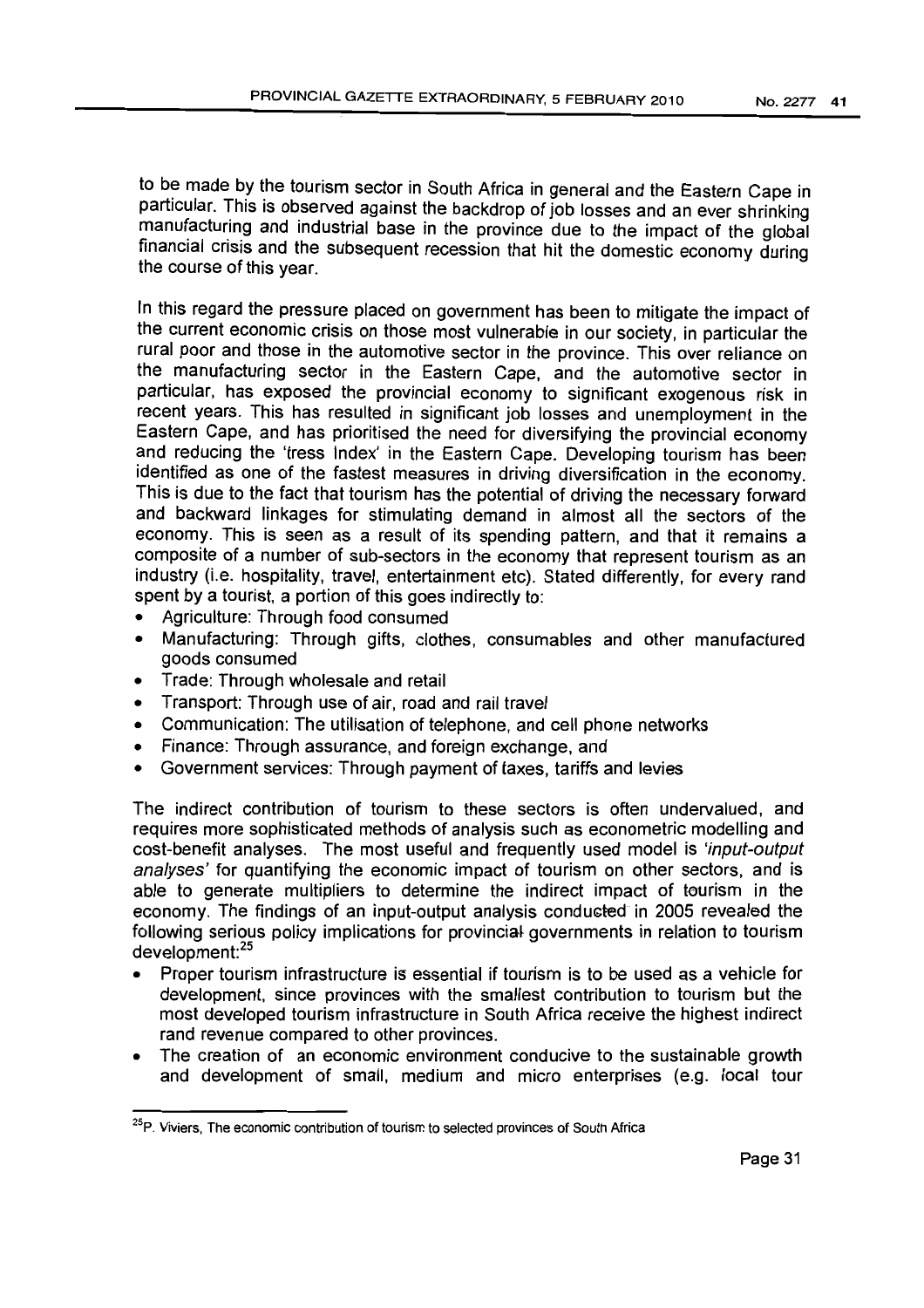operators) are essential to limiting the 'leakage' of the economic benefits of tourists to other provinces.

• Provincial Tourism authorities in less developed provinces need to re-focus on the repackaging of products in order to reach specific target markets in order to reap the economic benefits of tourism in a similar manner to the more developed provinces.

The mandate of the ECTS requires that the entity place emphasis on the following areas over the next five years:

- provide for the development and management of the tourism industry in the province.
- packaging of tourism experiences and broadening the tourism product set.

In re-aligning its strategic plans during the current MTSF, the ECrB has set the following strategic objectives for the next five years (2009/2014):

- Ensure sustainability and viability of the organisation.
- Improve the quality and increase the quantity of tourism product offerings. In driving this objective the ECTS has identified the following sub-objectives:
	- o Improving product development through collaborative efforts with other institutions.
	- o Promoting integration of tourism, safety, infrastructure provision and transport access through integrated planning.
- Grow our share of the domestic and international tourism market. Sub-objectives include:
	- o Building brand equity.
	- o Increasing domestic and international tourists from target markets.
	- o Increasing tourism spent to contribute towards the provincial GDP.
	- o Creating awareness of the destination and its offerings.
- Provide credible tourism information.
- Enhance the legal compliance of the operators within the sector.

In line with its five-year plan, the ECTB has identified the following objectives within its Annual Performance Plan (APP) for the 2010/11 financial year:

- Intensified diversification of tourism product offerings;
- Increased participation in development planning processes on tourism development with relevant stakeholders;
- Multiplication of efforts to grow and sustain the domestic market share; building on the brand equity and gathering value from the visible and identifiable adventure province brand for the Eastern Cape;
- Ensuring availability of sustainable revenue sources for the ECTS, by:
	- $\circ$  Engaging the shareholder to increase funding from its current levels;
	- o Amending rules and regulations to support the collection of levies and;
	- o Increasing the pool of resources by engaging strategic partners, including government departments through provldinq a value benefit proposition for all partners.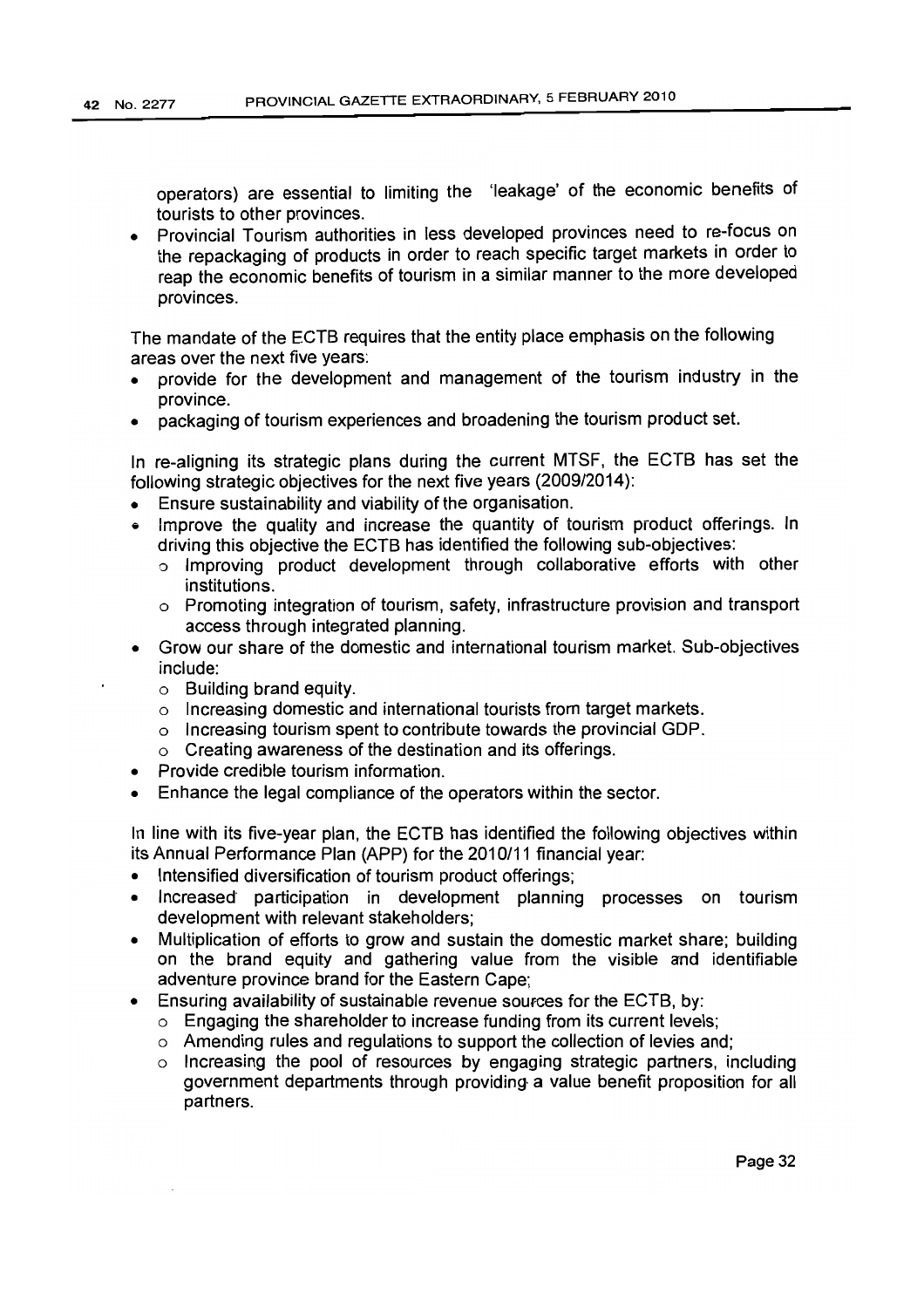# 3.1.2 Critical review

In terms of the current implementation of this mandate, the EGTS is confronted with the following key challenges, which continue to mitigate the effective implementation of its mandate:

- Poor levels of service and inadequate transport infrastructure in the province
- There is currently no systematic approach to measuring the impact or quality of EGTS's efforts
- The need to revise and re-design its organisational structure in order to position itself to deliver on its mandate and objectives
- Insufficient funding allocations from DEDEA

The following risks related to these strategic objectives were identified:

- The unknown quality of registered products and quantity of actual and available tourism products
- Illegal tourist guiding operations
- Lack of co-operative planning on tourism development and promotion between government departments, municipalities and public entities
- Inability to collect levies
- Inability to secure JMA's with key markets
- Image and reputation of ECTB
- Loss of international market share
- Inaccurate monitoring of tourism trends
- Ineffective packaging of tourism offerings

Critical institutional and management weaknesses in the ECTS have been identified in the Auditor General's report for the previous financial year.

An area of concern is the apparent significant gap between the tourism offering being marketed and that experienced by visitors.

# 3.2 Institutional Review and status quo analysis: Eastern Cape Parks Board (ECPB)

# 3.2.1 Strategic issues

The mandate of the EGPS is the management and conservation of biodiversity in the provincial parks located within the Eastern Cape Province.

In the fulfilment of this mandate the ECPS manages 20 distinct provincial nature reserves covering an area of 438,000 ha. The majority of which are currently subject to land claims. Additionally, the EGPS recognizes the need to link and integrate biodiversity management with local socio-economic development. However, by its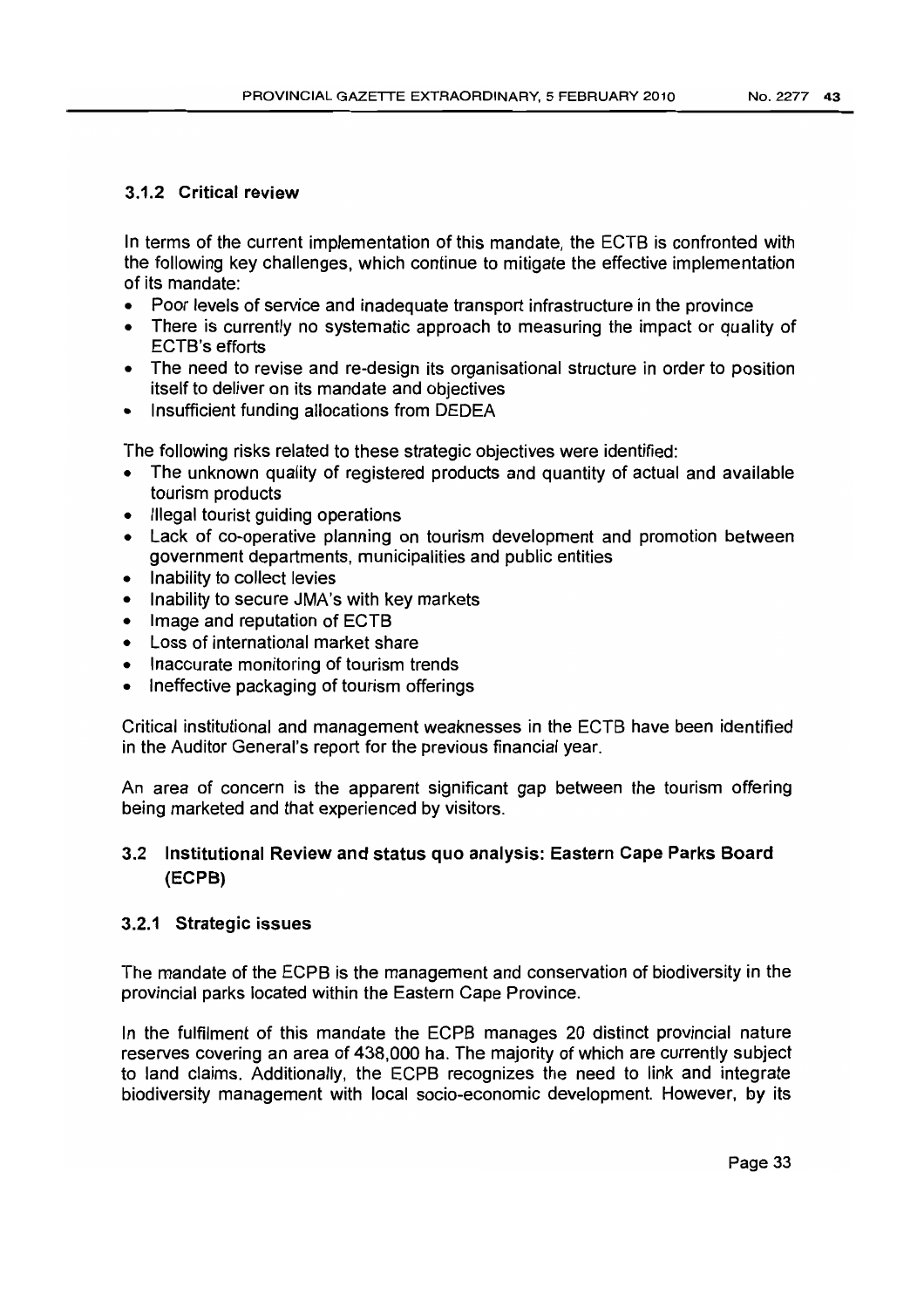own admission, tourism development and management is not currently a core competency of ECPB.

ECPB has identified the following strategic goals for the organization in fulfilment of its mandate $^{26}$ 

- Effectively manage systems of protected areas
- Link biodiversity conservation and local socio-economic development
- Manage a functional, competent and sustainable organisation

A preliminary reserve analysis has been completed for all reserves with a view to identifying tourism development opportunities. Towards the identification of these tourism products and development opportunities, the ECPB has completed feasibility studies for a number of reserves identified within its current commercialization strategy.

Regarding eco-tourism development:

- ECPB has established a Commercialisation Unit.
- ECPB has prepared a commercialization plan.
- ECPB recognizes:
	- $\circ$  The potential for eco-tourism to contribute to ECPB's core mission of biodiversity conservation and to contribute to local community upliftment by means of employment, skills training and gain sharing.
	- $\circ$  The need for eco-tourism product development that is based upon demand and competitor analyses in order to develop eco-tourism products that are appropriate to attractive target market segments.
	- a The challenges inherent in pursuing PPPs as a strategy for eco-tourism product development. These challenges are viewed as:
		- lack of inherent commercial viability and long payback periods,
		- long implementation timelines
		- high transaction costs.
		- lack of attractive bids from the private sector
		- the reluctance of the private sector to invest heavily in "bricks and mortar",
		- the complexity of legislation and National Treasury regulations and the consequences of commercial failure by the private sector partners.
	- $\circ$  Potential conflicts between commercialization and conservation
	- $\circ$  That commercially acceptable returns on investment may be difficult to achieve in most eco-tourism initiatives and that government grant funding may thus be an ongoing dependency.
	- $\circ$  Given the pre-eminence of conservation objectives and in the light of the likelihood of inadequate commercial returns on financial investment, that an appropriate basis for measuring return on investment would be against conservation targets and performance against strategic objectives rather than pure financial returns. Included in the scope of the strategic objectives is "the

<sup>26</sup> ECPB Business Case, 2009 and ECPB Annual Report, 2008/2009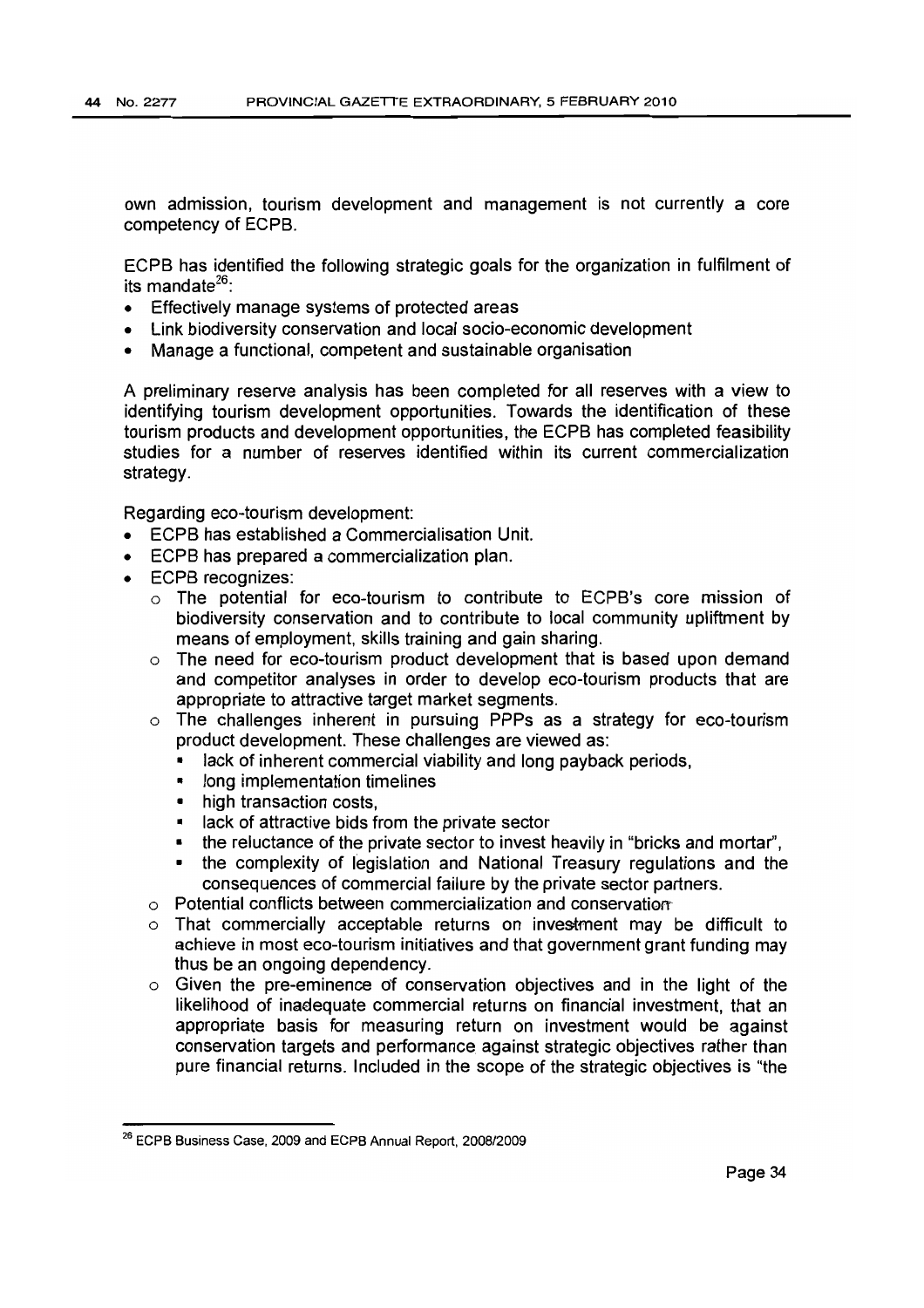support and mentoring of local communities to build capacity and skills that reserves can potentially acquire."

ECPB seeks to apply the following principles and guidelines to eco-tourism development:

- Commercial activities will be undertaken if they make a positive financial contribution to the ECPB.
- Local economic development will be achieved by:
	- o Ensuring that Black Economic Empowerment is an important evaluation criterion in awarding contracts.
	- o Procurement processes giving preference to local service providers, particularly SMMEs;
	- o Creating new employment opportunities both during construction and operation;
	- o Providing training opportunities and developing the tourism and hospitality skills of local community members;
	- o Broad based community support for tourism developments will be promoted by:
		- $\circ$  Facilitating public participation by local communities in the planning of the reserves and the eco-tourism developments; and
		- o Equity participation by previously disadvantaged communities in the operations.
	- o Creating opportunities for community projects that can be integrated into the reserves and eco-tourism developments; for example, establishing retail outlets for crafts in the reserves.

# 3.2.2 Critical review

In a SWOT analysis of the ECPB's the following key strategic challenges<sup>27</sup> were identified:

- Securing an extension of its legislative mandate to allow ECPB to undertake conservation activities at a Provincial level as opposed to within declared Parks only.
- Developing and expanding eco-tourism products in the province in order to contribute to socio-economic upliftment and development.
- Raisinq significant levels of additional funding for the primary purpose of achieving its conservation and eco-tourism objectives.
- Closing the significant human resource skills gaps that exists across all levels of the organisation
- Securing a satisfactory resolution to the land claims that affect approximately 90% of the current provincial parks.

Regarding the current state of the protected areas in the province the following issues were identified:

<sup>27</sup> ibid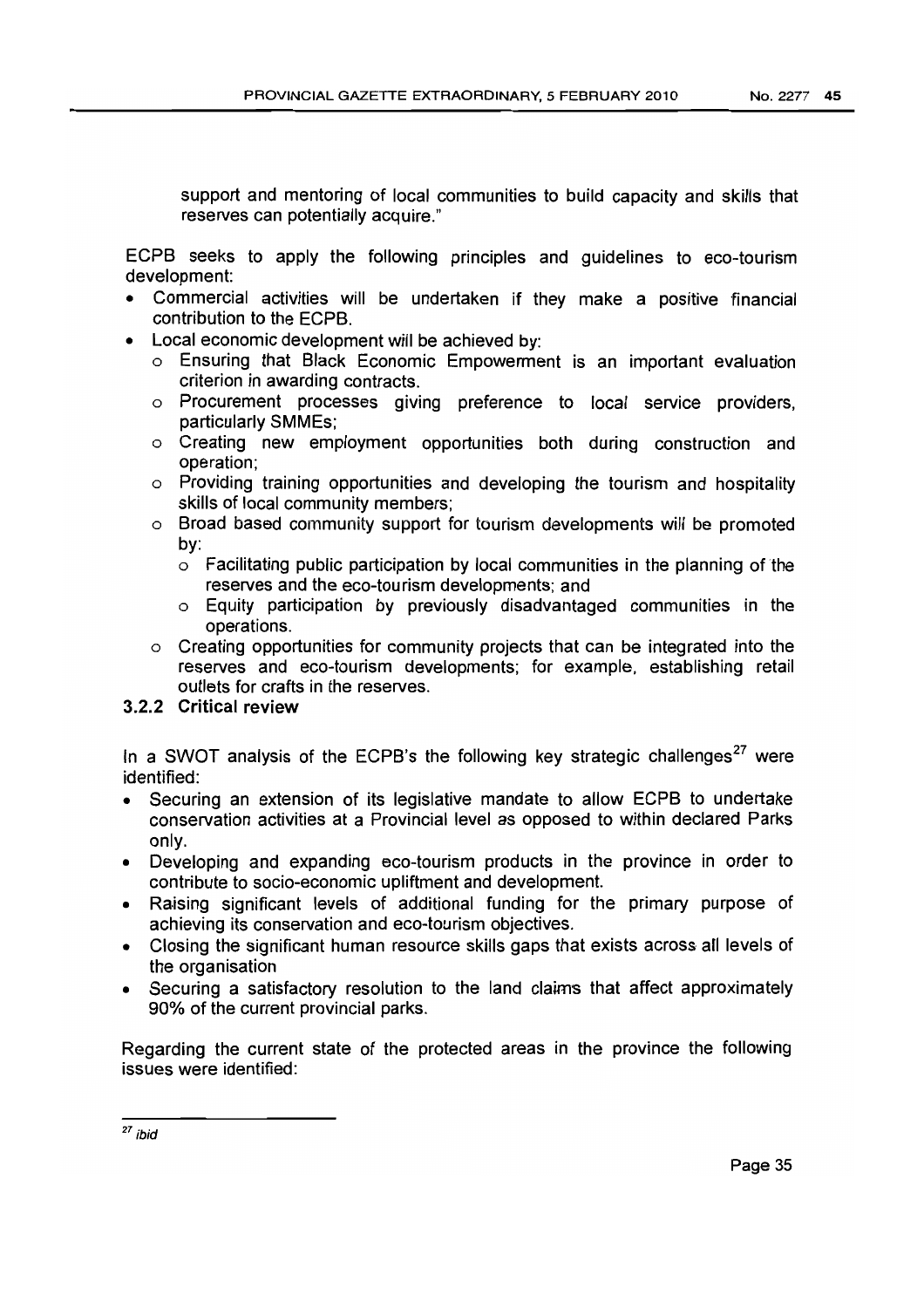- There are negative perceptions of the tourism experience and concerns relating to personal safety.
- The current tourism product appeals to limited segments of the tourism market.
- The tourism offering is regarded as inferior to the private (and some national) game parks.

In the development of tourism development plans and strategies the ECPB must take cognizance of and integrate a number of factors and constraints, including:

- The current lack of funding
- The threat of land claims
- The current state of infrastructure
- The availability of basic services (water, electricity, sanitation)
- The tensions between commercial and biodiversity objectives
- Target market analysis and development of appropriate tourism value propositions
- The adequacy of commercial returns on infrastructure investment and the associated need for ongoing grant/subsidy funding
- The alignment and integration of tourism development plans with neighbouring tourist attractions and initiatives
- Social development and economic empowerment objectives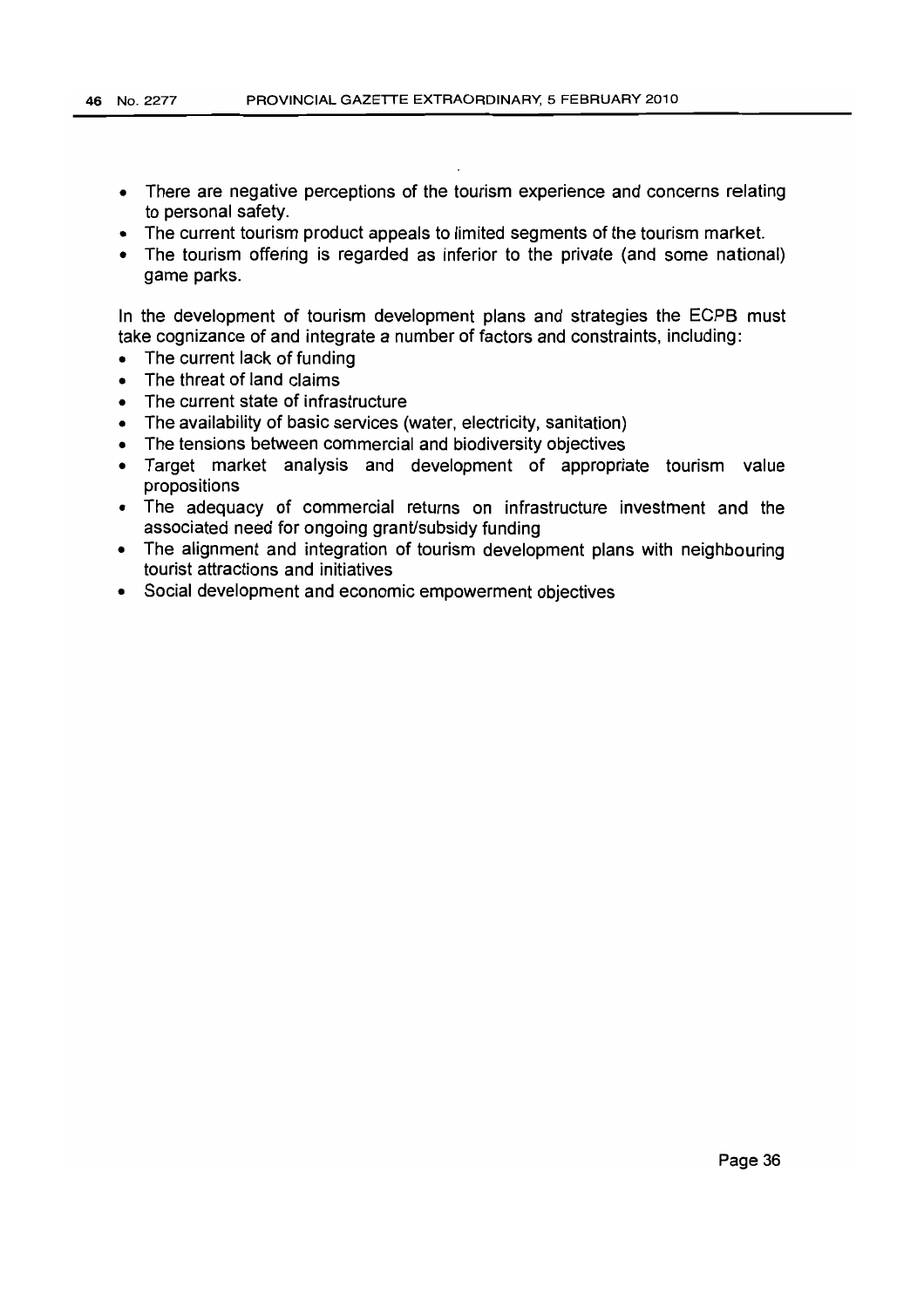# **4. Problem statement**

The application of the status quo has created the space for a number of strategic challenges within the current model to surface. Thus bringing government to the point at which it must begin to seriously consider possible alternatives or to continue doing 'More of the same' and thereby perpetuating the current problems confronting tourism development in the province, as well as biodiversity conservation management in the Eastern Cape. In line with this, the following issues have emerged out of the situational gap analysis, which warrant a closer assessment and review of possible options aimed at responding to the status quo.

These have been distilled as follows:

- The opportunity that exists to grow the number of international and domestic tourists visiting the province must be tapped into by managing the gaps in product supply, marketing, information available to tourists, as well as road and transport infrastructure to ensure that the province captures a greater share of the international tourist market.
- The development of higher value products (nature reserves, cultural and heritage products) needs to take place in the context of other interventions, such as marketing and information provision to attract users of these products.
- Urgent policy interventions are required. particularly with regard to the complementarities between the tourism and biodiversity conservation functions, which are currently being carried out separately by the ECTB and ECPB. Recent developments have highlighted a symbiotic relationship between nature tourism, environmental conservation and sustainable development.
- The link between biodiversity and eco-tourism has not been sufficiently exploited, and a stronger focus must be placed on strategic interventions which can embrace the entire tourism industry.
- Tourism, as a key role-player in the economy of the province, needs a more strategic consideration at provincial and local level, particularly in addressing capacity constraints with regard to infrastructure development, investment promotion and resource allocation.
- Government intervention and support for Tourism at a municipal level (where tourism and conservation "happens") is critical.
- The current inability to grow its own revenue base in the status quo.

The current situation in the Eastern Cape where the two separate entities are responsible for tourism and conservation has created the challenges (as listed in the paragraphs below) for the Eastern Cape Government in its endeavor to manage the tourism, conservation and protected areas in the province.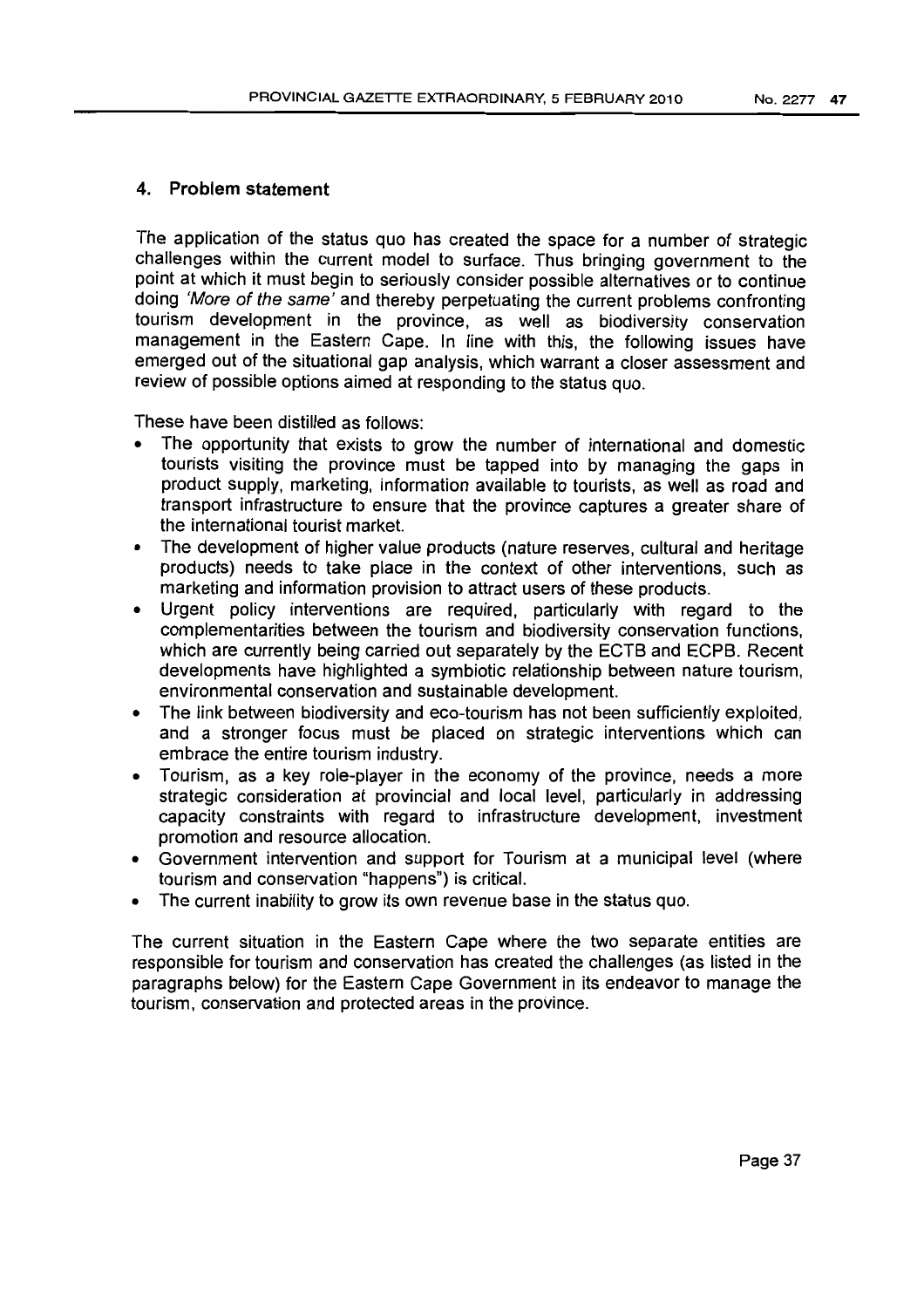### 4.1 Strategic challenges

# 4.1.1 Overlap and duplication in the management and resourcing of these entities by DEDEA will persist, as these are linked to:

- Current operating and institutional implications, linked to the existence of two separate boards and duplicated corporate services (Human Resources, Finance, Information and Communication Technology, etc),
- Current demand for greater accountability and value for money in operations of Public Entity's could advance a legitimacy crisis. This is relevant in considering the overlaps in focus (i.e. tourism marketing, product development and promotion, and investment promotion), which could be communicating conflicting messages to stakeholders and the public.

# 4.1.2 Insufficient strategic alignment to leverage each other's strengths and offerings

- The need to resource separate marketing focus areas, which could be better aligned for greater synergy and positioning of the parks product offering in the overall destination marketing and tourism investment strategy of the EC,
- Investment promotion efforts (being separately driven in both entities) in current tourism products and in parks commercialisation strategy will remain scattered and confusing to potential investors.

# 4.1.3 Weaknesses in oversight and strategic coordination will persist:

- Currently, infrastructure remains challenged in and around the parks, and private sector investment is being sought for partnerships in commercialization of these assets, for the benefit of local communities and in support of conservation management. In the current scenario this will not improve. since:
	- o Performance reporting and coordination of activities remain challenged.
	- o This will not improve the possibilities for better coordination of investment either, as legitimacy and credibility remains challenged due to these weaknesses in coordination.

## 4.2 Economic challenges

## 4.2.1 Coordination of economic stimulus strategies

The status quo has not been able to coordinate and drive the necessary economic stimulus strategies to attract investment and growth in the tourism sector in the Eastern Cape. Therefore, the economic potential for growth, jobs, access and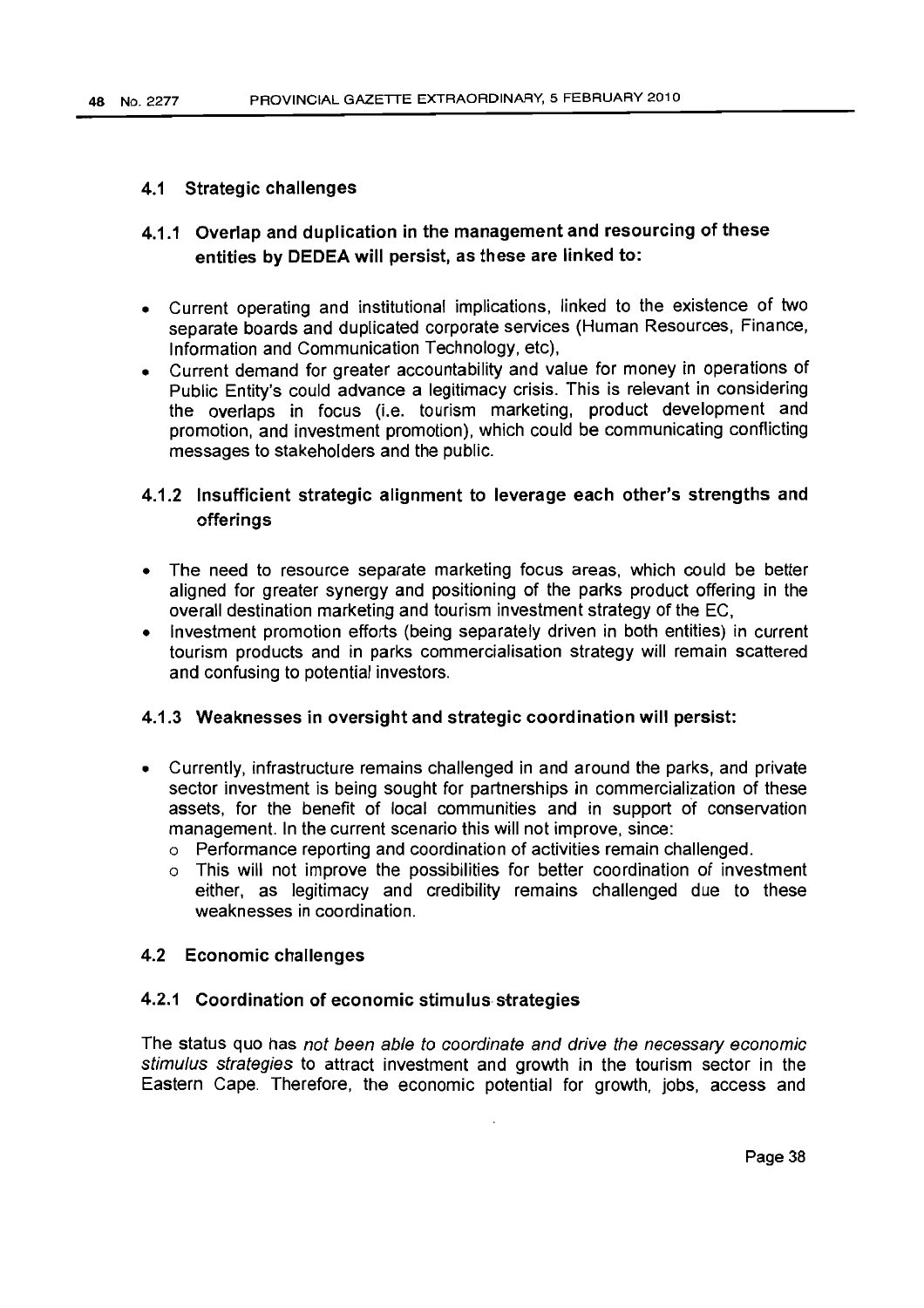economic empowerment in the province has not been unleashed. Currently, there is no indication that this will change in delivering 'More of the same'.

# 4.3 Commercial viability

# 4.3.1 Current challenges to commercialisation

The current approach to commercialisation leads to the following challenges;

- Increasing infrastructure funding for investment in tourism product development in the targeted parks,
- Improving transport and related public infrastructure for tourism development across the province.

# 4.3.2 Decrease in generated revenue

ECPB's ability to generate own revenue has decreased from 28% (of total budget in 2005) to 5% in (2009). This is an important consideration as the downward trend coincided with the 2004 establishment of the separate entity. These statistics also do not compare favourably to other Provincial Parks and Tourism Agencies, which operate as a single entity.

# 4.3.3 Inconsistencies in spending

The difference in spending for destination marketing and product development between the two agencies, even though there are clear opportunities for synergy, will continue to challenge the viability of current strategies within both entities, as evidenced in:

- Duplication of marketing efforts, and participation at trade fairs and expos,
- The inability to find better synergy between the current commercialisation strategy in the provincial parks and the emphasis on tourism product development and sector investment required for commercialisation to be adequately realised.

## 4.3.4 Inability to establish the Tourism Fund

The current challenges to establish and deploy the envisaged 'Tourism Development' Fund' for the province may remain unaccomplished in the status quo. The ECTB has been unable to effectively coordinate and support DEDEA in actioning this initiative through the tourism industry. The fundamental challenge in 'More of the' same' relates to what the Tourism Master Plan refers to as the necessary critical success factors, namely:

• The leadership (and legitimacy), and improved coordination, to mobilise funding which has been identified as a strategic weaknesses in the status quo.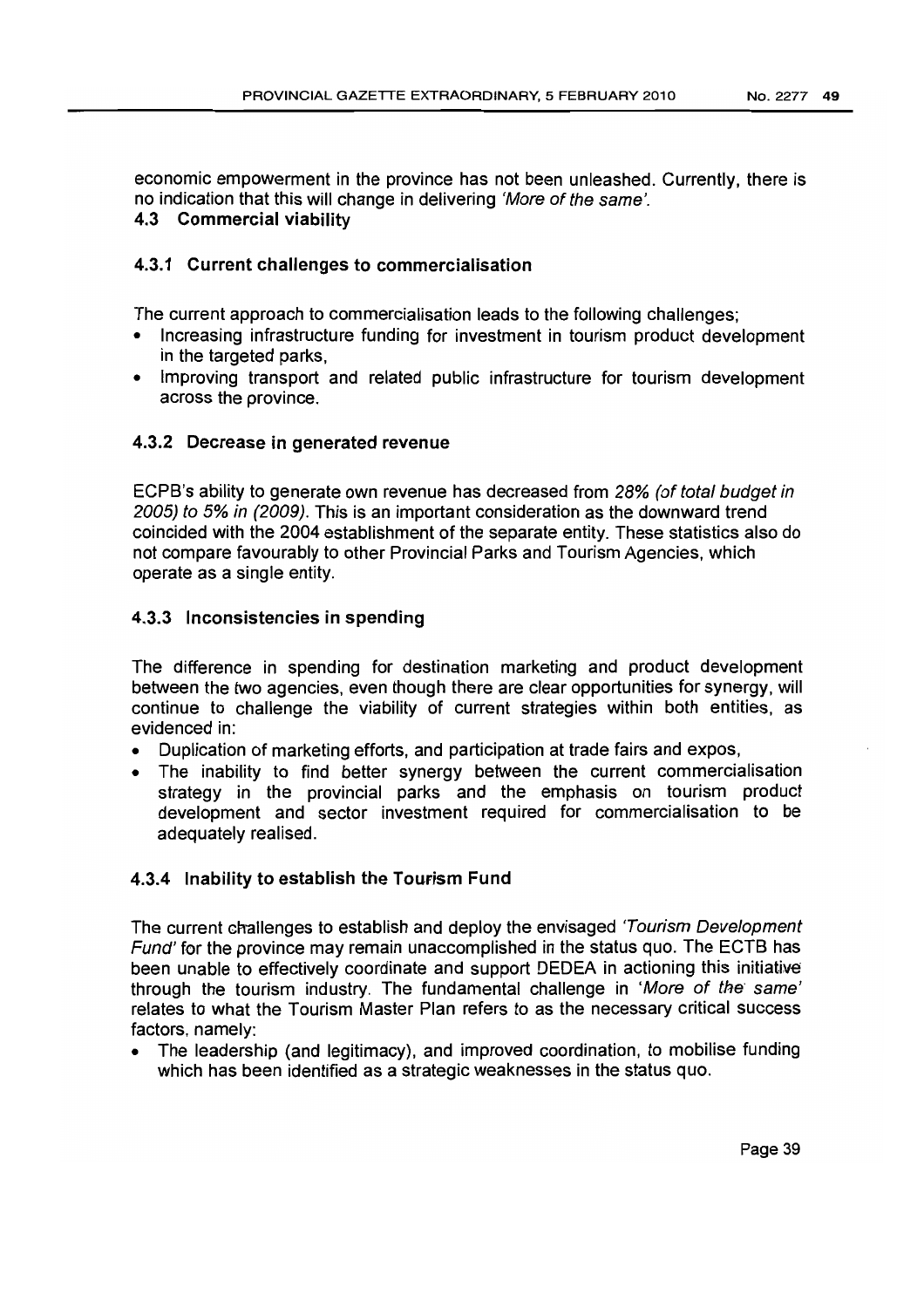• This response, as stated in the strategic dimension to the merged scenario has already indicated that the above is derived from better and more effective streamlining of the interface between DEDEA and a single entity.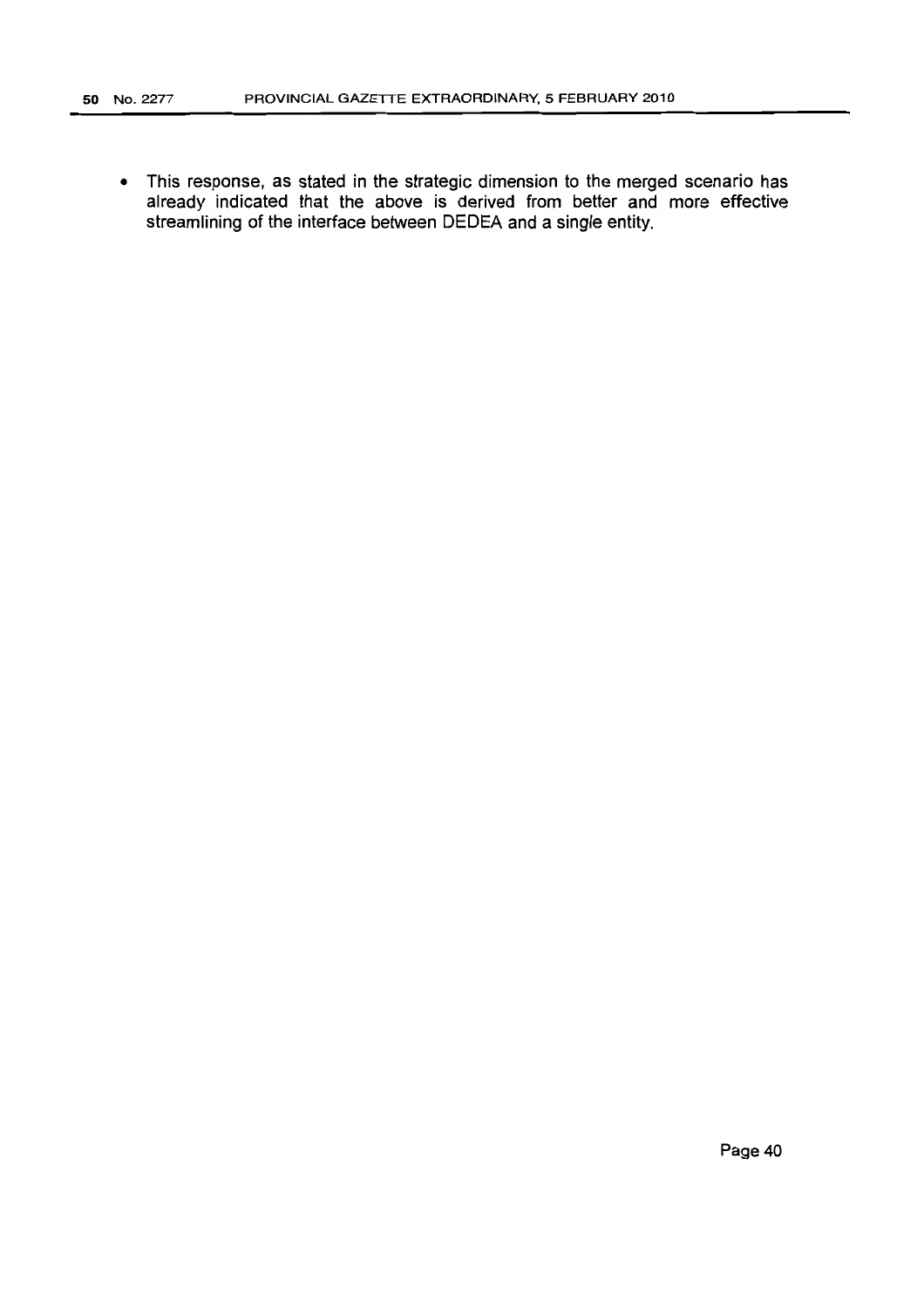# **5. The New Policy Direction**

The MEC has reviewed his department's policy responses and priorities and identified five focal areas, or strategic themes for the department: <sup>28</sup>

- 1. The first policy dimension deals with the realignment and streamlining of the department and related public entities to increase effectiveness and efficiencies. In other words: Enabling us to produce more high impact interventions with fewer resources. This also necessitates strong co-ordination with local and district municipalities to ensure synchronisation of programmes.
- 2. The second focuses on the contribution that DEDEA can make within existing frameworks and interventions for the rapid advancement of rural development, in order to address the spatial distortions and high levels of poverty brought about by apartheid economic and spatial planning. In this regard, we refer specifically to the situation of underdevelopment in the former Bantustans.
- 3. The third policy dimension focuses on the protection, diversification and expansion of our manufacturing sector;
- 4. The fourth will focus on the expansion of the services sector, as a means to fasttrack economic development. Key in this regard are efforts to find new opportunities for economic development, whilst ensuring that existing enterprises are able to absorb and survive the impacts of the global economic crisis.
- 5. The fifth policy dimension focuses on sustainable natural resource and land-use management, to achieve a balance between economic growth and sustainable use of natural resources.

These policy focus areas provide an important sign post for the overall direction the DEDEA and the ECPG intend taking towards addressing the critical economic imperatives of the current five-year term of government.

The first two policy dimensions provide the impetus for the merging of the current public entities. The same provincial department is overseeing the ECTB and the ECPB, their operations are similar. and' in some cases overlapping and their operations are to a great extent focussed on the same geographical areas. This situation leads to inefficiencies and cost-ineffectiveness. The DEDEA supports a policy to merge the entities into one in order to reduce cost inefficiency and overlaps in addition to improving coordination between the two entities.

The new entity must be established in terms of a provincial act and subject to the PFMA. The MEC will remain the executive authority of the new entity, and the board its accounting authority. Functions and powers must support the objectives and principles of the new entity, as well as national and international imperatives.

<sup>28</sup> DEDEA 2009 BUdget Policy Speech, by MEG M Jonas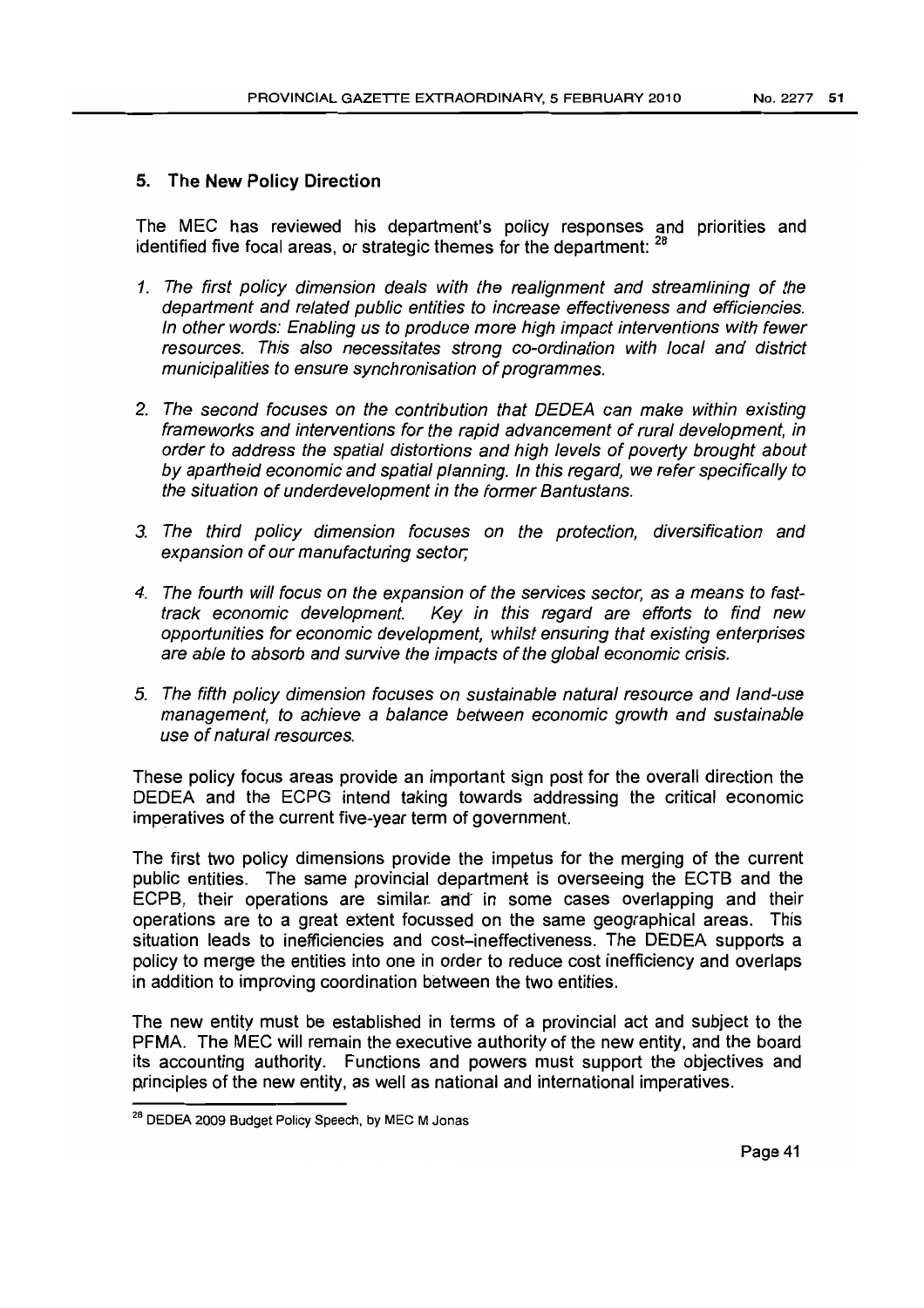The DEDEA proposes a new policy direction where a single public entity is empowered to give effect to the response options listed in paragraph 4. The establishment of a single public entity to manage tourism, conservation and protected areas in the Eastern Cape, has the potential to eliminate overlaps in relation to operational and institutional aspects, such as two Boards and the duplication of corporate support.

Creating one public entity, by merging the current ECTB and ECPB, has the potential to ensure that the much needed strategic alignment between the functions of tourism and conservation is effected. Tourism is dependent upon conservation and conservation in turn is strengthened through the income derived from tourism. Creating one public entity will create the opportunity to address economic challenges in a consistent manner, therefore strengthening the impact of the efforts of the entity.

Simplifying institutional arrangements by merging the two public entities into one has the potential of rendering oversight and governance of the new public entity more effective.

A skills audit needs to be undertaken in establishing the new public entity to ensure that the current skills present in the two entities are sufficient. Additional skills that are required must be identified and the skills need to be sourced.

### 6. Objectives and Principles

### 6.1 Objectives of the legislation

To provide for the establishment of the Eastern Cape Tourism and Parks Agency in order to develop and manage protected areas in the Provincial parks and to promote and facilitate the development of tourism in the Province. The legislation will

- Confer powers, functions and duties upon that Agency;
- Provide for the management thereof by a Board and the appointment of members thereof;
- Establish the Eastern Cape Tourism Development Fund and.the Eastern Cape Natural Resource Protection Fund;
- Provide for the registration of certain persons and amenities involved in tourism;
- Provide for the collection of levies in respect of registered persons and amenities:
- e Provide for the inspection of premises;
- Provide for transitional arrangement and matters incidental thereto.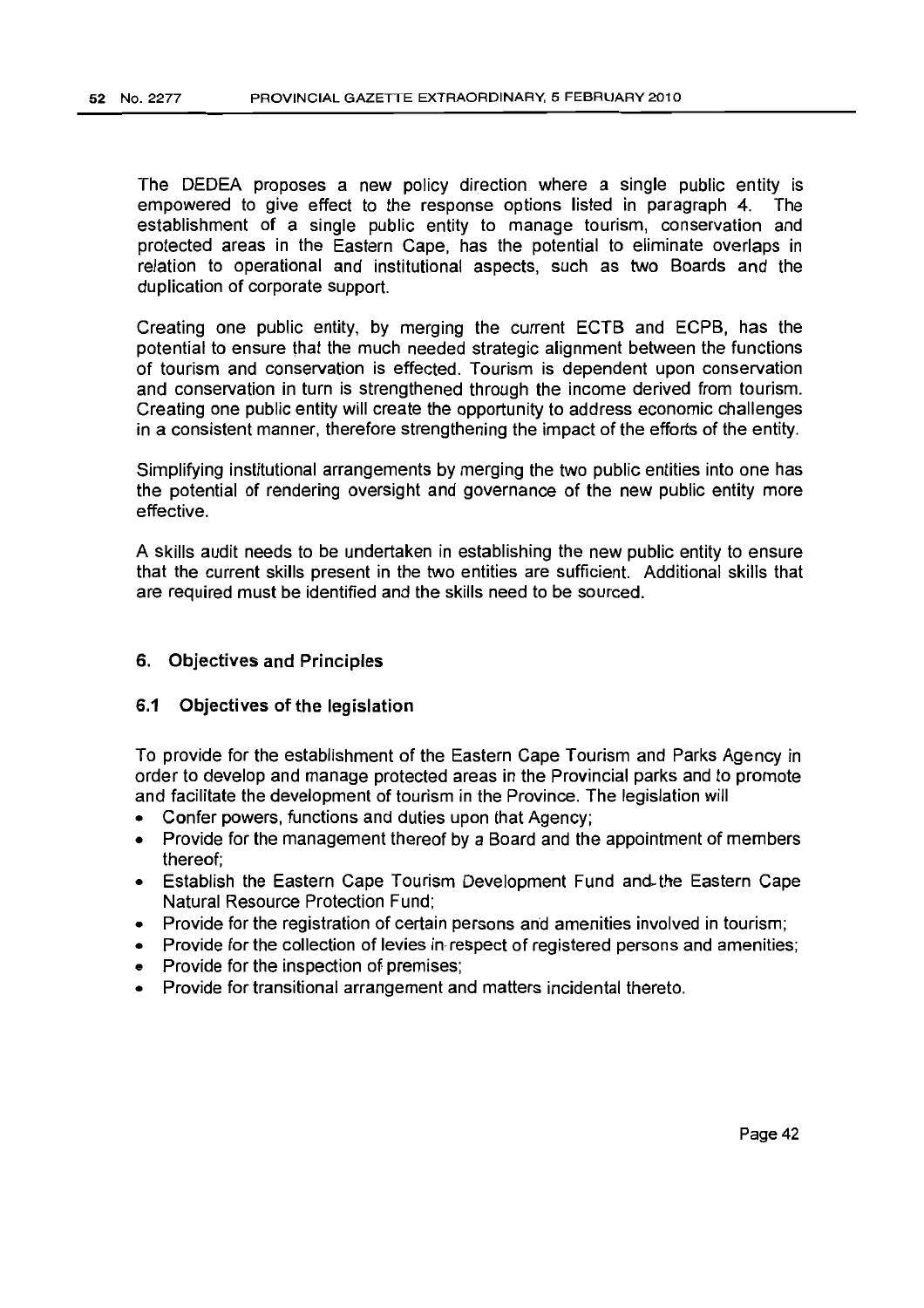# 6.2 **Guiding Principles**

The promotion of tourism and tourism development and the protection of the fauna and flora in the provincial protected areas will be guided by the following legislative framework:

- The Constitution of the Republic of South Africa 1996
- Relevant national legislation
- Relevant provincial legislation
- Relevant national policies and strategies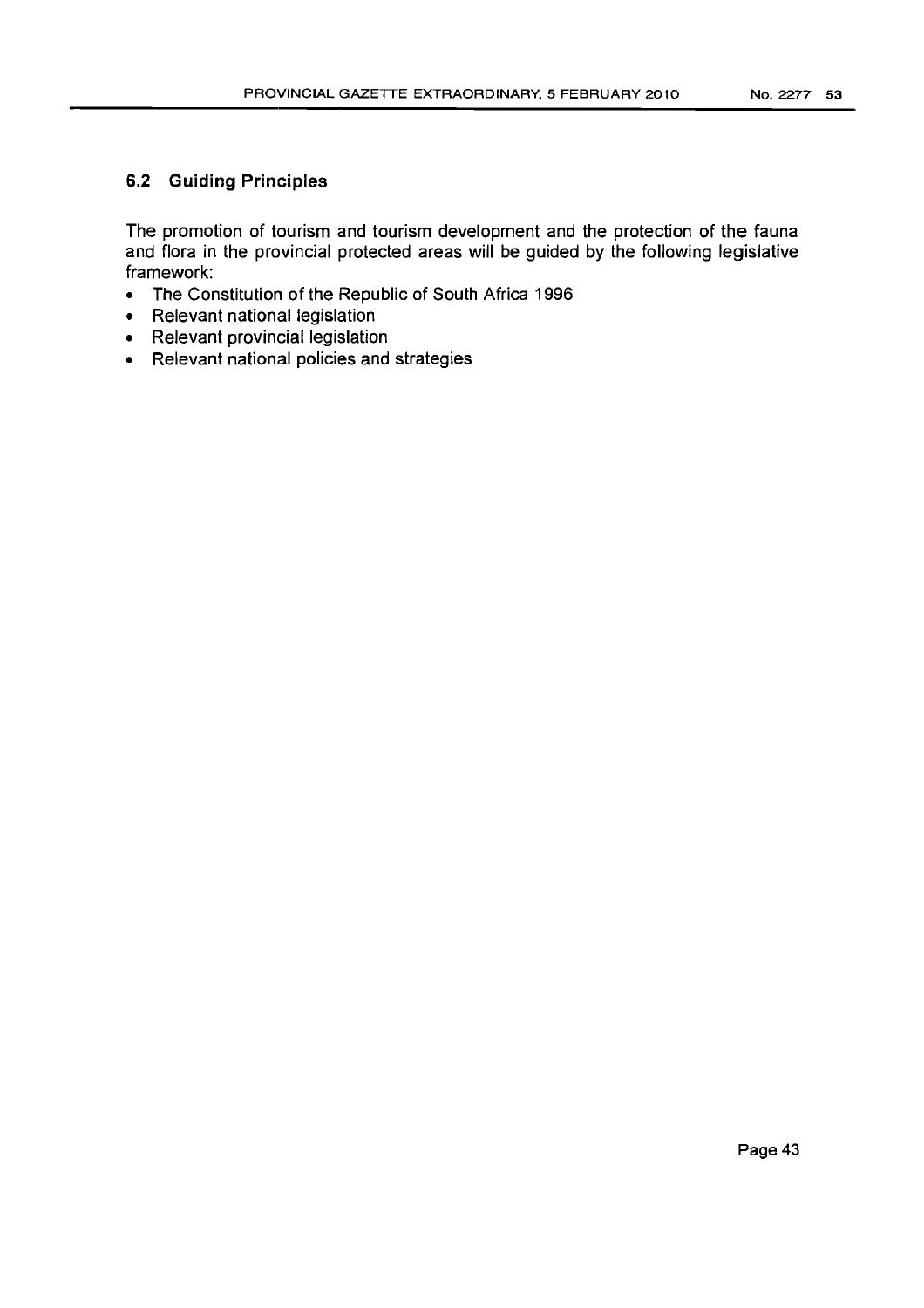# 7. Mandate and Functions of the New Agency

# 7.1 The Purpose for the establishment of the ECPTA

In line with the new policy direction articulated in this white paper, and towards the creation of decent jobs and in advancing economic growth, particularly in rural areas through tourism and conservation within the province, this policy has identified the need for an integrated model to effectively drive the management of tourism and biodiversity management in implementing these objectives.

To give effect to this integrated tourism and biodiversity conservation approach, government has further identified the need to merge the existing institutional model in the province and in so doing establishing the necessary enabling and institutional framework for creating the necessary synergy within existing conservation and tourism initiatives in the Eastern Cape.

It is for this purpose that the Eastern Cape Parks and Tourism Agency (ECPTA) is to be created.

### 7.2 Envisage Role of the ECPTA

The strategic role to be performed by the Agency within the Eastern Cape is derived from its Vision and Mission, which capture the strategic imperatives to be advanced through an integrated model for tourism development and conservation within protected areas of the province. The implementation of this envisaged model to be managed by the Agency is primarily aimed at improving the lives of rural communities and the community at large, through identifying and managing of greater synergy between biodiversity, conservation and tourism as an economic catalyst for growth and decent employment in the province.

The vision and mission of the Agency is informed by the following view on development, which acknowledges the value systems of Africa.

Development is often used as a synonym for economic growth, as measured by the year-on-year increase in Gross Domestic Product (GOP). However, the World Bank has described the challenge of development as an improvement in the quality of life<sup>29</sup>; which represented a significant shift from the Bank's previous focus on economic growth as the measure and aim of development. While emphasising that a better quality of life requires growth in real income, the Report states that development also encompasses more equality of opportunity, greater individual freedom and richer cultural life, as ends in themselves. Development also encompasses independence, self-esteem and freedom from ignorance, human misery and servitude. These aspects were explored further in the World

<sup>&</sup>lt;sup>29</sup> World Bank: World Development Report: 1991. Oxford University Press, 1991.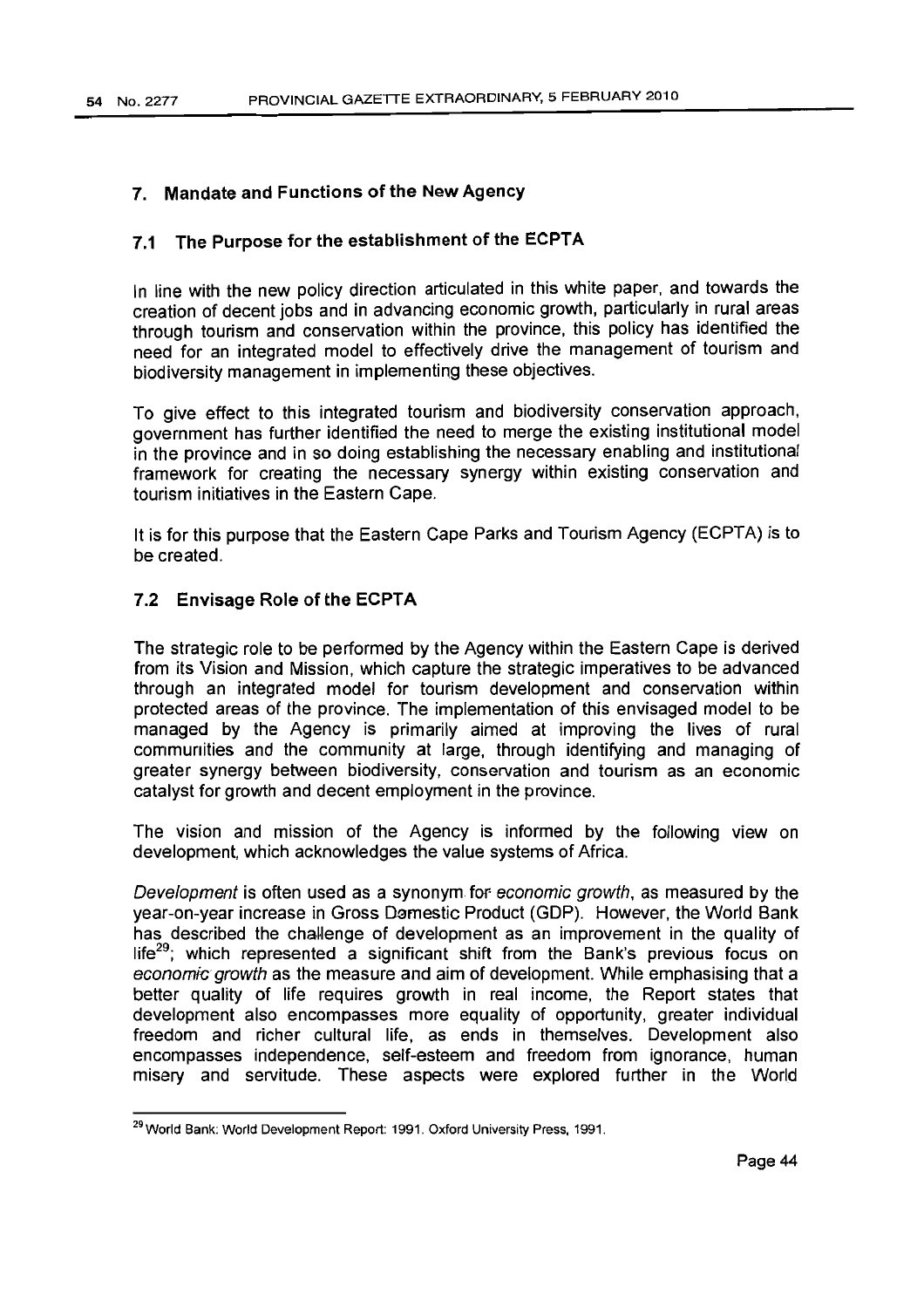Development Report for 1994, which highlighted associations between infrastructure and development<sup>30</sup>. That report confirmed the view that unfocussed infrastructure spending does not create economic development. Similarly, any kind of unfocussed investment, whether by government, the private sector or aid organisations will not deliver sustainable results.

Development would thus mean an increase in the development index for people, which is determined by growth in real income, more equality of opportunity, greater individual freedom, richer cultural life, independence, self-esteem, freedom from ignorance, human misery and servitude through focused input of effort and infrastructure investment.

## The Vision of the ECPTA

Improving the quality of life in the Province of the Eastern Cape through tourism development and conservation management for the sustainable benefit of its people and their natural heritage.

## The Mission of the ECPTA

Leading tourism development and conservation in the Eastern Cape towards sustainable economic growth, and empowerment for the benefit of its people.

# 7.3 Powers, Functions and Strategic Objectives of the ECPTA

# 7.3.1 Strategic Goal 1:

# Maintain an integrated developmental model for Tourism and Conservation in the province

## Strategic Objectives

- 1. Facilitation of strategic leadership in tourism and biodiversity conservation in protected areas through the development of the necessary strategic perspectives
- 2. Input into other strategic frameworks of the ECPG (l.e. PGDP, SDF, PIDS, and RDS) through improved Intergovernmental and stakeholder coordination
- 3. Compliance monitoring in protected areas under its jurisdiction
- 4. Development and maintenance of the necessary Research and monitoring systems for both tourism and biodiversity conservation

# The functions of the ECPTA, critical to the attainment of these strategic objectives relate to the following:

In terms of strategic leadership in tourism and biodiversity conservation in protected areas through the development of the necessary strategic perspectives, the Agency will undertake the following functions:

<sup>30</sup> World Bank: World Development Report: 1994. Oxford University Press, 1994.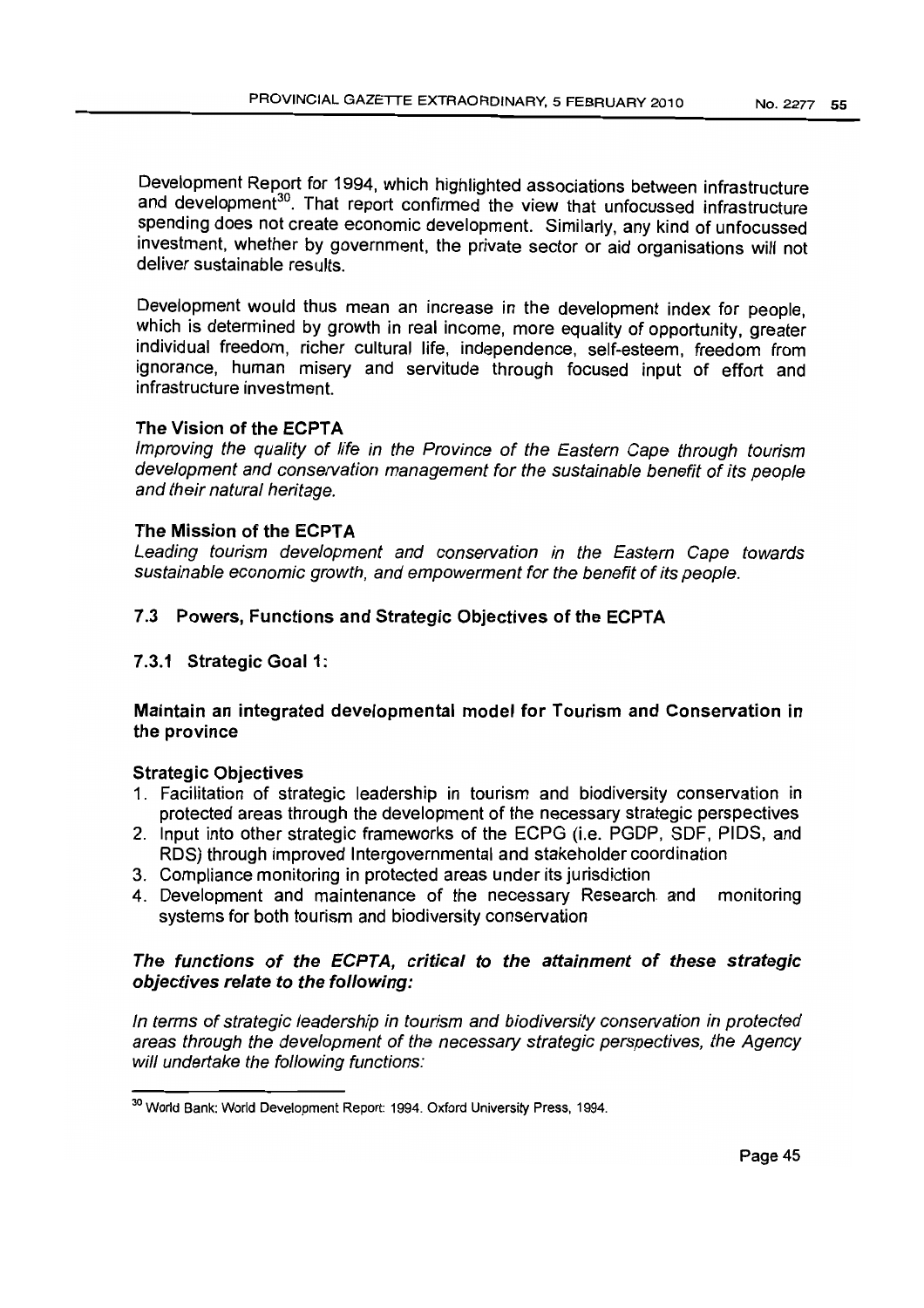- a. Position tourism and conservation as critical sectors in advancing government's economic and social development objectives
- b. Provide strategic leadership and direction in the development of the tourism industry in the province as a catalytic sector for economic growth and socioeconomic development in the province, and the empowerment of historically disadvantaged communities in particular
- c. The Agency must leverage government, and other public sector initiatives, for more efficient and effective performance and resourcing of tourism and conservation in the Eastern Cape, through initiatives such as:
	- Attraction of donor funding
	- Co-operative agreements (bi-lateral and multi-lateral compacting), both domestically and abroad
- d. The ECPTA should also consult, partner and engage with all relevant stakeholders, domestic and globally, in the exercise of its functions. These could include:
	- Local communities
	- Traditional Leaders
	- Owners of tourism enterprises and owners of natural resources (including land, and other tourism and conservation products)
	- Private investors
	- The whole of government, across all of the spheres

In terms of providing input into other strategic frameworks of the ECPG (i.e. PGDP, SDF, PIDS, and RDS), through improved Intergovernmental and stakeholder coordination, the Agency will undertake the following functions:

- a. In facilitating the above, the Agency should ensure coordination in the advocacy of appropriate tourism development perspectives, which are to be integrated within all of government's transversal development planning instruments, such as:
	- The Provincial Growth and Development Strategy (PGDS)
	- The Provincial Industrial Strategy
	- Rural Development Strategy, and the relevant
	- Strategic plans of sector departments and
		- o The Integrated Development Plans of all District and Local Municipalities
- b. Develop and maintain appropriate research and information management systems for the tracking of tourism activity, and its economic contribution in the province. This will include the development of a Provincial Tourism Satellite Account for the Eastern Cape, which would ensure the monitoring of the economic impact of ongoing initiatives in the province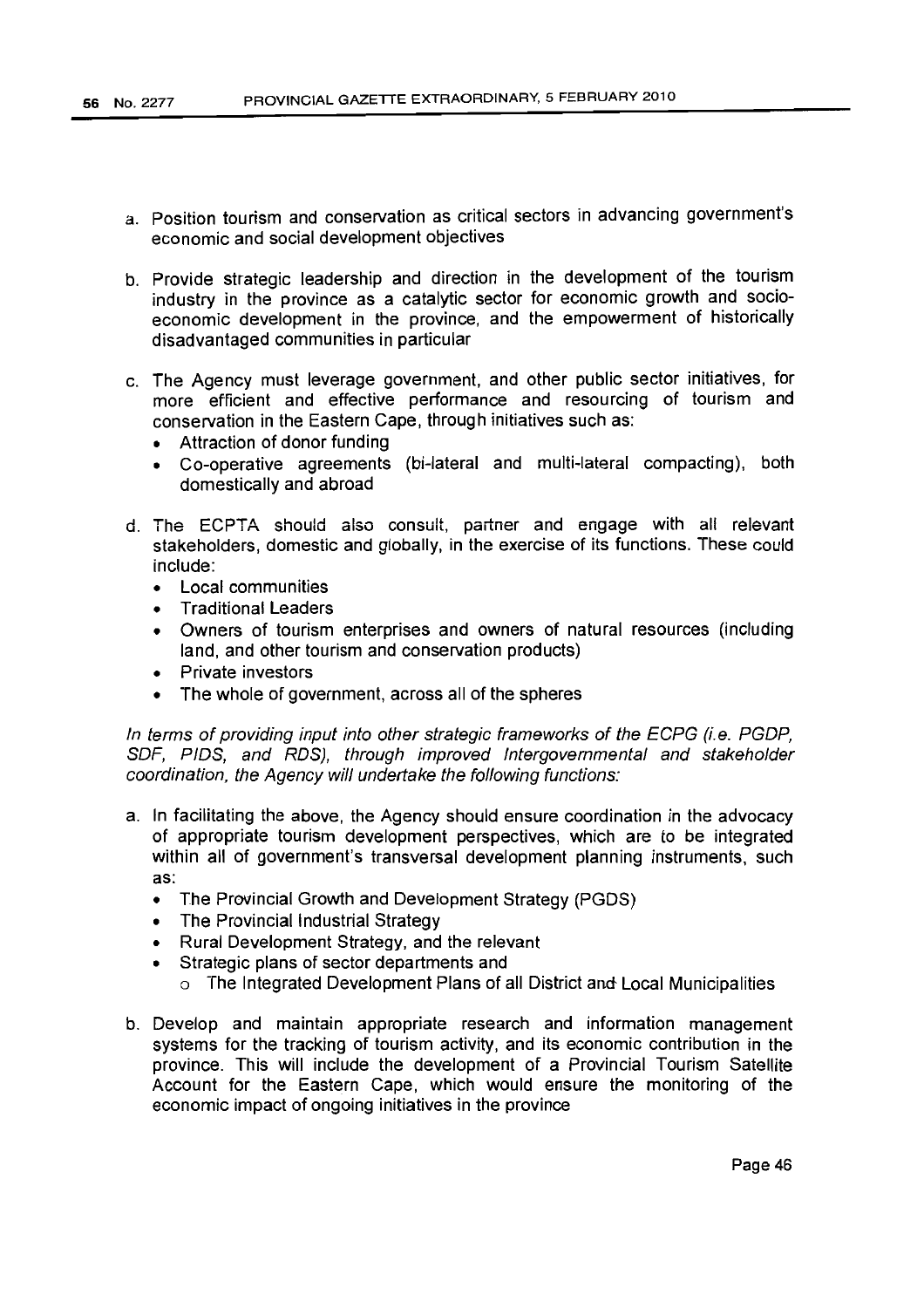# 7.3.2 Strategic Goal 2:

# Ensure effective implementation of the Tourism and Biodiversity Conservation mandate in the Eastern Cape

- 1. Tourism destination marketing (destination branding, product portfolio marketing, special packages)
- 2. Optimise linkages between biodiversity management and the socio-economic benefits to be derived
- 3. Biodiversity conservation management in protected areas, in line with 'people and parks' approach to co-management
- 4. Tourism business development
- 5. Infrastructure management (development, maintenance)
- 6. Investment promotion (investment opportunity scoping, investment management) of commercialisation strategies of the agency
- 7. SMME development and empowerment of HOls (training, opportunity, information sharing)

# The functions of the ECPTA, critical to the attainment of these strategic objectives relate to the following:

In terms of Tourism destination marketing (destination branding, product portfolio marketing, and special packages) the Agency will undertake the following functions

- a. The development of appropriate tourism marketing strategies, attracting international and domestic tourists to the province
- b. Market the Eastern Cape as a preferred destination for international, regional and domestic tourists, whilst ensuring that its tourism offerings in its provincial parks are adequately positioned in its marketing initiatives
- c. Implement appropriate tourism development initiatives and programmes in the province
- d. Facilitate the enhancement of the level of standards of tourism products and services being offered in the tourism industry, including tourism products within the provincial parks

# In terms of Optimise linkages between biodiversity management and the socioeconomic benefits to be derived therein, the Agency will undertake the following functions:

- a. Grow own revenue in the provincial parks through expanding the tourism value" base within these protected areas, and ensuring the participation of local communities within identified tourism offerings within the provincial parks.
- b. Lead and facilitate the development of Public Private Partnerships (PPP) and Community Public Private Partnerships (CPPP), as part of the current comanagement processes in parks where viability for tourism opportunities have been established.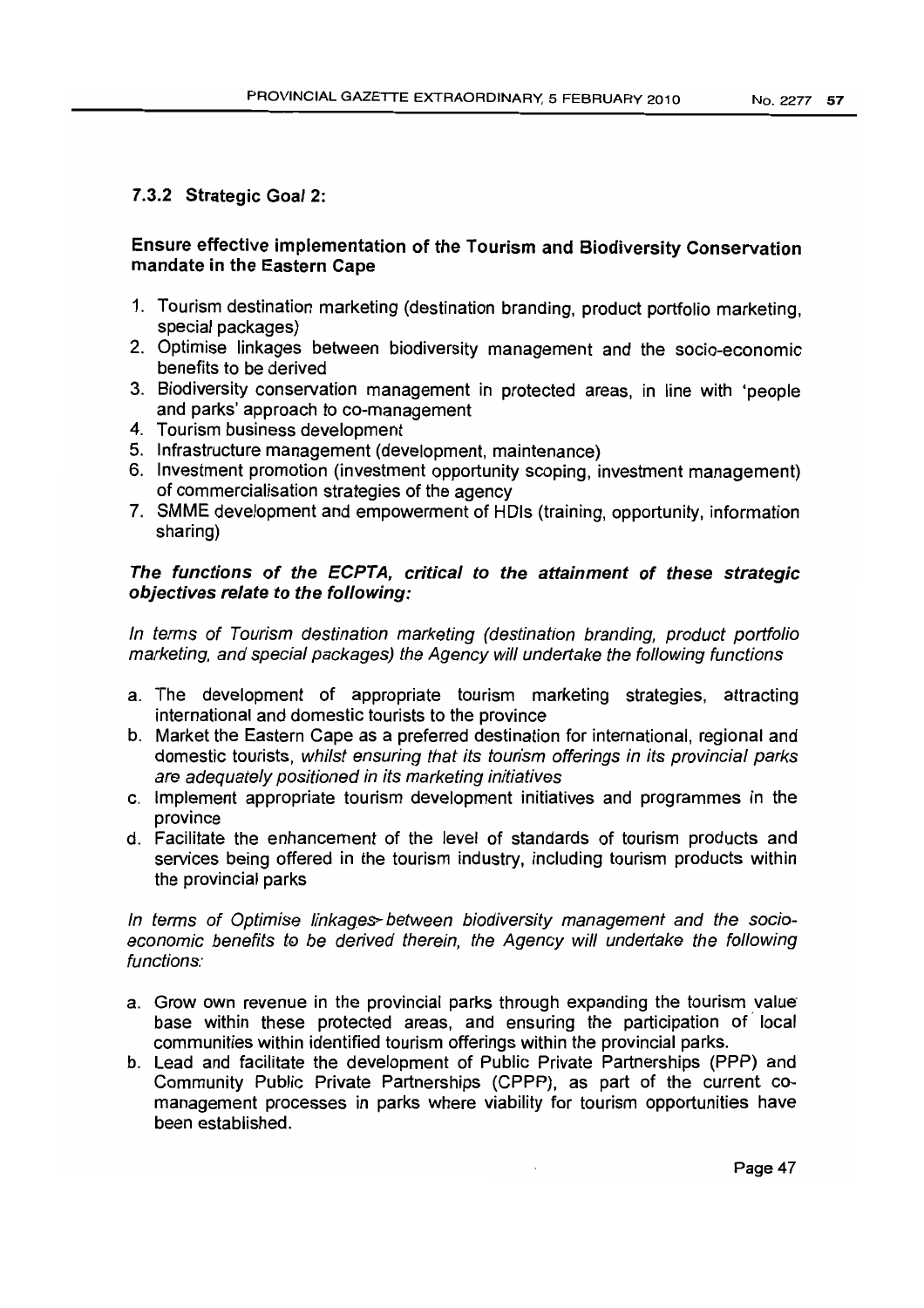In terms of Biodiversity conservation management in protected areas, in line with the 'people and parks' approach to co-management, the Agency will undertake the following functions:

- a. Controlling, managing and maintaining the protected areas assigned to the entity so as to exercise supervision and control of protected areas and to study wild animals and plant life
- b. Inventorying, assessing, monitoring and protection of natural resources in the protected areas including natural systems, biodiversity and ecological functions and processes and carrying out of such research and other scientific activities as may be necessary
- c. Carrying out research and other scientific activities in areas outside the protected areas to support the research, inventorying and monitoring of natural resources within the protected areas assigned to the entity. This function will have to be undertaken in close cooperation with DEDEA
- d. Make recommendations to DEDEA as regards all matters connected to protected areas, including land use and expansion plans
- e. Taking such steps as to ensure the security of animal and plant life in the protected area and appropriate ecological management of the area
- f. Undertaking functions required of the management authority of a protected area in terms of the relevant national legislation
- g. Participating in relevant public participation programmes to increase the protected area network throughout the province. As this function will entail activities outside protected areas this will have to be conducted in cooperation with DEDEA
- h. Undertaking law enforcement efforts inside the protected areas. Should it become necessary to undertake law enforcement activities related to infringements in the protected areas to areas outside the protected areas, this activity should be conducted in consultation with DEDEA
- i. Manage and control the numbers and spread of alien and invasive species as well as the spread and numbers of problem animals. In cases where activities should be conducted outside protected areas the activity should be conducted in consultation with DEDEA

Key issues for noting in relation to the functions noted above, are as follows:

- To undertake these functions it is imperative that an adequate staff establishment be developed for the ECPTA and that this-establishment is adequately funded.
- The mandate of the ECPTA is expanded to conditionally include specific functional activities outside protected areas, such as:
	- o The participation in relevant public participation programmes to increase the protected area network, and the facilitation of co-management and tourism development in the areas adjacent to, and beyond the boundaries of the parks
	- o law enforcement
	- o management and control of the numbers and spread of alien and invasive species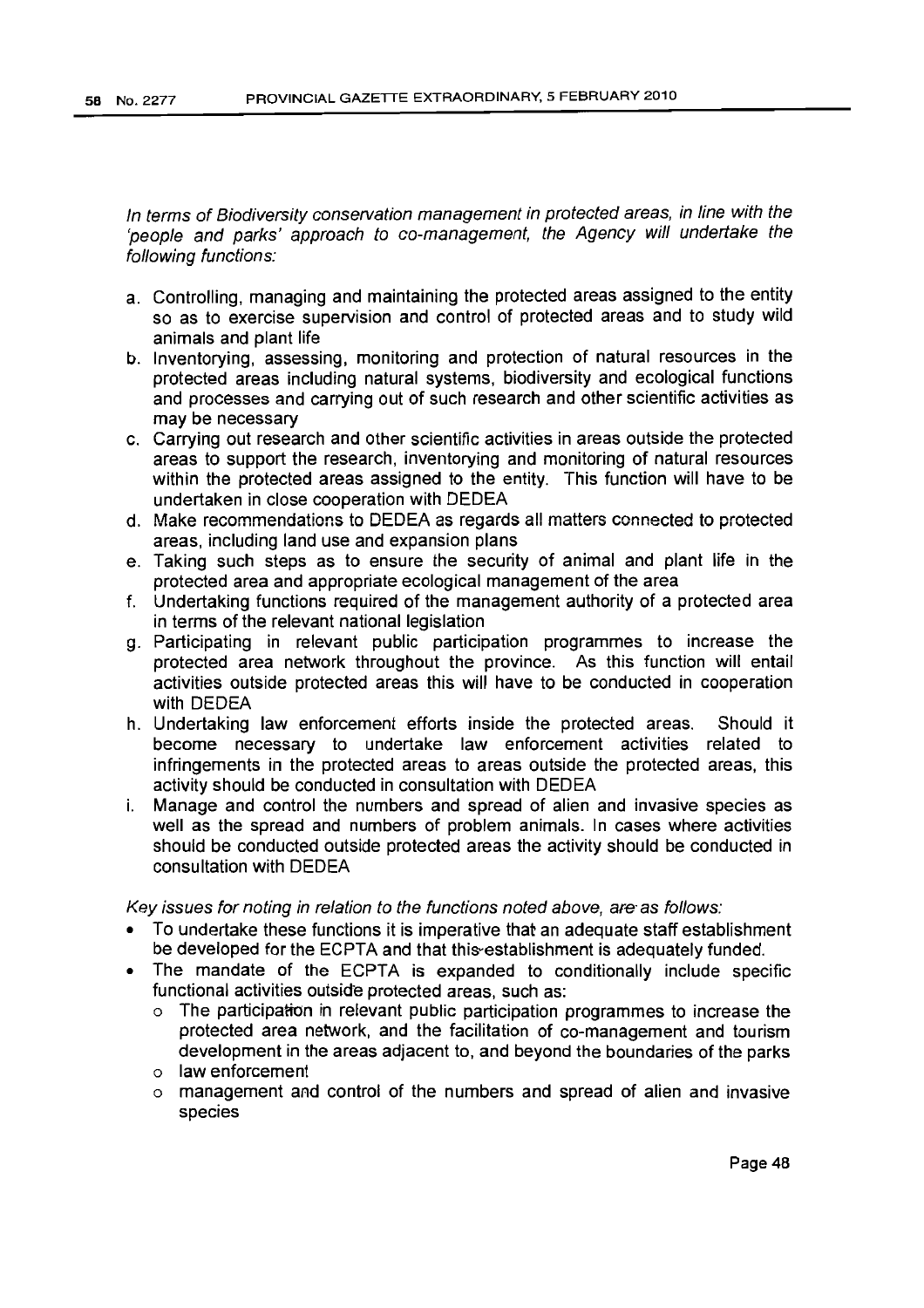o management and control of the spread and numbers of problem animals

# In terms of Tourism Business Development, the Agency will undertake the following functions:

- a. Maintain relevant database of all tourism attractions, facilities, infrastructure, services, natural and cultural attractions and where these exist in the province.
- b. For the purposes of the above the ECPTA must ensure the compulsory registration of all tour guides, tour operators, couriers, training providers, hotels and accommodation facilities, restaurants and designated tourist amenities. In doing this the ECPTA must lead the process through consultation engagement with the industry, and all relevant government agencies, whilst working with the department in effecting the necessary legal and regulatory enablers for this to be fast tracked.
- c. Linked to the above this must be extended to information on potential areas for tourism investment and potential (packaged) tourism investment opportunities in the Eastern Cape.

# In terms of infrastructure management, the Agency will undertake the following functions:

- a. Constructing or erecting any such infrastructure and other works as it may consider necessary for the control, management or maintenance of the protected area. All such developments will be subject to the applicable environmental authorizations.
- b. Improve and maintain viable and sustainable infrastructure in and around the provincial parks, which enhance tourism potential, and promote the development of tourism concessionaires within the provincial parks estate as investment opportunities within the tourism market.
- c. In advancing the provisioning of the infrastructure noted above, the ECPTA must collaborate and coordinate these activities with the relevant infrastructure departments and agencies, both at a national and provincial level, whilst ensuring that these are facilitated through the IDPs and spatial development plans of district and local municipalities across the province. These should include transport (Le. roads networks), as well as land use plans in the various districts.

In terms of investment promotion, the Agency will undertake the following functions:

- a. The Agency must drive the promotion of investment in tourism opportunities and initiatives within the province, this will be done through:
- b. The scoping of potential and viable tourism- initiatives, in partnership with the Department (DEDEA), Local Government, communities and the private sector
- c. Packaging and coordination, with other investment promotion agencies in the province, of the value proposition for sustained investment in the tourism sector in the Eastern Cape, with a focus on the natura! attractions and offerings located within the provincial parks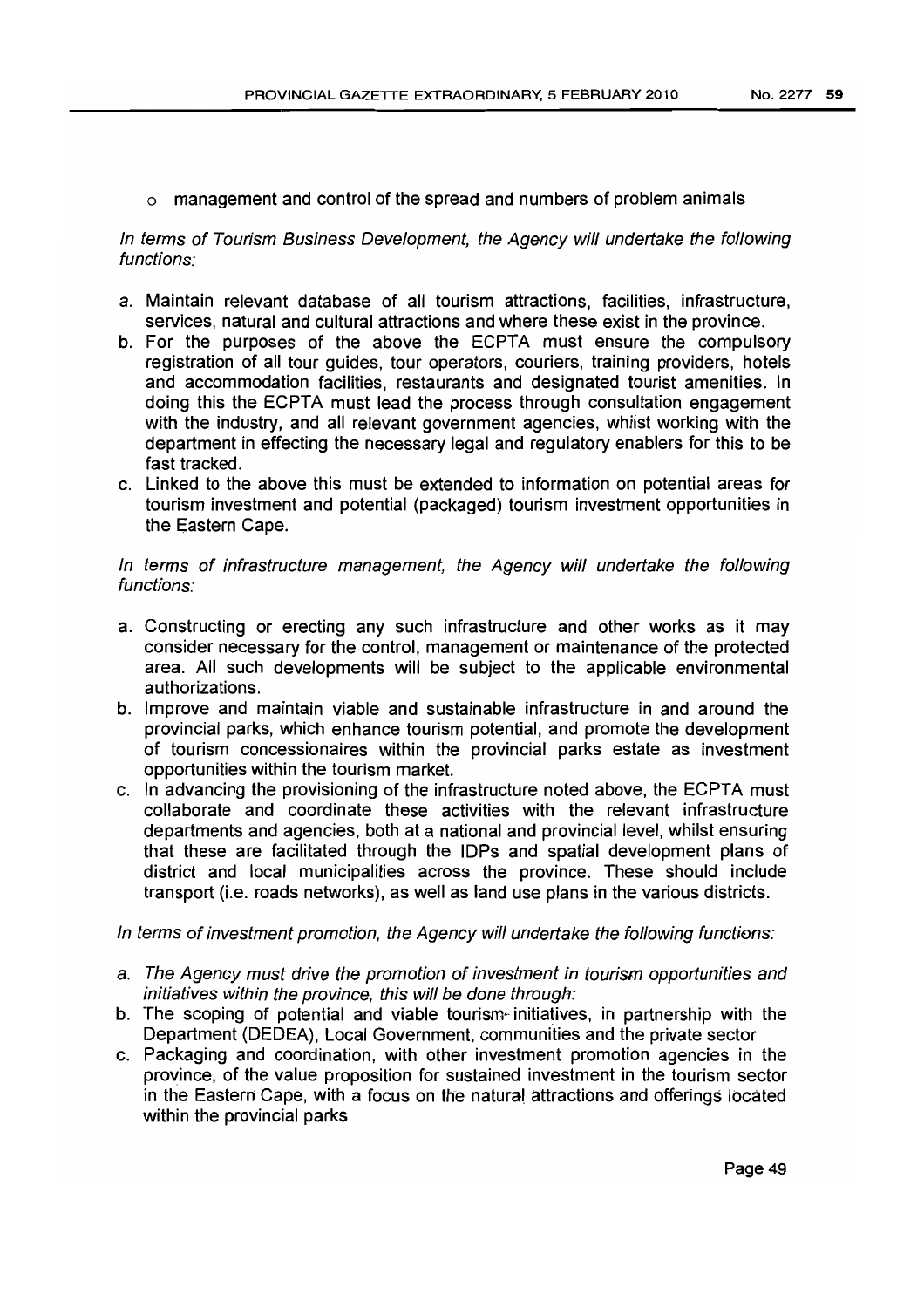d. Utilising and deploying the necessary market intelligence, its research and databases in ensuring the availability of information on investment opportunities in the province.

In terms of SMME development and empowerment of HOls, the Agency will undertake the following functions:

- a. Ensure the establishment of the Eastern Cape Tourism Development Fund, which is currently nonexistent, for the purposes of empowerment and development of the historically disadvantaged, youth and women in the sector.
- b. In facilitating the above the ECPTA must finalise the development of the plan of action for the operationalisation of the fund, including the identification of an appropriate funding mechanism for this fund, which should include but not be limited to the creation of a provincial tourism development levy for the Eastern Cape, which will require careful consideration by ECPTA and DEDEA in its implementation.
- c. Facilitate, in partnership with government and other strategic partners, the development of skills within the tourism sector, and for the benefit of new entrants to the sector.
- d. The Agency must work with government and Treasury in the province in streamlining and better coordinating alignment of the current supply chain process in the ECPG as leverage towards the transformation and mainstreaming of BBBEE in the tourism industry, when procuring tourism products (i.e. accommodation and conferencing facilities) in the market.

## 7.3.3 Strategic Goal 3:

### Ensure excellence in business and resource management of the ECPTA

- 1. Business Management and Leadership
- 2. Strategic positioning (strategic and operational planning, structure and positioning around core business)
	- Organisational culture
	- Corporate governance practices
	- Business performance management
	- Human Resource Management
	- Financial Management
- 3. Information and Communication Technology Management (ICT)
- 4. Information/Knowledge Management
- 5. Asset Management (Fixed Assets and Consumables)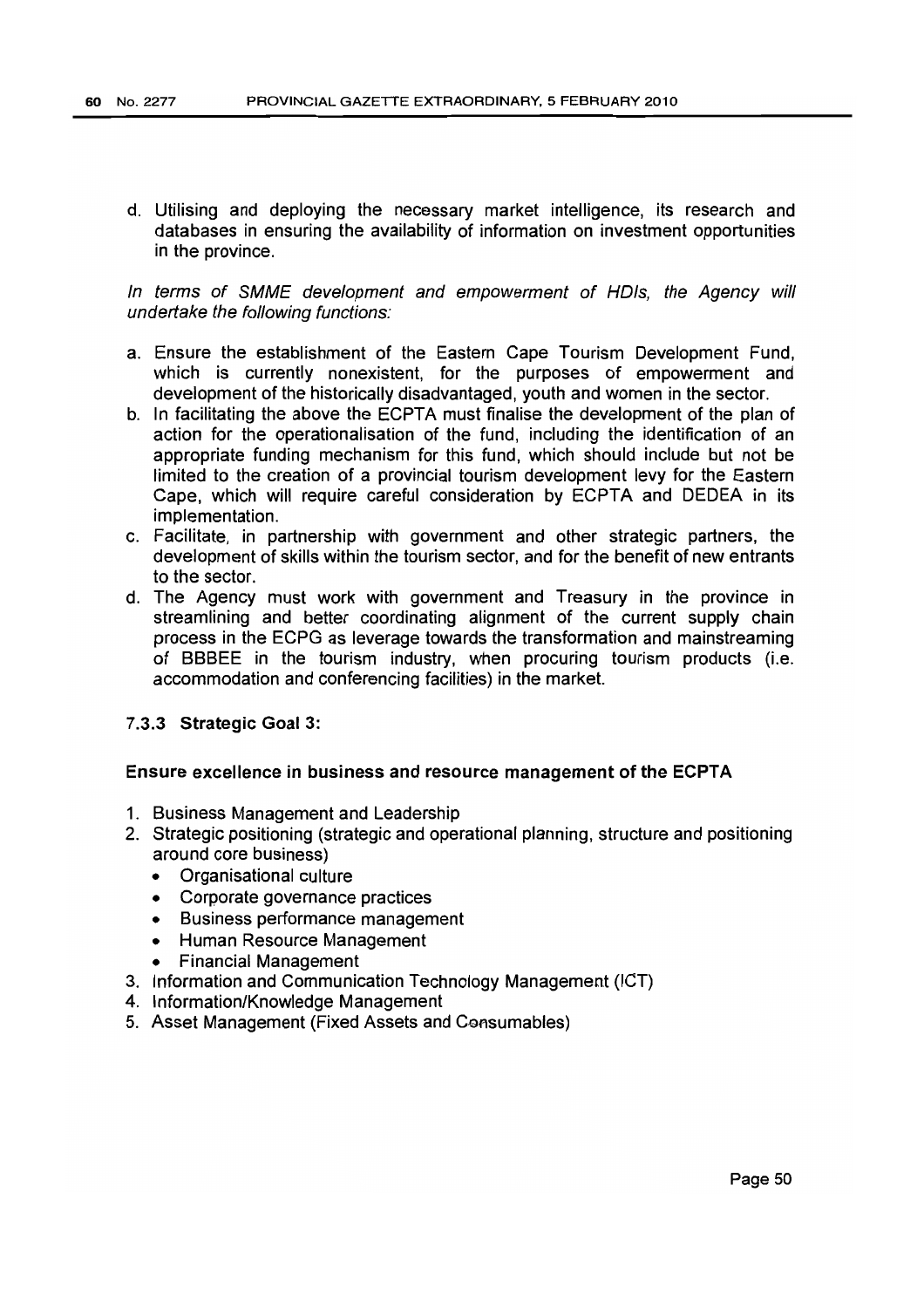# The functions of the ECPTA, critical to the attainment of these strategic objectives relate to the following:

In terms of Ensuring excellence in business and resource management of the ECPTA, the Agency will undertake the following functions:

- a. The ECPTA will ensure that it complies with good corporate governance and custodianship of its resources, inclusive of its human, financial and natural resources (i.e. forna and flora). In doing this the ECPTA must undertake the following functions:
- b. In addition, the Agency must provide effective and efficient control of these resources in line with the relevant legislative legal requirements encompassing the management and performance of its mandate. This must be in full compliance with the PFMA, as well as all relevant legislative frameworks governing the management of biodiversity conservation and tourism development and promotion.
- c. in line with the strategic objectives captured in the proceeding strategic goals of the Agency, it must actively and effectively pursue growing its own revenue base, through the deployment of an own revenue strategy, which would include the Eastern Cape Tourism Development Fund, and the newly proposed Eastern Cape Natural Resource Protection Fund
- d. Ensure the maintenance and implementation of the necessary organisational structure, human resourcing and overall institutional positioning to give effect to its core business.

# 7.4 Institutional mechanisms and interface with the mandating department (DEDEA)

The ECPTA will endeavour to work in collaboration with the department (DEDEA), in doing this there will be a need to establish a joint management committee composed of the ECPTA and DEDEA. This will facilitate the necessary coordination between the DEDEA as the mandating department and the ECPTA. In addition, this structure will allow for the envisaged strategic alignment for more effective impact through joint collaboration and support to the ECPTA as well as to streamline the effort between the Agency and DEDEA.

## 8. Governance Model

# 8.1 Strategic Planning and Reporting Framework

a. In determining strategic plans and in developing its Annual Performance Plans (APPs), the ECPTA shall comply with the prescribed in the PFMA and existing treasury guidelines. The Agency shall ensure that these plans and their accompanying budget (MTEF) projections are developed jointly with the Department.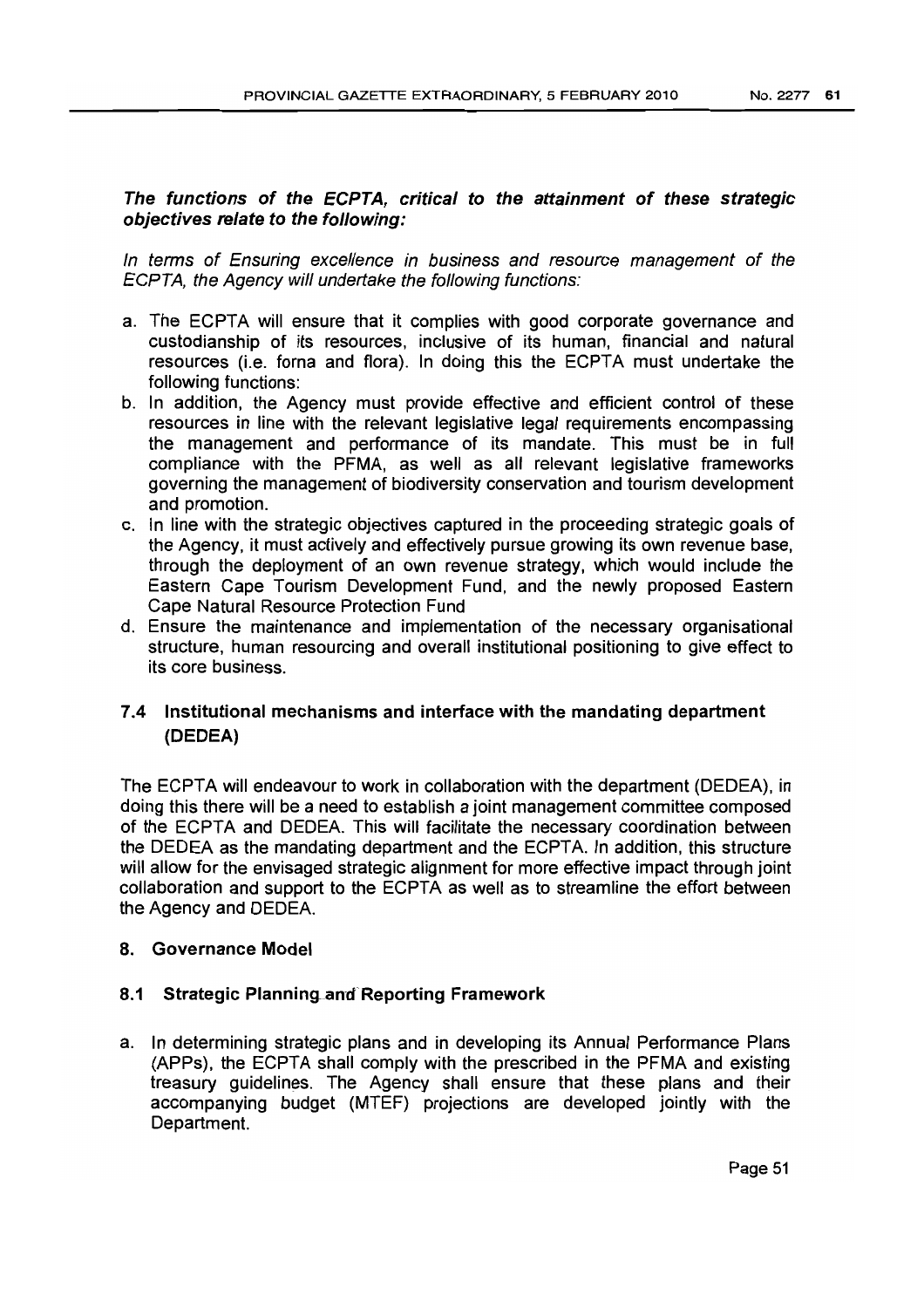- b. In terms of the PFMA and the existing treasury regulations on the monitoring and reporting of financial and non financial information the new ECPTA will be required to provide quarterly performance reports to the MEC, via the HOD of DEDEA, which should comply with but not necessarily be restricted to:
	- The state of affairs within the Agency
	- Ongoing activities, and operations of the Agency
	- The financial position of the Agency
	- In line with the above, this would need to include:
		- o The extent to which the ECPTA is meeting its stated objectives, as determined jointly with the DEDEA as part of its Medium term and Annual strategic planning processes,
		- o The relevant performance information regarding the economic, efficient and effective utilization of its resources. Included in this reporting framework is the need for the ECPTA to include the funds derived from public and private funding streams which are in addition to the transferred grant from the department (*i.e. DEDEA*).
		- $\circ$  Any information to be reported on the personnel establishment and composition of the ECPTA which have an existing or future impact on its effectiveness and ability to meet its objectives.
- c. Furthermore, annual reports of the ECPTA shall comply with the prescribed PFMA and Treasury regulations, which include the submission of audited financial statements for the year under review. These should be in full compliance with the process governing the necessary review and approval of public entity reports by the MEC prior to its tabling in the Provincial Legislature for adoption.

These reports must find, both annually and during the course of the year, the necessary interface with the legislative reporting processes put in place for ensuring effective executive accountability and interaction with the Eastern Cape legislature.

## 8.2 Composition and size of the board of the ECPB

The board shall not be composed of less than seven and no more than nine members, who would be required to bring the necessary and relevant expertise to this governance structure. It is also suggested that DEDEA actively pursue the inclusion of individuals with proven business acumen and experience in guiding commercialization and sector development strategies, whilst not losing sight of the need for the relevant conservation and scientific expertise that could assist in providing the required leadership of the ECPTA.

It will be important that the MEC further delegate the HOD and /or other senior official in the department to the board of the merged ECPTA. This will ensure that the executive leadership in the DEDEA provides the much needed strategic guidance and support to the newly created entity.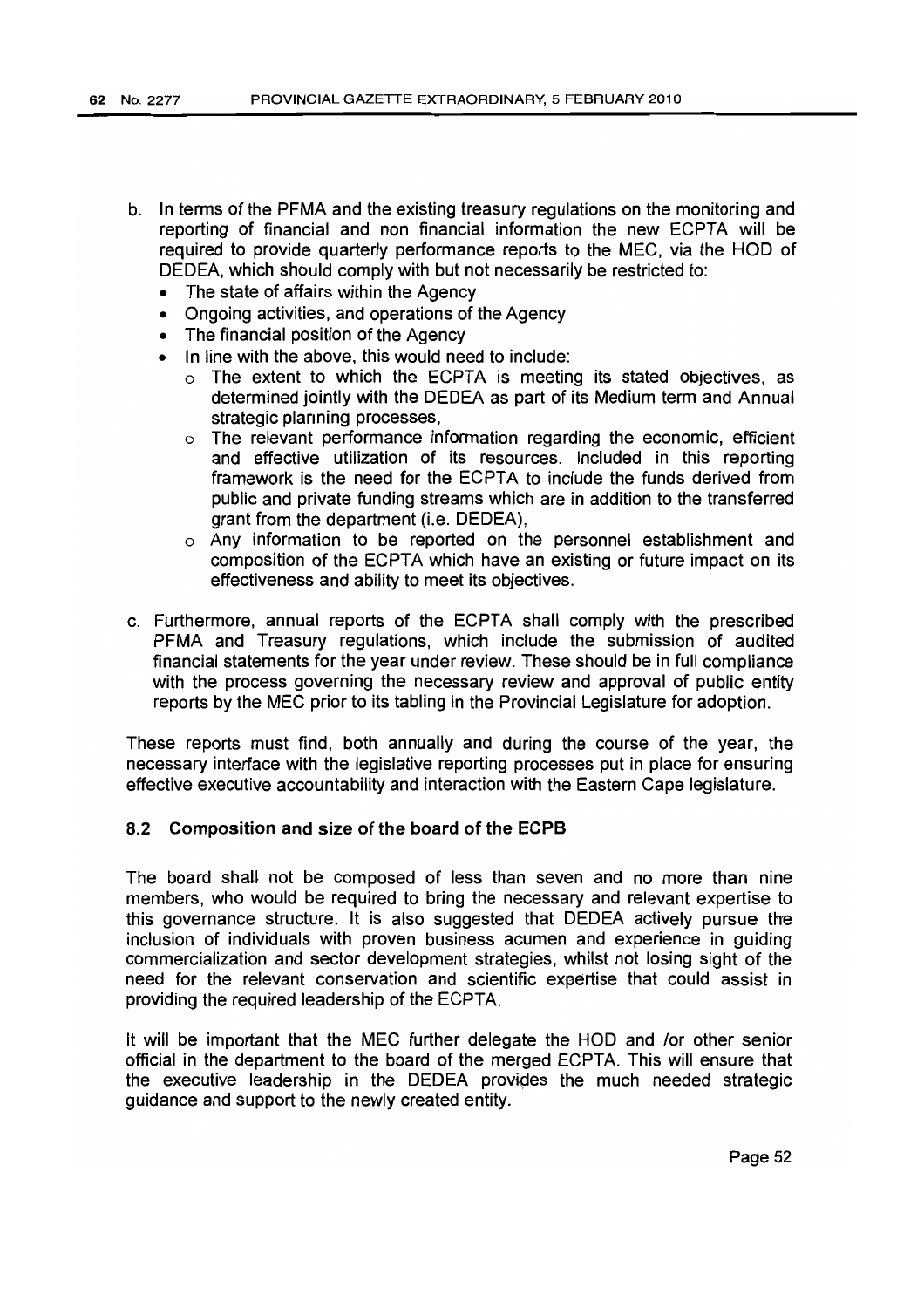The MEC will retain the right to appoint members to the board.

# 8.3 Functions and committees of the Board

In terms of its functions, the board should provide the necessary oversight for the implementation of the mandate, stated strategic goals, objectives and functions of the ECPTA, as outlined in section 8.3 above.

The board will need to identify the necessary committee system required in assisting it in the effective exercise of its powers and functions. In the establishment of the new board, the composition of the existing structures within the two existing boards in the status quo will not necessarily serve the purpose of the new board of the ECPTA, as this board will be responsible for a considerably larger mandate than what currently exists.

This is also important when considering the nuanced and specific requirements of an integrated model, which will require a broader vision and leadership perspective than was required in the two existing boards.

In driving this broader leadership perspective through its structure and the composition of its committees the board must have the powers to establish the necessary committee structures, as well as to co-opt the necessary members to advise on specific issues as required.

# 9. The proposed funding model for the ECPTA

The funding model for the ECPTA will be guided by the following revenue streams:

- 1. Government grant funding through the transfer of payments from DEDEA, as the mandating department.
- 2. Own generated revenue by the Agency, through the development of appropriate tourism products in provincial parks as a result of its commercialisation ead investment strategies, as well as through hunting and game sale, as well as the intake of revenue to be generated through the implementation of a provincial tourism levy as a source of revenue for the envisaged tourism development fund in the province.
- 3. Additional funding generated through collaborative effort in partnership with other government and non-government entities (such as donors and the private sector). It is envisaged that the ECPTA will ensure that it develops its own revenue strategy, which will facilitate the move towards less reliance on the existing government grant. This will further assist the agency in delivery of its mandate.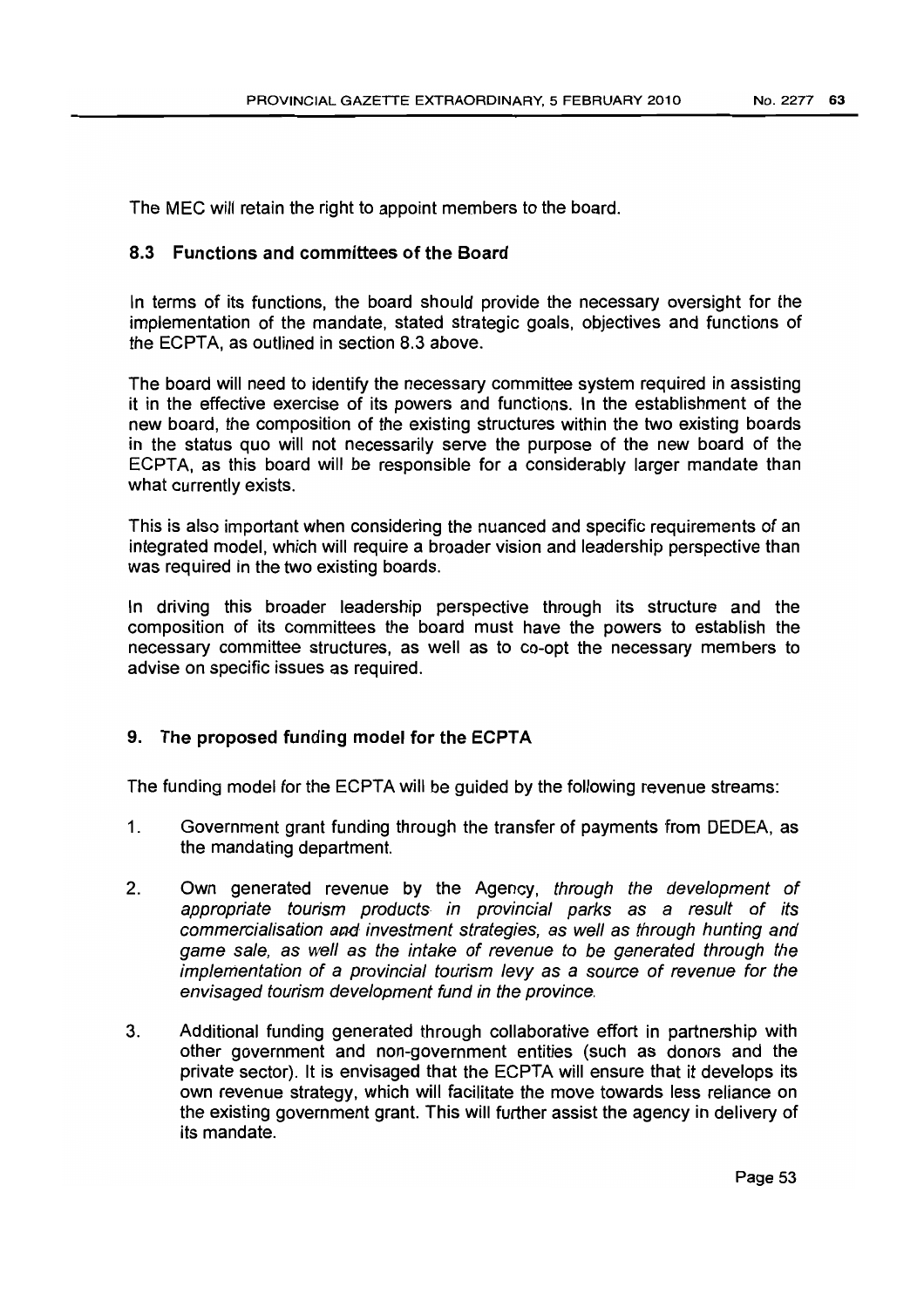The establishment of a Tourism Fund for the purpose of collecting a tourism and/or conservation levy has, in principle, been accepted and implemented on a national level. However, on a provincial level, this principle has not been implemented. There are different options to implement this levy.

As the core function of a tourism and parks authority is not financial management and it cannot be expected of the ECPTA to administer a fund, it is proposed that an account be established within the provincial treasury into which the tourism and conservation levies could be paid. The budget of the authority could then be supplemented from that account. Conservation, being a social responsibility of government, is not per se commercially viable. However, tourism has the potential to drive the necessary economic imperatives through commercialisation of tourism opportunities. This implies therefore that the ECPTA will increase its own revenue through focussing on the commercialisation opportunities, and the development of concessions within the parks estate. However, there is a social responsibility aspect to tourism as well, and it is not foreseen that the envisaged levies can provide the entire budget of the authority.